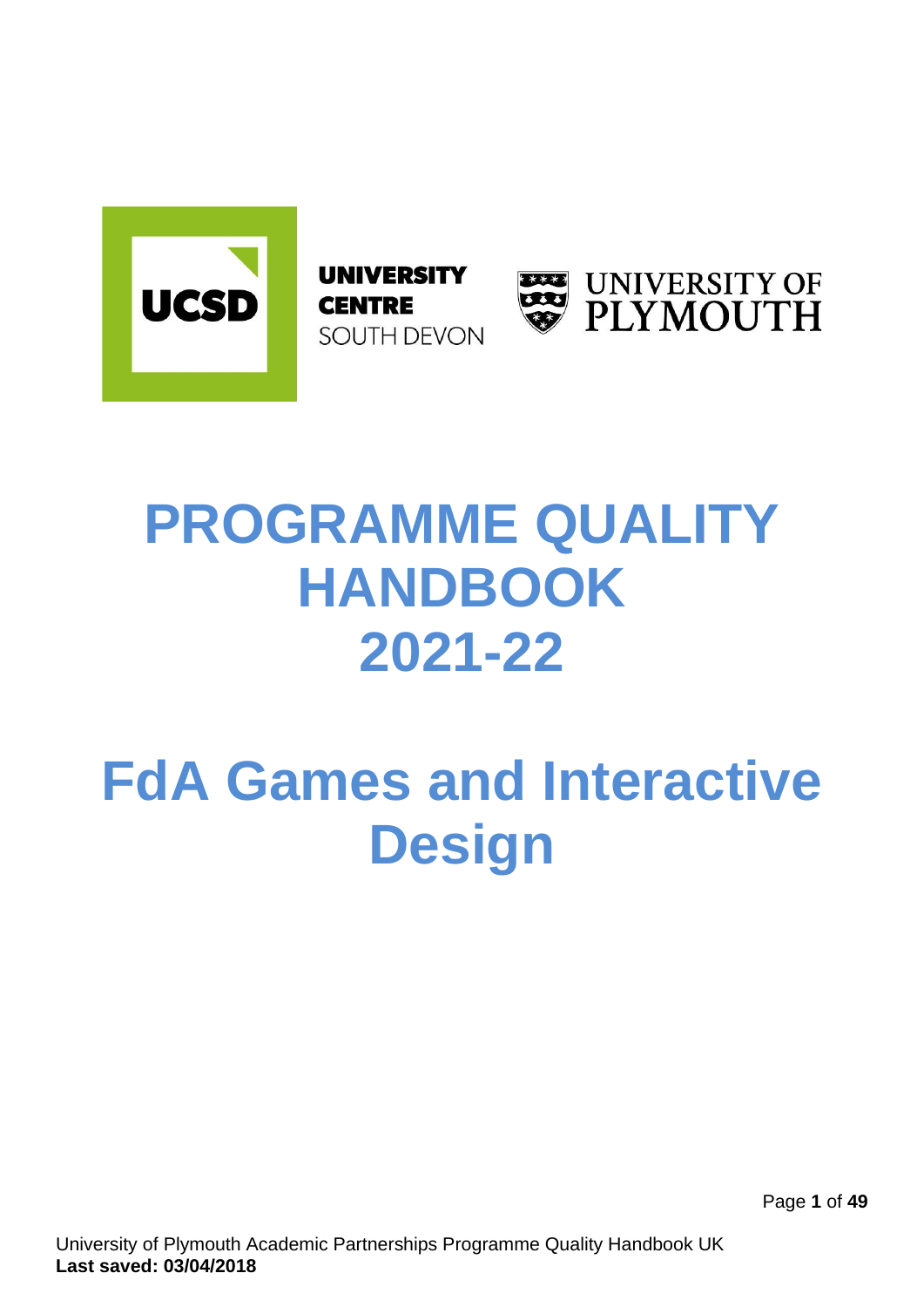# **Contents**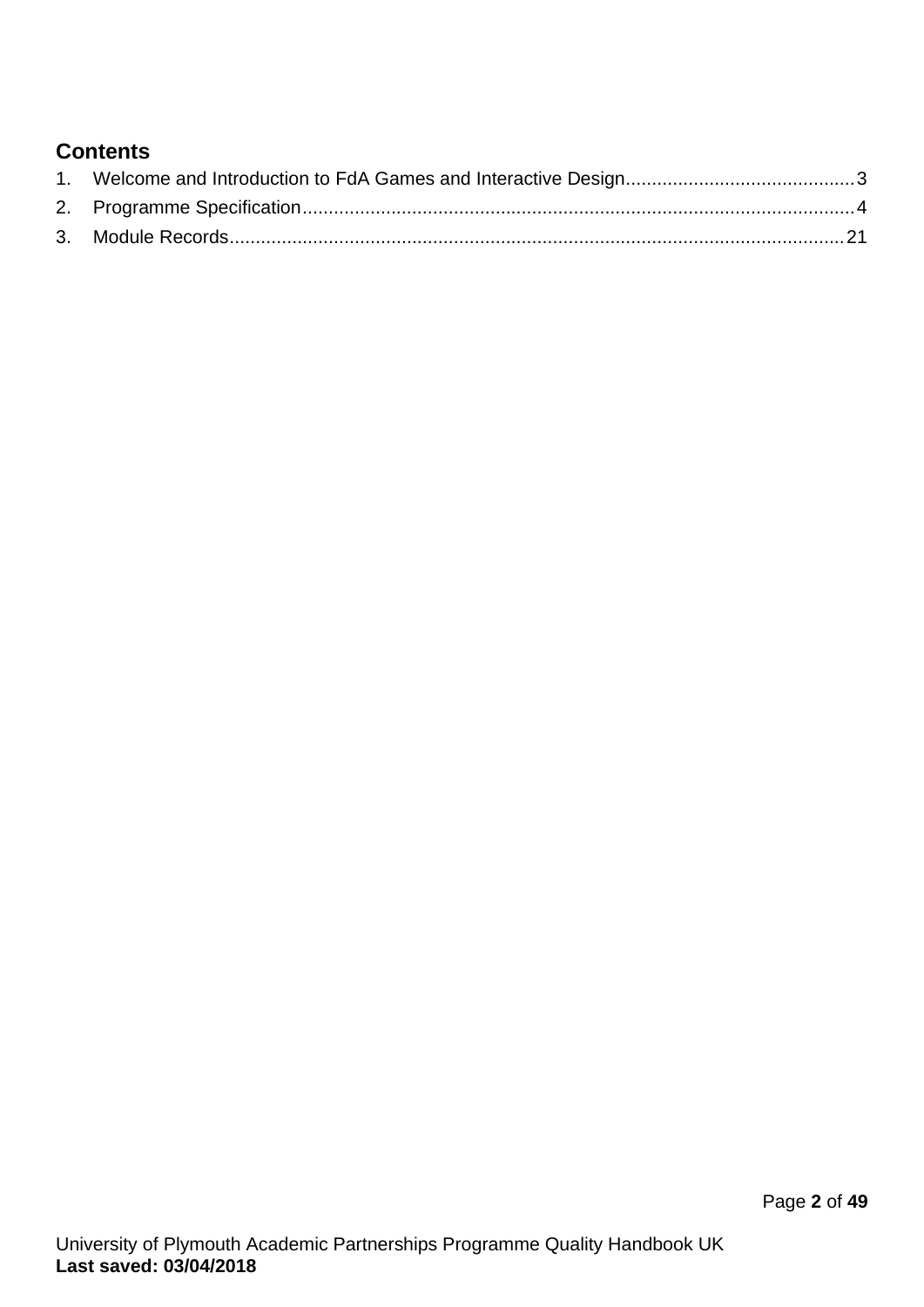# <span id="page-2-0"></span>**1. Welcome and Introduction to FdA Games and Interactive Design.**

Welcome to the Foundation Degree in Games and Interactive Design.

This programme has been designed to equip you with the skills and knowledge base required to work in your chosen specialism or other graduate opportunities. It is also a platform from which you can undertake additional vocational and academic qualifications.

This Programme Quality handbook contains important information including: The approved programme specification Module records

Note: The information in this handbook should be read in conjunction with the current edition of:

- Your Institution & University Student Handbook which contains student support based information on issues such as finance and studying at HE o Available in University News & Information on Moodle.
- Plymouth University's Student Handbook

<span id="page-2-1"></span>.

o available at: [https://www.plymouth.ac.uk/your-university/governance/student](https://www.plymouth.ac.uk/your-university/governance/student-handbook)[handbook](https://www.plymouth.ac.uk/your-university/governance/student-handbook)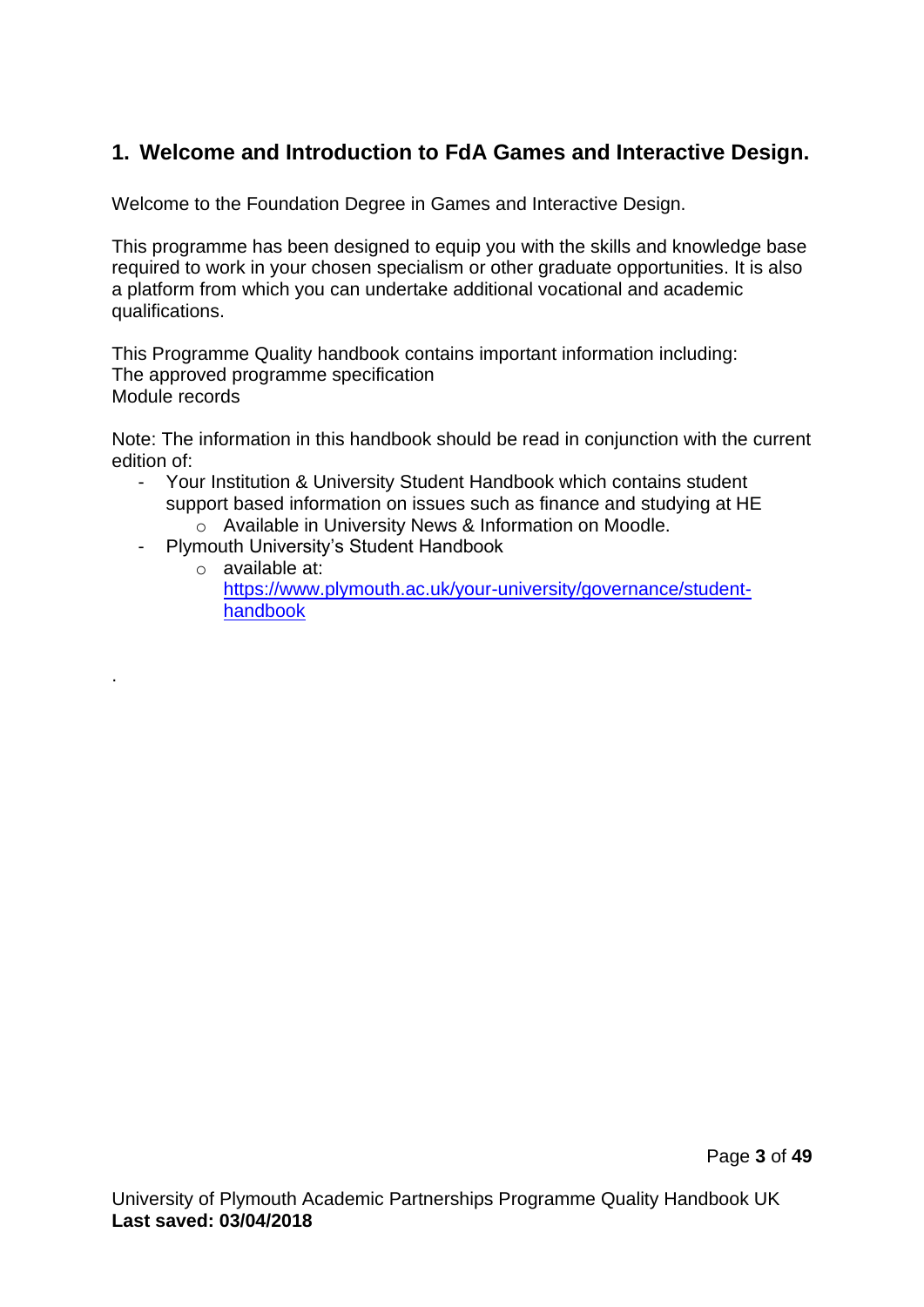### **1.1. Programme Management**

**Programme Leader** - Ekow Essiful BA (Hons) Ekow studied Time Based Media at UWE. Ekow's specialist area is Multimedia Production (Digital Skills), particularly Interactive and Sound. Prior to entering teaching Ekow worked as a Freelance 3D Modeller and Animator specialising in CAD, also in Web Design and Development.

#### **1.2. Personal Tutor**

Personal tutors are designated as a sustained and first point of reference for individual students on personal, domestic or academic matters; detailed information will be available in your teaching, learning and assessment handbooks.

Ekow Essiful - As above

Further information about personal tutoring at UCSD can be found by following this link to the [Student Development](https://www.ucsd.ac.uk/student-life/essential-information/academic-regulations-and-procedures-and-policies/) policy.

#### **1.3. Module Leaders & Lecturers**

Ekow Essiful – as above

Lynne Andrews – BA (Hons) MA – Lynne studied Media with Art and Design at Plymouth University and Media and Communications at Goldsmiths, University of London. Lynne has experience of freelance work in Video, Print Design and Layout and a short time in Prop Making. Lynne's specialist area is in theoretical perspectives in Art, Design and Media, also Education.

Jordan Gardner BA (Hons) – Jordan studied FdA Games and Interactive Design at UCSD/Plymouth University. He then progressed to University of South Wales to complete his BA. Since graduating Jordan has worked as a Freelance Designer and Teacher. Jordan's expertise is in 3D Modelling and Environments.

Joe Cook BA(Hons) – Joe Cook studied FdA Games and Interactive Design at UCSD progressing to Plymouth University to complete his BA. Joe's area of expertise is in 3D Digital Arts

Lewis Goodall – BA Digital Art and Technology, MRes Digital Art & Technology MA. Lewis studied at UCSD progressing to University of Plymouth where he has also worked as an Associate Lecturer. Lewis has also worked on multiple projects using 3D and Virtual Reality.

Gareth Day – BSc (Hons) Multimedia Technology, MRes Digital Art & Technology – Gareth is the Head of Digital, Creative & Design and therefore oversees all of the HE

Page **4** of **49**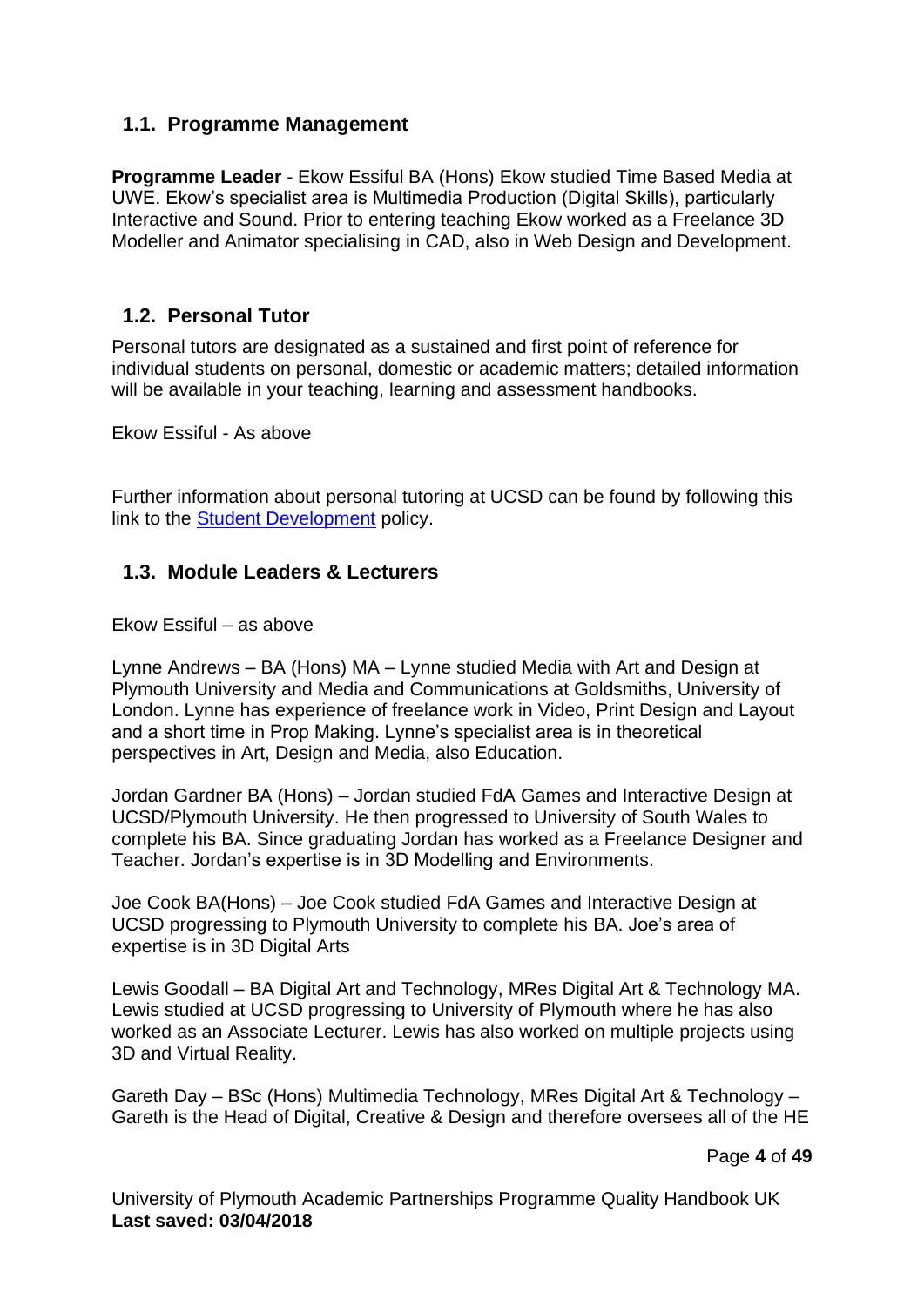and FE programmes. Gareth continues to work as a Freelance Developer and has a keen interest in innovation and digital technologies.

Ben Young – studied FdA Creative Digital Media at UCSD and has progressed to running his own business in Torbay. Ben has a range of digital skills particularly in 2D and Film and Photography; he also has expertise in working freelance and running his own business.

#### **Stage 4**

SOUD1336 Digital Culture - TBC SOUD1337 Digital Skills – Ekow Essiful SOUD1338 Developing Research & Practice – TBC SOUD1339 UX Design – Joe Cook SOUD1340 Designing and Pitching Concepts – Ekow Essiful SOUD1341 Games or Interactive – Jordan Gardner

#### **Stage 5**

SOUD2285 Interactive Narratives – Jordan Gardner SOUD2286 Client Based Brief– Ekow Essiful SOUD2287 Professional Practice - Lynne Andrews SOUD2288 Sound Production – Ekow Essiful SOUD2289 Negotiated Research – Lynne Andrews SOUD2290 Advanced Digital Skills – Joe Cook

### **1.4. Course Contact List**

| Ekow Essiful -      | Email: Eessiful@southdevon.ac.uk      |
|---------------------|---------------------------------------|
| Lynne Andrews -     | Email: Lynneandrews@southdevon.ac.uk  |
| Jordan Gardner -    | Email: Jordangardner@southdevon.ac.uk |
| Gareth Day - TBC    | Email: Gday@southdevon.ac.uk          |
| Lewis Goodall - TBC | Email: LewisGoodall@southdevon.ac.uk  |
| Ben Young - TBC     | Email: Benyoung@southdevon.ac.uk      |
| Joe Cook -          | Email: Joecook@southdevon.ac.uk       |

#### **Technicians & Equipment (Photography and Art):** David Cartwright Email: [davidcartwright@southdevon.ac.uk](mailto:davidcartwright@southdevon.ac.uk)

#### **HE Support and Wellbeing Team:** 01803 540547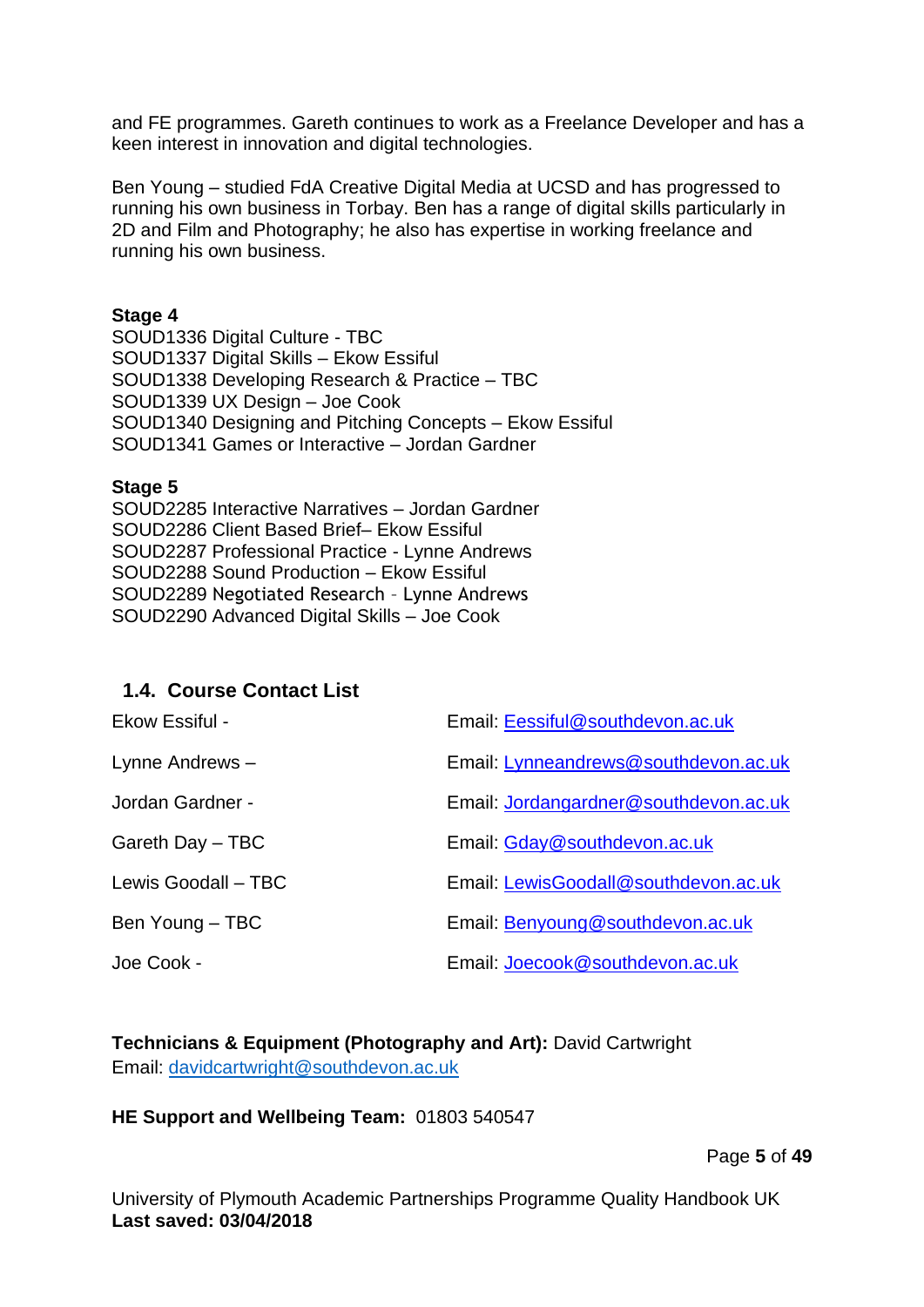Email**:** [HEWellbeing@southdevon.ac.uk](mailto:HEWellbeing@southdevon.ac.uk) 

**Learning Technologies and Resources:** Alexandra Barton– 01803 540641 Email**:** [Alexandrabarton@southdevon.ac.uk](mailto:Alexandrabarton@southdevon.ac.uk)

**HE Faculty Office:** 01803 540788

Email: [University@southdevon.ac.uk](mailto:University@southdevon.ac.uk)

#### **HE Student Support Hub:** 01803 540788

Email: [HEStudy@southdevon.ac.uk](mailto:HEStudy@southdevon.ac.uk)

## 1.5. **Preparing for your programme**

At UCSD, we understand that degree level study is a big step up from previous studies. To help prepare you for the degree we recommend engaging with preparatory activities. Each year UCSD organise step up to HE workshops, with a focus on supporting you to develop your research and writing skills, alongside academic techniques. For more information on the workshops and resources available, please visit our website: <https://www.ucsd.ac.uk/the-first-year-at-university/>.

The Student Support Hub is available throughout the duration of your programme and offers a range of services, acting as a first port of call for academic, study, wellbeing, disability, fees/funding, employability and progression support. When progressing to the next level of study of your higher education, there are also workshops and activities available to support you with progressing your graduate skills.

Preparatory reading is a great way to develop your knowledge and skills to be ready for the next level of study in higher education. Please see below some recommended reading to undertake prior to the start of your course:

#### **Preparatory Reading**

Recommended books/ebooks:

Miller, V. (2011) Understanding digital culture. London, SAGE Publications

Baldwin, J. & Roberts, L. (2006) Visual Communication: From Theory to Practice. Worthing: Ava Publishing (UK) Ltd.

Burns, T. & Sinfield,S (2016) Essential Study Skills: The Complete Guide to Success at University. London: Sage

Page **6** of **49**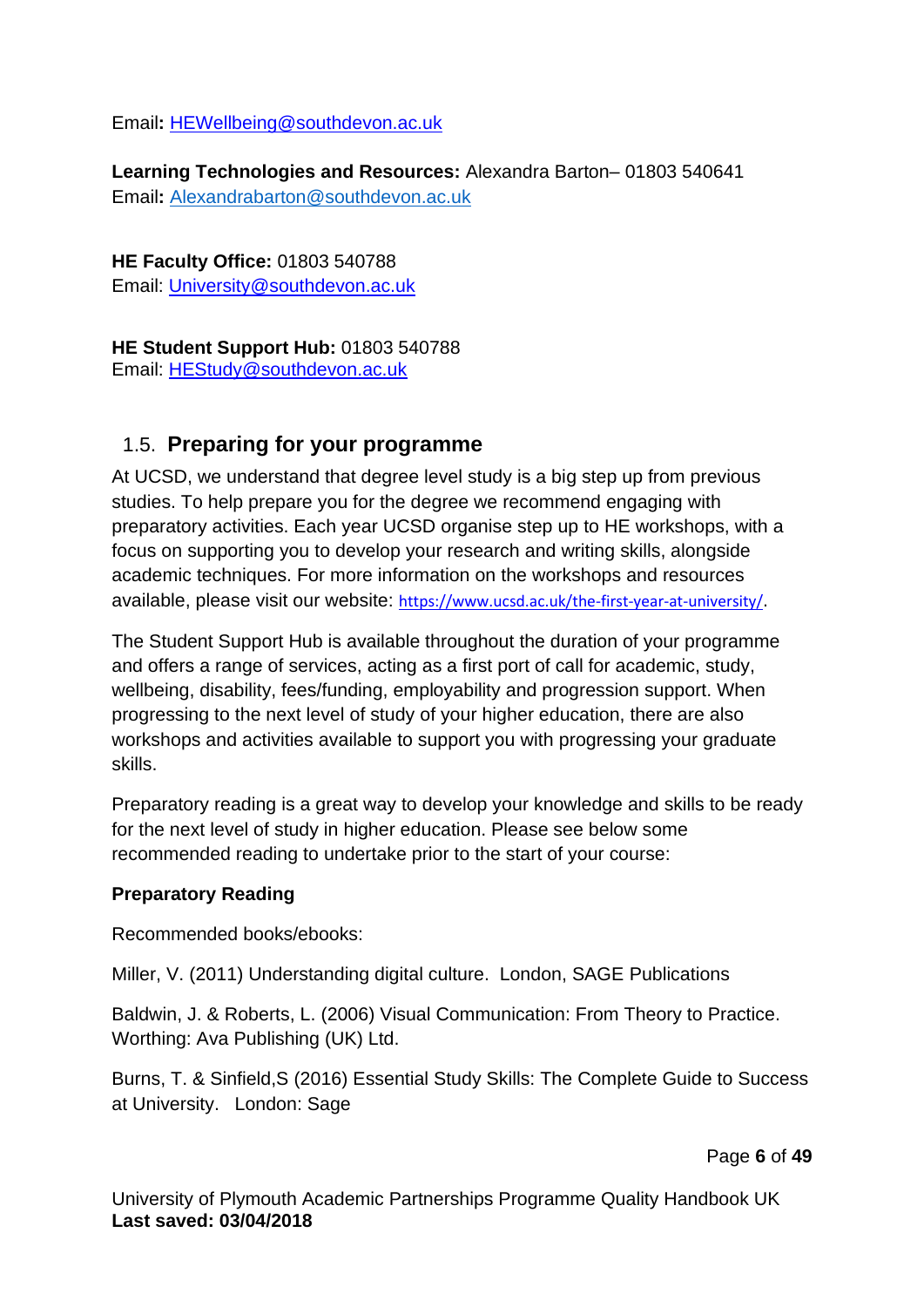Hartson, R. Waltham, (2012) The UX Book: Process and Guidelines for Ensuring a Quality User Experience. Morgan Kaufmann.

Koster, R. (2014) A theory of fun for game design. Scottsdale, Ariz, Paraglyph

Dunniway,T. (2008) Game Development Essentials: Gameplay Mechanics. San Francisco. Delmar Publishers

Handler Miller, C. (2008) Digital Storytelling: A Creators Guide to Interactive Entertainment. London, Focal Press

Chandler, H. (2013) The Game Production Handbook. Burlington, MA, Jones & **Bartlett** 

These books are usually available in the LRC or as Ebooks. Should you wish to purchase your own copy of a book we recommend Abe books as a good source for second hand material. [www.abebooks.co.uk](http://www.abebooks.co.uk/) We suggest you speak to module leaders prior to purchase.

Open access Journal articles:

Also look at the AVA and LK websites. Their "Basics" and "Fundamentals" series in Art, Design and Media are very good, student friendly course books.

It is essential that you regularly review the magazines and journals held in the LRC and on-line to measure the 'temperature' of the industry you hope to join, for example: Computer Arts, Web Designer, Architectural Design, Art Forum, Creative Review, Wired etc.

Other materials:

<https://ukie.org.uk/>

<https://ukiepedia.ukie.org.uk/>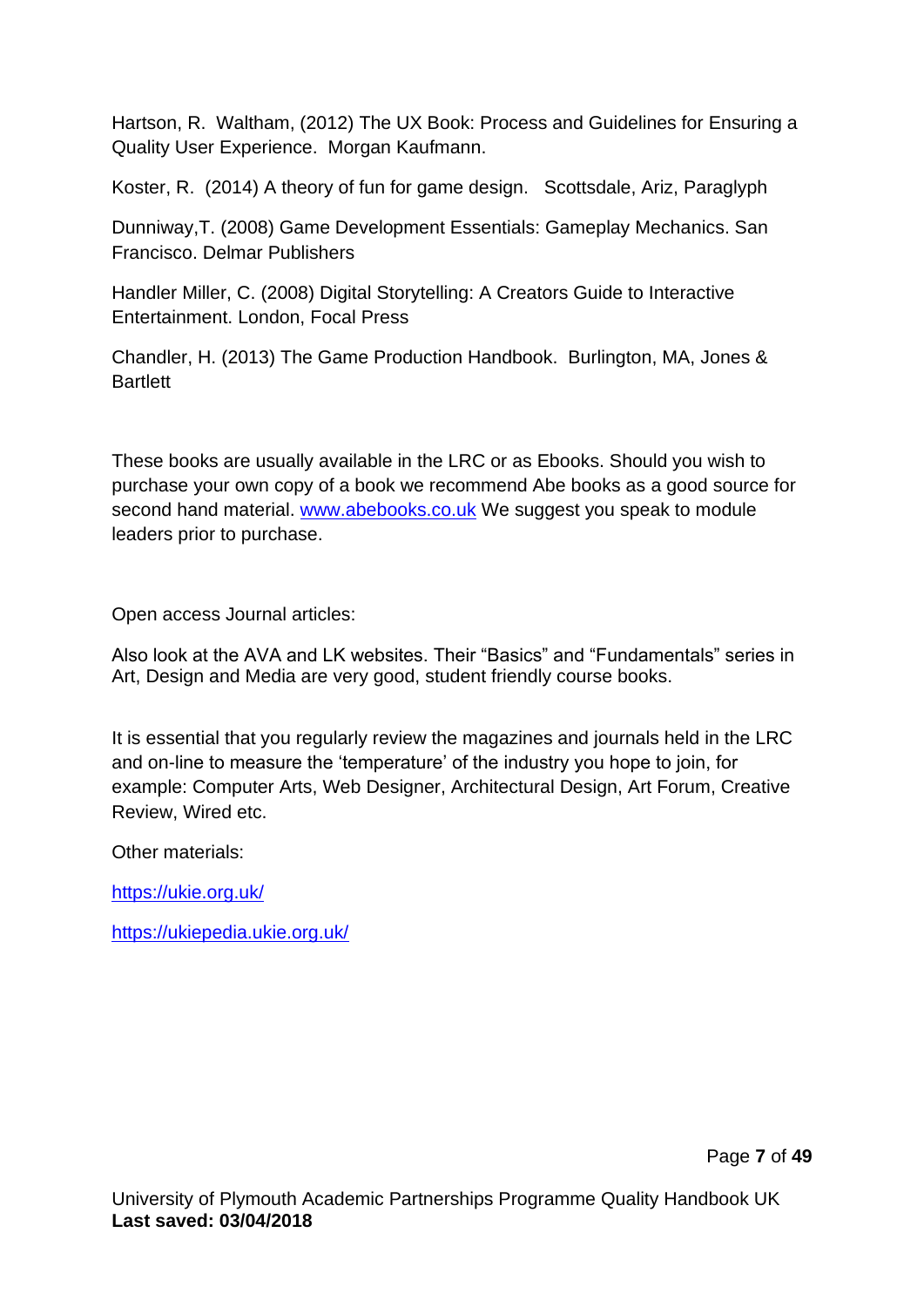## **1.6. COVID 19 Programme Planning**

|                 | <b>Covid 19 programme Planning</b>                                                                                           |  |  |  |  |  |  |
|-----------------|------------------------------------------------------------------------------------------------------------------------------|--|--|--|--|--|--|
| General         | We will follow government advice on social distancing and personal                                                           |  |  |  |  |  |  |
| approach        | safety to ensure a 'Covid secure' working and learning environment.                                                          |  |  |  |  |  |  |
| being           |                                                                                                                              |  |  |  |  |  |  |
| undertaken      | We know that we all may need to adapt if Covid conditions                                                                    |  |  |  |  |  |  |
|                 | change. We will continue to provide a high quality learning<br>experience utilising technology solutions as may be required. |  |  |  |  |  |  |
|                 |                                                                                                                              |  |  |  |  |  |  |
|                 | We will continue to update our dedicated Covid 19 webpage if and                                                             |  |  |  |  |  |  |
|                 | when circumstances change. We encourage all new and returning                                                                |  |  |  |  |  |  |
|                 | students to review this page to better understand the approach we                                                            |  |  |  |  |  |  |
|                 | are taking.                                                                                                                  |  |  |  |  |  |  |
|                 |                                                                                                                              |  |  |  |  |  |  |
|                 |                                                                                                                              |  |  |  |  |  |  |
| Programme       | In the event another COVID outbreak affecting the UCSD. We will                                                              |  |  |  |  |  |  |
| Teaching        | continue to deliver content via Microsoft Teams platform as per the                                                          |  |  |  |  |  |  |
| and<br>Learning | usual timetable of modules.                                                                                                  |  |  |  |  |  |  |
| changes         | Practical elements of the course may be affected and where                                                                   |  |  |  |  |  |  |
| being           | possible students will be supported to access software will be                                                               |  |  |  |  |  |  |
| undertaken      | supported online with teaching and learning through a range of                                                               |  |  |  |  |  |  |
|                 | resources.                                                                                                                   |  |  |  |  |  |  |
| Programme       | In the event another COVID outbreak affecting the UCSD. There are                                                            |  |  |  |  |  |  |
| Assessment      | elements of the programme assessment e.g. practical outcomes                                                                 |  |  |  |  |  |  |
| changes         | that may be required to be adapted to suit the COVID conditions.                                                             |  |  |  |  |  |  |
| being           | Students will be advised of any adaptations at the earliest                                                                  |  |  |  |  |  |  |
| undertaken      | opportunity.                                                                                                                 |  |  |  |  |  |  |
|                 |                                                                                                                              |  |  |  |  |  |  |

# **2. Programme Specification**

.

| <b>Awarding Institution:</b> | University of Plymouth           |
|------------------------------|----------------------------------|
| <b>Teaching Institution:</b> | South Devon College              |
| <b>Accrediting Body:</b>     | N/A                              |
| <b>Language of Study:</b>    | English <sup>1</sup>             |
| <b>Mode of Study:</b>        | Full Time/Part Time <sup>2</sup> |

Page **8** of **49**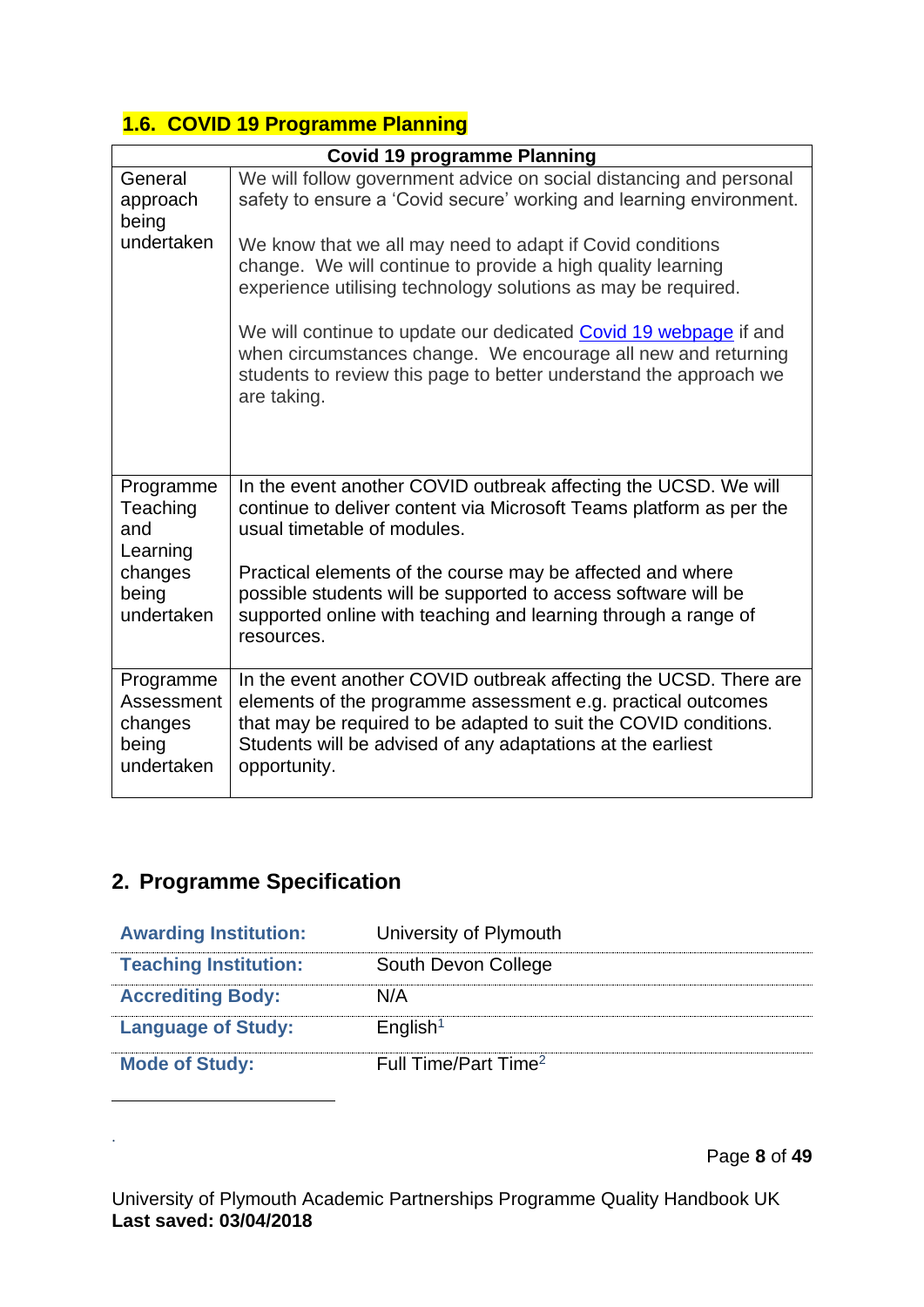| <b>Final Award:</b>                          | FdA                                                                                                                                                     |
|----------------------------------------------|---------------------------------------------------------------------------------------------------------------------------------------------------------|
| <b>Intermediate Award:</b>                   | Certificate of HE                                                                                                                                       |
| <b>Programme Title:</b>                      | Games and Interactive Design                                                                                                                            |
| <b>UCAS Code:</b>                            | Q3V1/V1Q3                                                                                                                                               |
| <b>JACS Code:</b>                            | Click here to enter text.                                                                                                                               |
| <b>Benchmarks:</b>                           | <b>QAA FDQB Foundation Degree Qualification</b><br>Benchmark (2010)<br>QAA Subject Benchmark: Communication, Media,<br>Film and Cultural Studies (2008) |
| <b>Date of Programme</b><br><b>Approval:</b> | 30th April 2014                                                                                                                                         |

# **PS1. Brief Description of the Programme**

The Games and Interactive Design degree is an innovative programme designed with a strong emphasis on employability skills within the Creative Industries Sector. Specifically it will prepare students for occupations within software creation and design. It will have a strong emphasis on employability within small to medium businesses, reflecting opportunities within the South West.

The degree will follow an inter-disciplinary approach in its teaching. Lecturers from different art, design and media disciplines and with different research experiences will contribute to the delivery of the programme using a variety of different teaching methods and approaches.

The Degree will deliver both summative and formative assessment which will be innovative in approach and will seek to embrace new technologies. Delivery mechanisms such as social media and E-Learning will be utilised alongside lectures and workshops, thus equipping the student with skills that will benefit them in the vocational world as well as preparing them for a potential third year at Plymouth University.

The Degree will feature and highlight local, national and international industry trends and outline a broad range of career opportunities for learners. The FdA Games and Interactive Design will be relevant to the local population and growing retail infrastructure of the region, giving students the opportunity to up- skill through work related and some work based learning and move forward in a career of their choosing whilst staying local. Emphasis will be placed on the rise of the Internet as a market place for small and sole designers in the interactive media sector. Work related learning will be embedded in the form of live briefs for community groups and local businesses.

Page **9** of **49**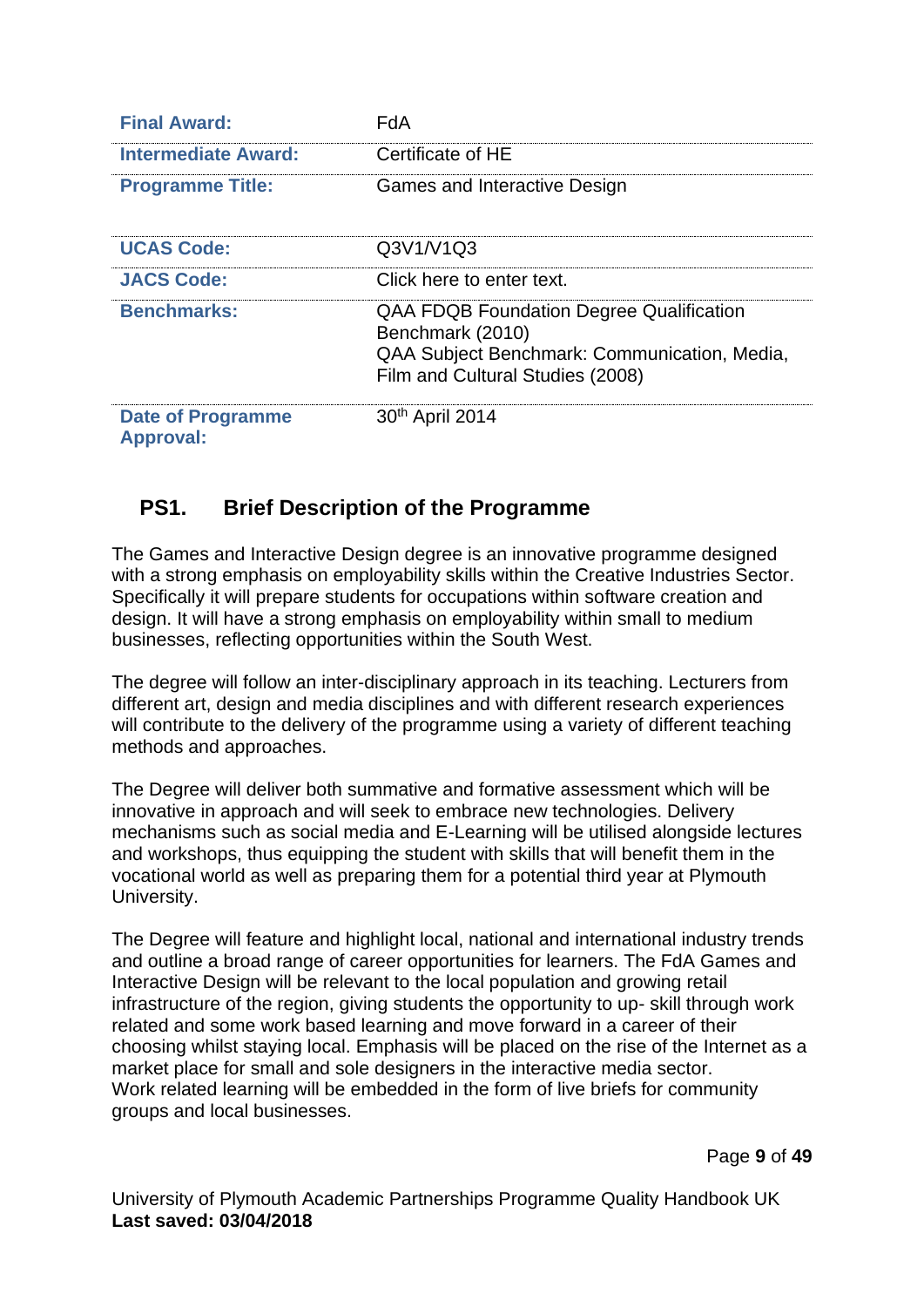Computer coding will complement the design skills, in order to allow students to create fully realised artefacts. Students will be encouraged to showcase their work by way of exhibition and online publishing.

# **PS2. Details of Accreditation by a Professional/Statutory Body (if appropriate)**

N/A

# **PS3. Exceptions to Plymouth University Regulations**

*(Note: Plymouth University's Academic Regulations are available internally on the intranet: [https://staff.plymouth.ac.uk//extexam/academicregs/intranet.htm](https://staff.plymouth.ac.uk/extexam/academicregs/intranet.htm) )* N/A

# **PS4. Programme Aims**

#### The programme will deliver:

- 1. To produce students with an understanding of the role of technology in terms of media production and content manipulation within the interactive and gaming industry.
- 2. To produce students with an understanding of audio, visual and verbal conventions through which sounds, images and words make meaning.
- 3. To produce students who can critically evaluate their own learning and production techniques utilising their own research skills to prepare them for potential progression to the final year of an honours degree.
- 4. To produce students who can demonstrate competencies in digital media software with emphasis on interactive and gaming technologies.
- 5. To produce students who can experiment, as appropriate, with forms, conventions, languages, techniques and practices.
- 6. To produce students who can work in flexible, creative and independent ways, showing self-discipline, self-direction and reflexivity in an employment context.

# **PS5. Programme Intended Learning Outcomes (ILO)**

#### By the end of this programme the student will be able to:

1. Investigate matters that may be new and emerging within the digital media industry.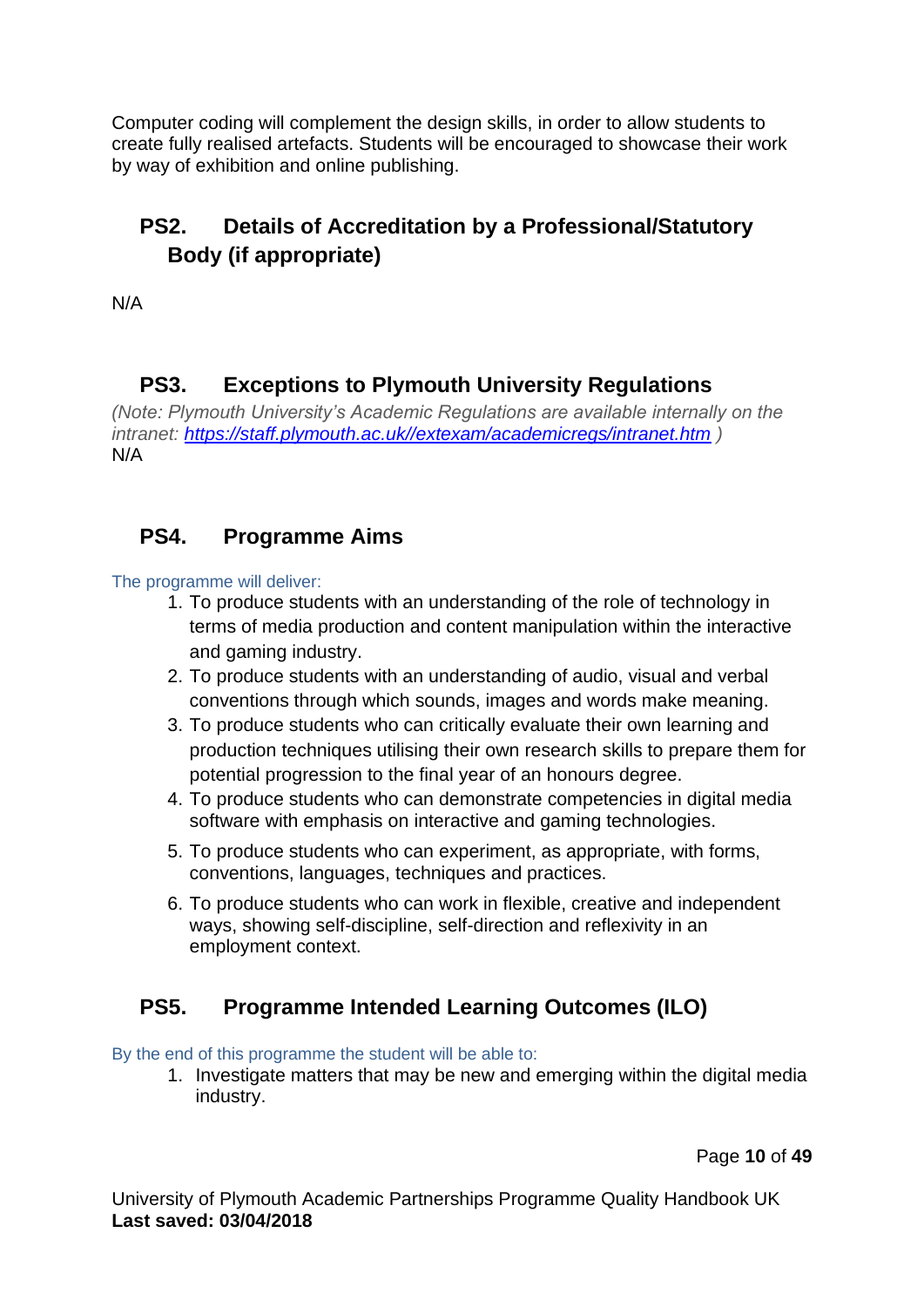- 2. Demonstrate the ability to communicate in styles appropriate for a variety of professional purposes and audiences, drawing upon a range of personal skills.
- 3. Understand a range of concepts, values, issues and debates that inform and influence digital media practice.
- 4. Demonstrate critical and analytical awareness of the games and interactive media industry.
- 5. Apply a range of media production processes and techniques to develop engaging interactive and functional digital artefacts.
- 6. Implement theory and skill in the production of a range of digital media outcomes.

# **PS6. Distinctive Features**

The following provides a definitive and approved list of elements that may be used to both conceptualise and promote the market position of this programme:

- The Degree concentrates on the technical and artistic use of digital interactive technologies to create games and mobile applications.
- The Degree offers access to a range of software for designing and building interactive content for multiple platforms.
- Programming forms an integral part of the course providing the technical foundation for dynamic artistic design
- Opportunities for live projects are integral to the course and allow students to engage with fun and exciting productions within a real world context
- The Degree offers a broad range of study in terms of practical skills and theory.
- The degree will follow an inter-disciplinary approach to teaching. Lecturers from different disciplines and experiences will contribute to the delivery of the programme using a variety of different teaching methods and approaches. .
- The Degree will be relevant to the local population giving them opportunity to up skill through work based learning and move forward in a career of their choosing whilst staying local.

Students will benefit from:

- Well qualified, industry practicing staff.
- Flexible progression to additional higher education programmes
- Industry standard software and equipment
- Students will learn alongside other learners with different entry qualifications, from diverse backgrounds and varied experience. This diverse environment is an enrichment of the learning process for all learners.

Page **11** of **49**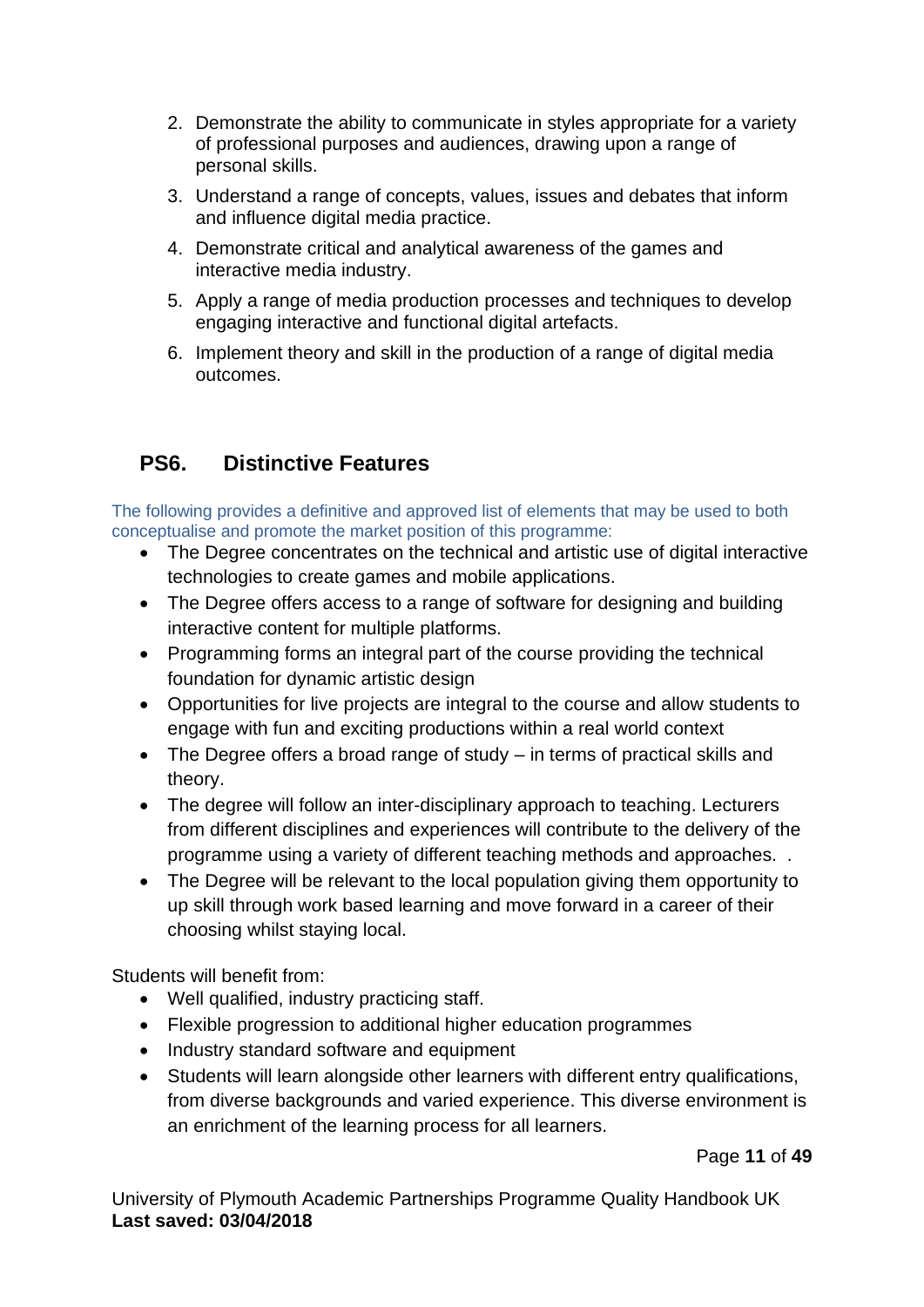- Students will be able to negotiate toward their own interests and develop specialisms throughout the course
- Partnership with Plymouth University provides access to a broad range of additional learning resources and academic and professional integration and validation.

# **PS7. Progression Route(s)**

Students who successfully pass the Foundation Degree may progress to the following:

BA / BSc (Hons) Digital Media Design BA (Hons) Game Arts and Design

All work in the first year (Stage 1) will be at level 4.

Any modules done in Stage 2 (the second year of a full time course) will be at level 5.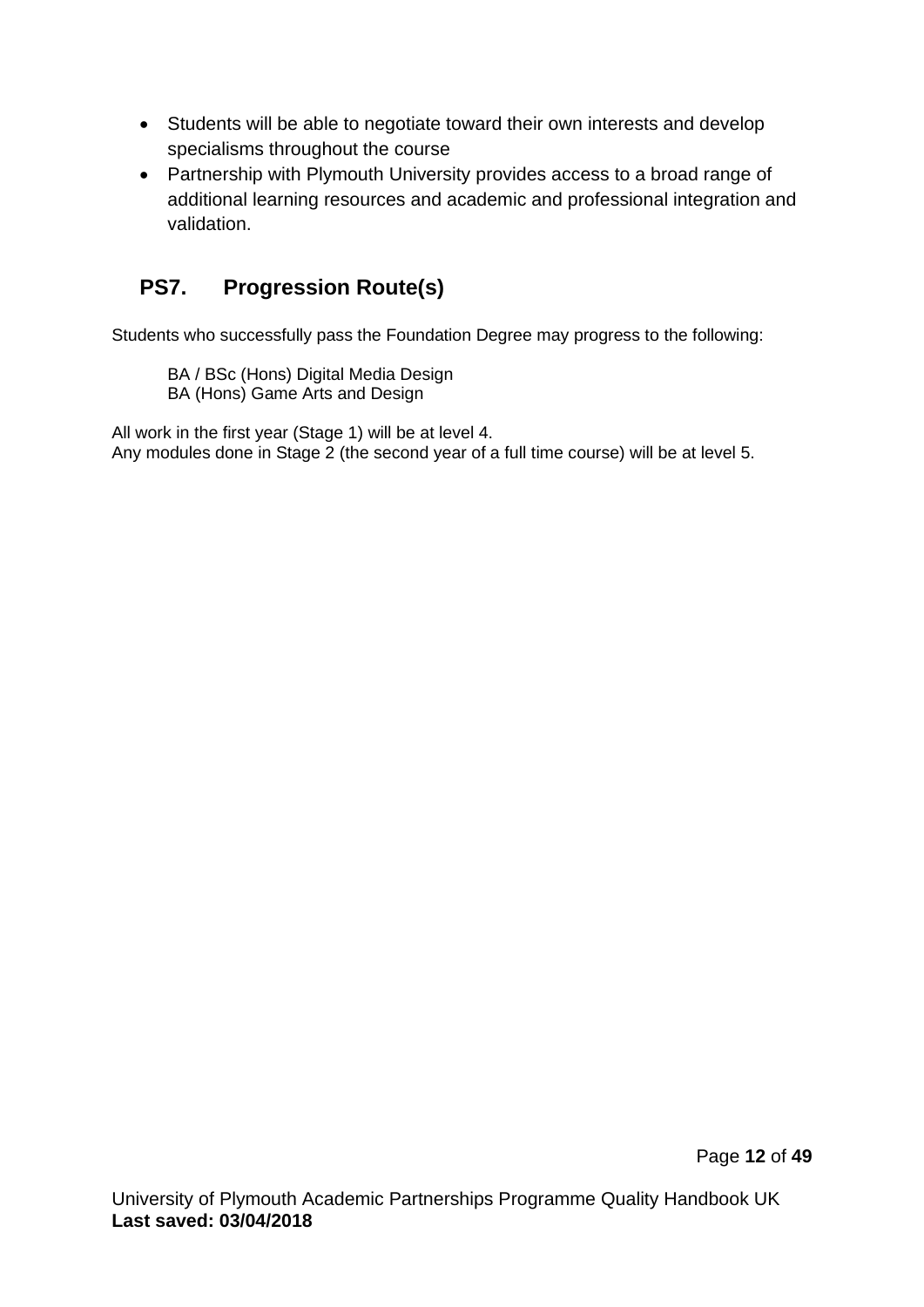# **PS8. Admissions Criteria**

| <b>Qualification(s) Required for Entry to</b><br>this Programme:         | <b>Details:</b>                                                            |  |  |  |
|--------------------------------------------------------------------------|----------------------------------------------------------------------------|--|--|--|
| <b>Level 2:</b><br><b>Key Skills requirement / Higher</b>                |                                                                            |  |  |  |
| <b>Level Diploma:</b>                                                    | Literacy & Numeracy at Level 2                                             |  |  |  |
| and/or                                                                   |                                                                            |  |  |  |
| <b>GCSEs at Level 4 or above:</b>                                        | <b>GCSE Maths and English or equivalent</b>                                |  |  |  |
| Level 3: at least one of the following:                                  |                                                                            |  |  |  |
| A Levels required to meet                                                |                                                                            |  |  |  |
| <b>AS/A2/UCAS Points Tariff:</b>                                         | <b>48 UCAS Points</b><br>N/A                                               |  |  |  |
| <b>Advanced Level Diploma:</b><br><b>BTEC National</b>                   | 48 UCAS Points, Computer based                                             |  |  |  |
| <b>Certificate/Diploma:</b>                                              | pathway                                                                    |  |  |  |
| HNC/D:                                                                   | N/A                                                                        |  |  |  |
| <b>VDA: AGNVQ, AVCE, AVS:</b>                                            | N/A                                                                        |  |  |  |
| <b>Access to HE or Year 0 provision:</b><br>÷                            | Computer based pathway                                                     |  |  |  |
| <b>International Baccalaureate:</b><br><b>Irish / Scottish Highers /</b> | 26<br>48 UCAS points, Computer based                                       |  |  |  |
| <b>Advanced Highers:</b>                                                 | pathway                                                                    |  |  |  |
| <b>Work Experience:</b>                                                  | Any related work experience will be                                        |  |  |  |
|                                                                          | beneficial                                                                 |  |  |  |
| Other non-standard awards or                                             | Portfolio Media course at South Devon                                      |  |  |  |
| experiences:                                                             | College                                                                    |  |  |  |
|                                                                          | Click here to enter text.                                                  |  |  |  |
|                                                                          | All Accreditation of Prior Credited<br>Learning and Accreditation of Prior |  |  |  |
| <b>APEL / APCL<sup>3</sup> possibilities:</b>                            | <b>Experiential Learning arrangements will</b>                             |  |  |  |
|                                                                          | be dealt with on an individual basis in                                    |  |  |  |
|                                                                          | line with Plymouth University                                              |  |  |  |
|                                                                          | Regulations.                                                               |  |  |  |
|                                                                          | Interviews MAY be required by the                                          |  |  |  |
| <b>Interview / Portfolio requirements:</b>                               | admissions tutor $4$<br>Click here to enter text.                          |  |  |  |
| <b>Independent Safeguarding Agency</b>                                   |                                                                            |  |  |  |
| (ISA) / Criminal Record Bureau (CRB)                                     | <b>No</b>                                                                  |  |  |  |
| clearance required:                                                      | Click here to enter text. <sup>5</sup>                                     |  |  |  |

<sup>3</sup> Accredited Prior Experiential Learning and Accredited Prior Certificated Learning

<sup>&</sup>lt;sup>4</sup> Enter: "interviews MAY be required by the admissions tutor" or "ALL applicants are to be interviewed"

<sup>&</sup>lt;sup>5</sup> Enter: Y or N. If Y then enter who is responsible for paying the fees?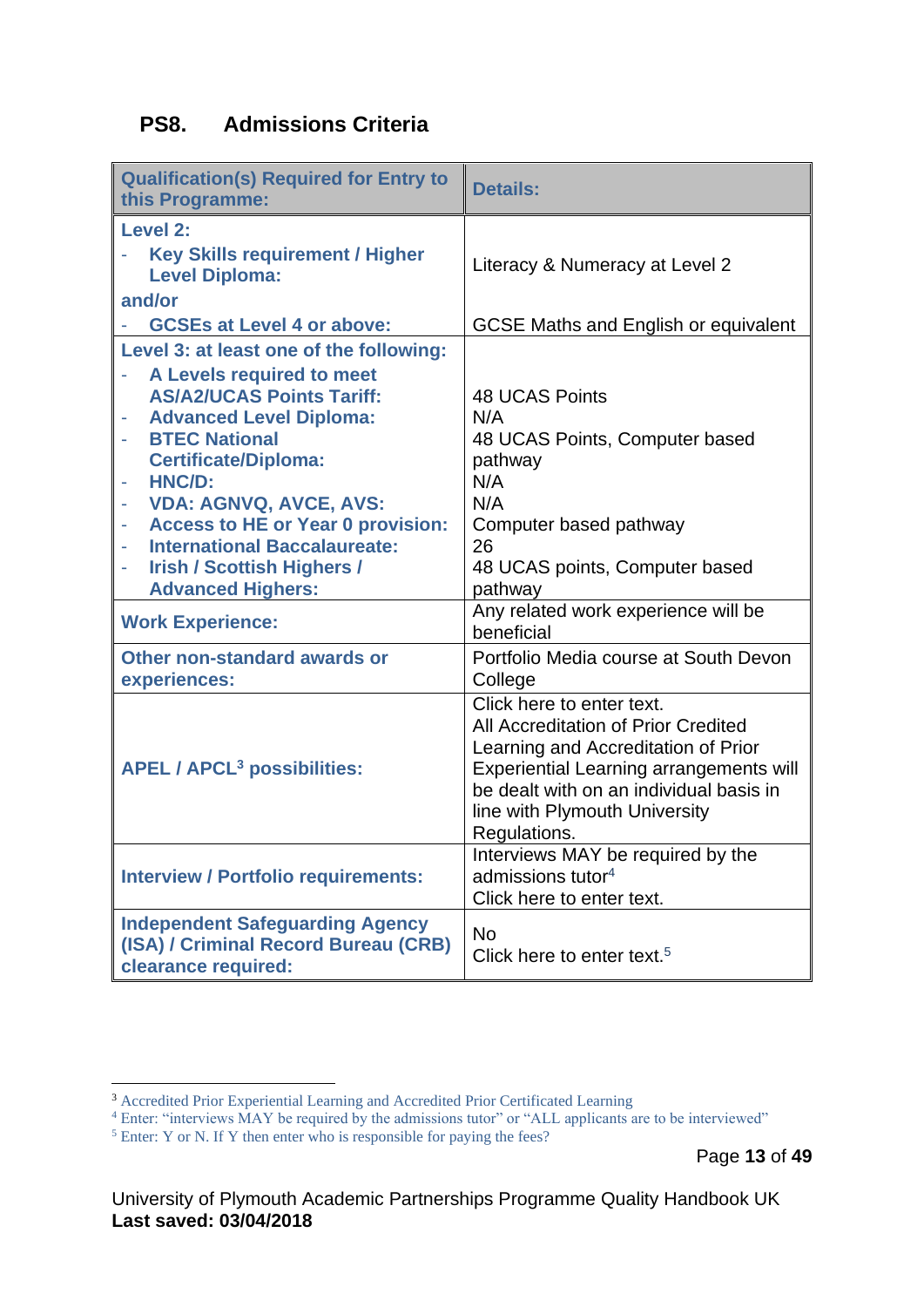### **PS9. Programme Structure**

The following structure diagram provides the current structure for this programme. It enables the stage of both full time and part time routes to be compared within the single diagram as well as any mixes for option modules to be clearly indicated.

|                                                                                                                                                           | <b>FHEQ Level: 4 For: Games and Interactive Design</b> |                                        |                                       |                                               |                                           |  |  |  |  |
|-----------------------------------------------------------------------------------------------------------------------------------------------------------|--------------------------------------------------------|----------------------------------------|---------------------------------------|-----------------------------------------------|-------------------------------------------|--|--|--|--|
| <b>F/T Route</b><br><b>P/T Route</b><br><b>Core or Option Module7</b><br>Module <sup>9</sup><br>$C$ redits $8$<br><b>Sem</b><br>Year <sup>6</sup><br>Year |                                                        |                                        |                                       |                                               |                                           |  |  |  |  |
|                                                                                                                                                           |                                                        | SOUD1336 Digital Culture<br>20<br>Core |                                       |                                               |                                           |  |  |  |  |
|                                                                                                                                                           |                                                        | & 2                                    | SOUD1337 Digital Skills<br>20<br>Core |                                               |                                           |  |  |  |  |
|                                                                                                                                                           |                                                        | 82                                     | Core                                  | SOUD1338 Developing Research & Practice<br>20 |                                           |  |  |  |  |
|                                                                                                                                                           |                                                        | ⌒                                      | Core                                  | 20                                            | SOUD1339 UX Design                        |  |  |  |  |
|                                                                                                                                                           |                                                        |                                        | Core                                  | 20                                            | SOUD1340 Designing and Pitching Concepts  |  |  |  |  |
|                                                                                                                                                           |                                                        | ⌒                                      | Core                                  | 20                                            | SOUD1341 Games or Interactive Development |  |  |  |  |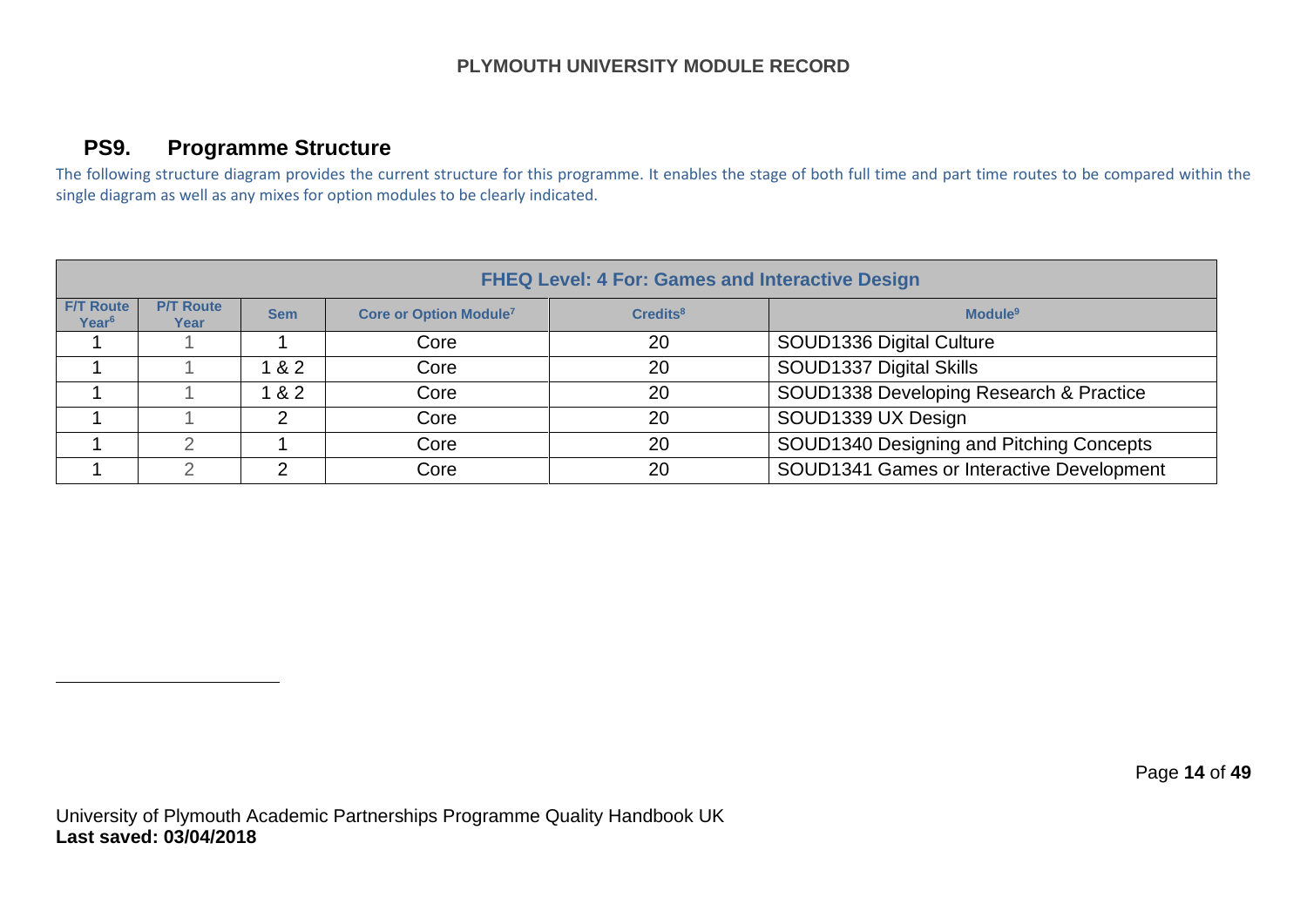|                          |                          | <b>FHEQ Level: 5 For: Games and Interactive Design</b> |                              |                |                                        |  |  |
|--------------------------|--------------------------|--------------------------------------------------------|------------------------------|----------------|----------------------------------------|--|--|
| <b>F/T Route</b><br>Year | <b>P/T Route</b><br>Year | <b>Semeste</b>                                         | <b>Core or Option Module</b> | <b>Credits</b> | <b>Module</b>                          |  |  |
| $\overline{2}$           | 3                        |                                                        | Core                         | 20             | <b>SOUD2285 Interactive Narratives</b> |  |  |
| $\overline{2}$           | 3                        | 82<br>(2)                                              | Core                         | 20             | SOUD2286 Client Based Brief            |  |  |
| $\overline{2}$           | 2                        | 2                                                      | Core                         | 20             | <b>SOUD2287 Professional Practice</b>  |  |  |
| 2                        | 3                        | 82<br>(1)                                              | Core                         | 20             | SOUD2288 Sound Production              |  |  |
| 2                        | 3                        | 82<br>$\mathbf 1$                                      | Core                         | 20             | SOUD2289 Negotiated Research           |  |  |
| 2                        | $\overline{2}$           | 82                                                     | Core                         | 20             | SOUD2290 Advanced Digital Skills       |  |  |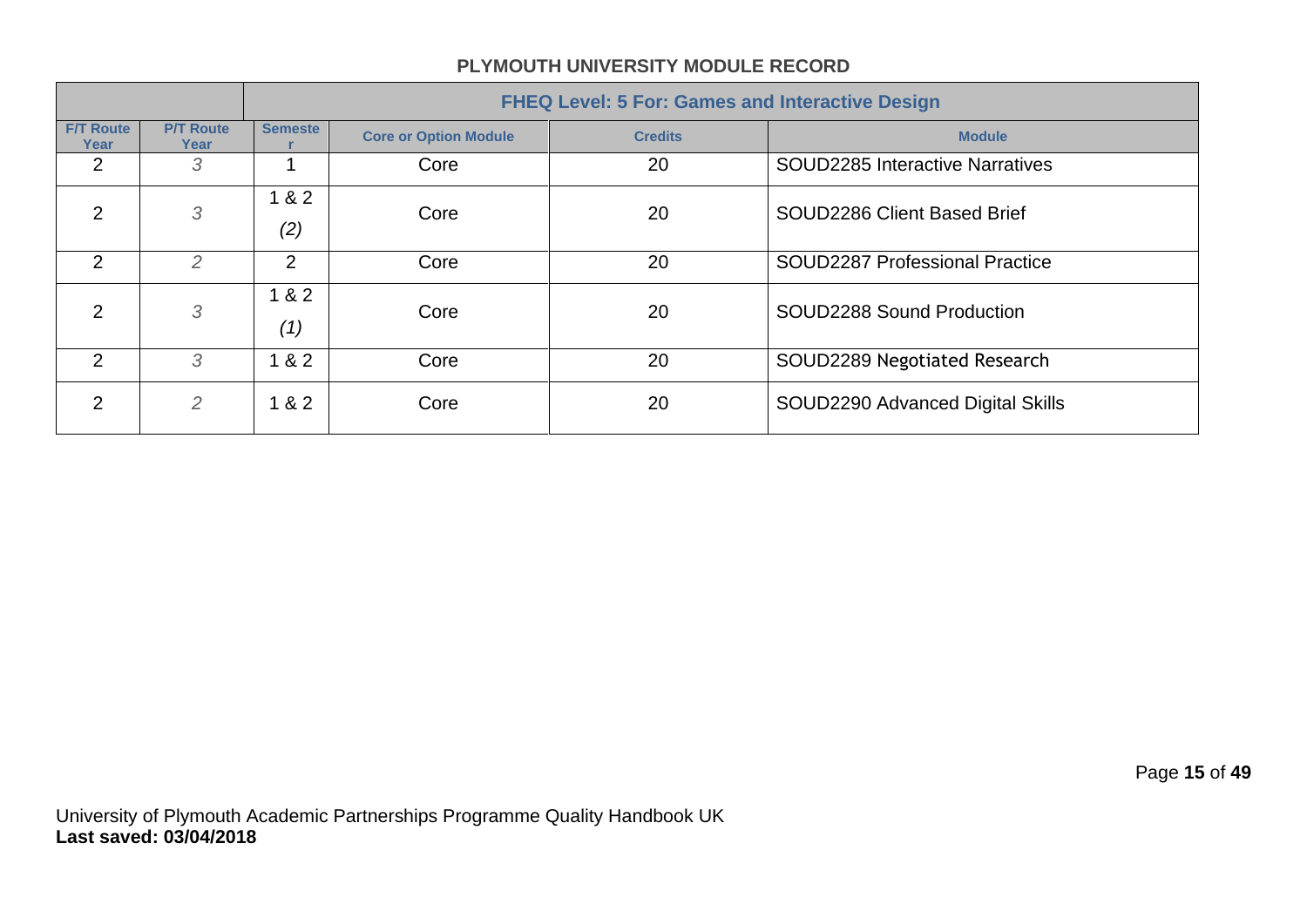# **PS10. Exposition and Mapping of Learning Outcomes, Teaching & Learning and Assessment**

| Level: 4                                                                                                                                                                                                                                                                                                                                                                                                                                                                                                                                                                                                                                                                                            |                                                                             |                  |                                                                      |                                                         |                                                                 |  |
|-----------------------------------------------------------------------------------------------------------------------------------------------------------------------------------------------------------------------------------------------------------------------------------------------------------------------------------------------------------------------------------------------------------------------------------------------------------------------------------------------------------------------------------------------------------------------------------------------------------------------------------------------------------------------------------------------------|-----------------------------------------------------------------------------|------------------|----------------------------------------------------------------------|---------------------------------------------------------|-----------------------------------------------------------------|--|
| <b>Definitions of Graduate Attributes</b><br>and Skills Relevant to this<br><b>Programme</b>                                                                                                                                                                                                                                                                                                                                                                                                                                                                                                                                                                                                        | <b>Teaching and Learning</b><br><b>Strategy / Methods</b>                   | <b>Prog Aims</b> | <b>Prog</b><br><b>intended</b><br><b>Learning</b><br><b>Outcomes</b> | <b>Range of</b><br><b>Assessments</b>                   | <b>Related</b><br><b>Core</b><br><b>Modules</b>                 |  |
| <b>Knowledge / Understanding:</b><br>• An understanding of the interconnectedness<br>of texts and contexts, and of the shifting<br>configurations of communicative, cultural and<br>aesthetic practices and systems (4.2)<br>• An awareness of the way in which critical and<br>cultural theories and concepts have<br>developed within particular contexts(4.2)<br>• An understanding of the processes linking<br>production, distribution, circulation and<br>consumption (4.3)<br>• An understanding of key production<br>processes and professional practices relevant<br>to media, cultural and communicative<br>industries, and of ways of conceptualising<br>creativity and authorship (4.3) | Primary:<br>Lectures, Seminars,<br>Workshop and guided<br>independent study | 1, 2, 3,         | 1,2,3,4,6                                                            | Presentations.<br>reports, portfolios,<br>live projects | SOUD1336<br><b>SOUD1338</b><br>SOUD1339<br>SOUD1340<br>SOUD1341 |  |
|                                                                                                                                                                                                                                                                                                                                                                                                                                                                                                                                                                                                                                                                                                     | Secondary/Supplementary:<br>Visits and guest lectures                       |                  |                                                                      |                                                         |                                                                 |  |
| <b>Cognitive and Intellectual Skills:</b><br>Demonstrate the development of creative ideas<br>and concepts based upon secure research<br>strategies (5.4)<br>Demonstrate competences in the<br>chosen field of practice (5.4)<br>Manage time, personnel and<br>$\bullet$<br>resources effectively by drawing on                                                                                                                                                                                                                                                                                                                                                                                     | Primary:<br>Lectures, Seminars and<br>quided independent study              |                  |                                                                      |                                                         | <b>SOUD1337</b>                                                 |  |

Programme Quality Handbook 2019-20 Programme Quality Handbook 2019-20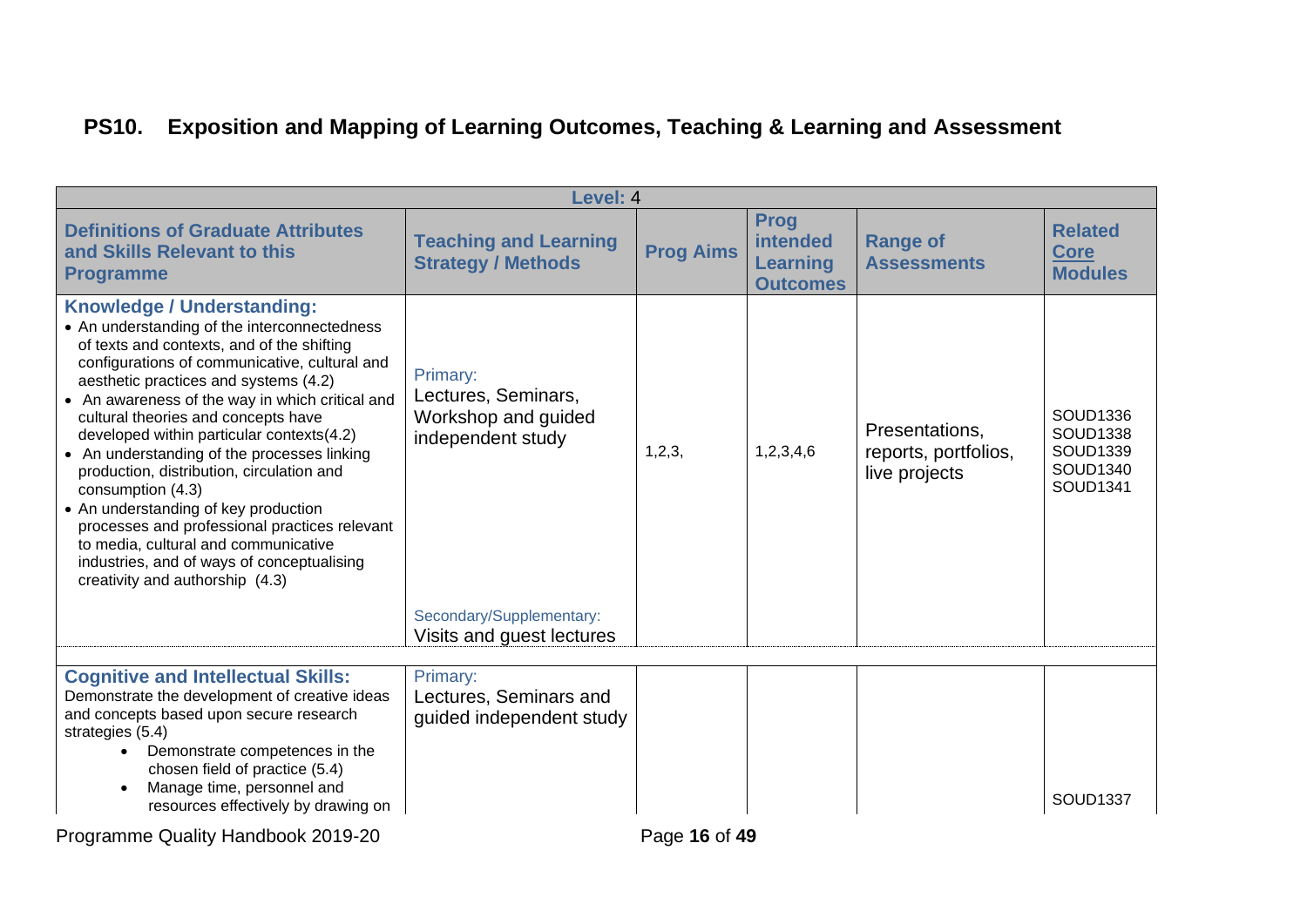| Secondary/Supplementary:<br>Visits and guest lectures                                                                                         | 2,4,5,6     | 2,4,5,6     | Presentations,<br>reports, portfolios,<br>live projects | SOUD1339<br>SOUD1340<br>SOUD1341                                |
|-----------------------------------------------------------------------------------------------------------------------------------------------|-------------|-------------|---------------------------------------------------------|-----------------------------------------------------------------|
| Primary:<br>Seminars and tutorials,<br>and guided independent<br>study<br>Secondary/Supplementary:<br>Practical teaching and<br>demonstration | 1,2,3,4,5,6 | 1,2,3,4,5,6 | Presentations,<br>reports, portfolios,<br>live projects | SOUD1336<br><b>SOUD1337</b><br>SOUD1338<br>SOUD1340<br>SOUD1341 |
|                                                                                                                                               |             |             |                                                         |                                                                 |
| Live projects and<br>practical delivery<br>Secondary/Supplementary:<br>Seminars trips and visits                                              |             |             |                                                         | SOUD1336<br><b>SOUD1337</b>                                     |
|                                                                                                                                               | Primary:    |             |                                                         |                                                                 |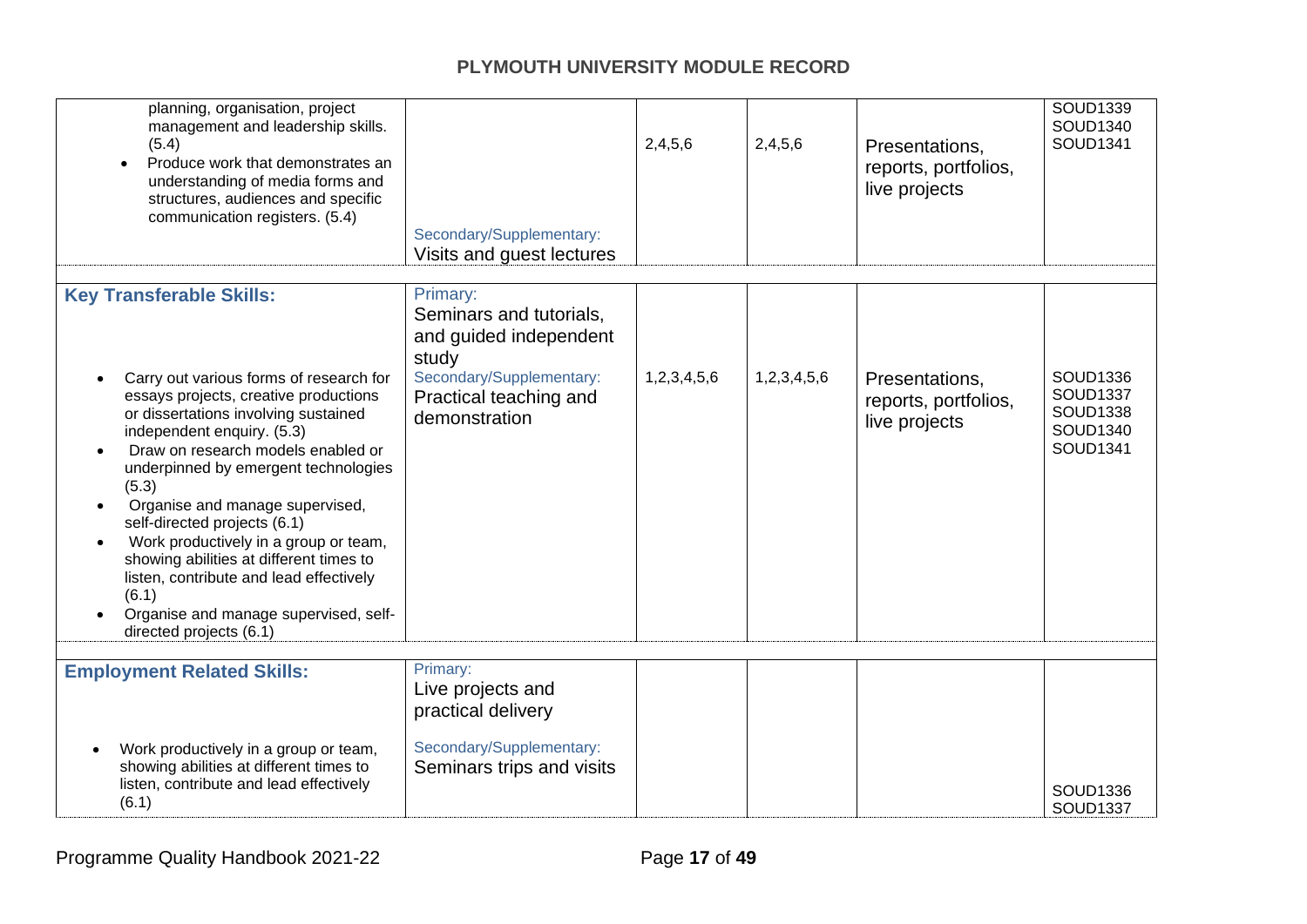| Work in flexible, creative and<br>independent ways, showing self-<br>discipline, self-direction and reflexivity<br>(6.1)<br>Organise and manage supervised, self-<br>directed projects (6.1)<br>Deliver work to a given length, format,<br>brief and deadline, properly referencing<br>sources and ideas and making use, as<br>appropriate, of a problem-solving<br>approach (6.1)                                                                                                                                                                                                                                                                                                                                                                                                                                                                                                   |                                                           | 3,5,6 | 2,3,4,5,6 | Presentations,<br>reports, portfolios,<br>live projects          | SOUD1339<br>SOUD1340<br>SOUD1341             |
|--------------------------------------------------------------------------------------------------------------------------------------------------------------------------------------------------------------------------------------------------------------------------------------------------------------------------------------------------------------------------------------------------------------------------------------------------------------------------------------------------------------------------------------------------------------------------------------------------------------------------------------------------------------------------------------------------------------------------------------------------------------------------------------------------------------------------------------------------------------------------------------|-----------------------------------------------------------|-------|-----------|------------------------------------------------------------------|----------------------------------------------|
| <b>Practical Skills:</b><br>Put to use a range of information<br>communication technology (ICT) skills<br>from basic competences such as data<br>analysis and word-processing to more<br>complex skills using web-based<br>technology or multimedia, and develop,<br>as appropriate, specific proficiencies in<br>utilising a range of media technologies.<br>(6.1)<br>Demonstrate the development of<br>creative ideas and concepts based<br>upon secure seerch strategies<br>(5.4)<br>Produce work that demonstrates the<br>effective manipulation of sound, image,<br>and / or written word. (5.4)<br>Produce work showing capability in<br>operational aspects of media<br>production technologies, systems,<br>techniques and professional practices<br>(5.4)<br>Produce work which demonstrates the<br>effective manipulation of sound, image<br>and/or the written word (5.4) | Primary:<br>Seminars and guided<br>independent study, WBL | 4,5,6 | 2,5,6     | Production of digital<br>artefacts, portfolios,<br>live projects | SOUD1337<br>SOUD1339<br>SOUD1340<br>SOUD1341 |
|                                                                                                                                                                                                                                                                                                                                                                                                                                                                                                                                                                                                                                                                                                                                                                                                                                                                                      | Secondary/Supplementary:                                  |       |           |                                                                  |                                              |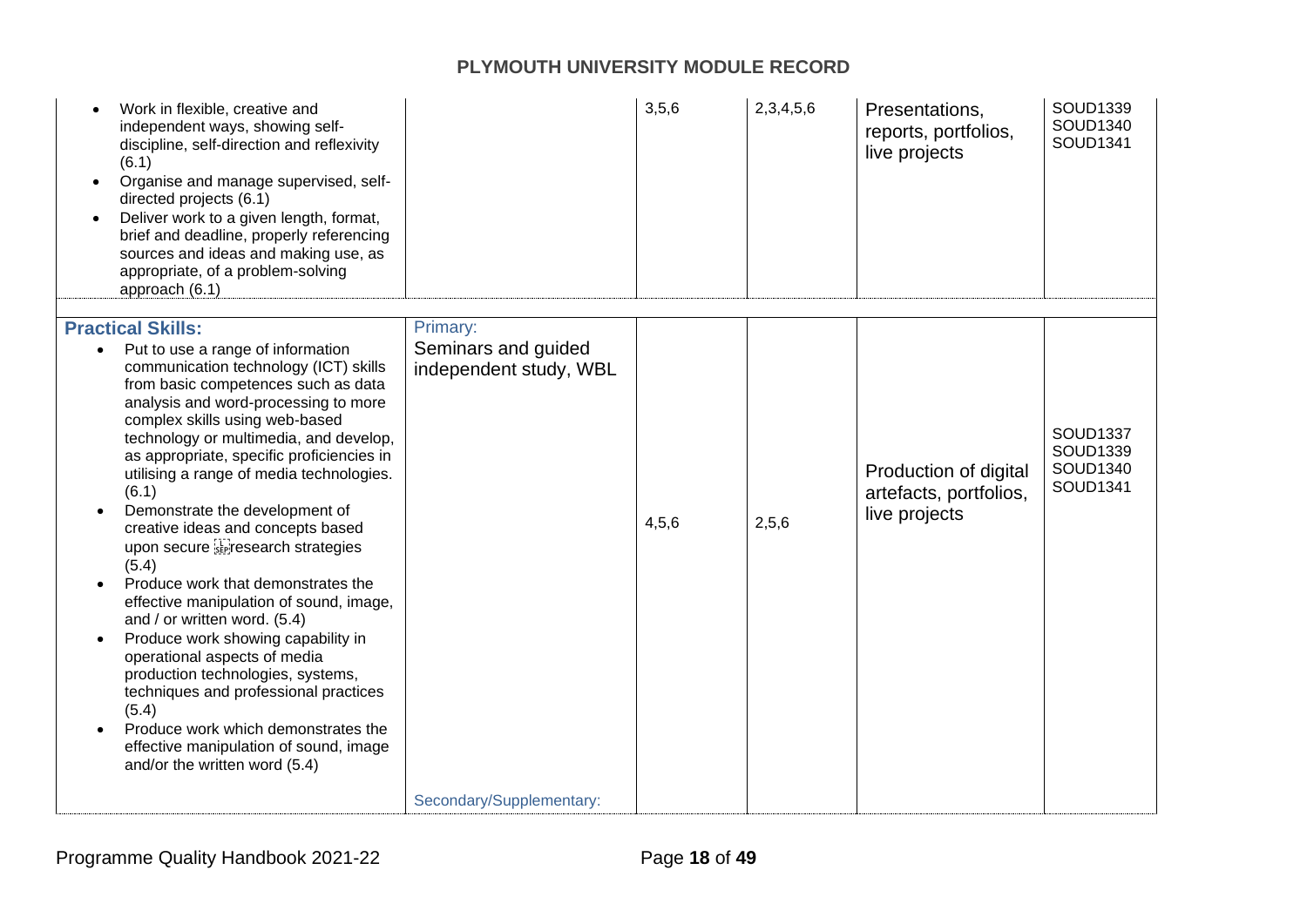|                                                                                                                                                                                                                                                                                                                                                                                                                                                                                                                                                                                                                                                                                     | Visits and guest lectures                                                                                                            |                  |                                                                      |                                                         |                                                       |  |
|-------------------------------------------------------------------------------------------------------------------------------------------------------------------------------------------------------------------------------------------------------------------------------------------------------------------------------------------------------------------------------------------------------------------------------------------------------------------------------------------------------------------------------------------------------------------------------------------------------------------------------------------------------------------------------------|--------------------------------------------------------------------------------------------------------------------------------------|------------------|----------------------------------------------------------------------|---------------------------------------------------------|-------------------------------------------------------|--|
| Level: 5                                                                                                                                                                                                                                                                                                                                                                                                                                                                                                                                                                                                                                                                            |                                                                                                                                      |                  |                                                                      |                                                         |                                                       |  |
| <b>Definitions of Graduate Attributes</b><br>and Skills Relevant to this<br><b>Programme</b>                                                                                                                                                                                                                                                                                                                                                                                                                                                                                                                                                                                        | <b>Teaching and Learning</b><br><b>Strategy / Methods</b>                                                                            | <b>Prog Aims</b> | <b>Prog</b><br><b>intended</b><br><b>Learning</b><br><b>Outcomes</b> | <b>Range of</b><br><b>Assessments</b>                   | <b>Related</b><br><b>Core</b><br><b>Modules</b>       |  |
| <b>Knowledge / Understanding:</b><br>An understanding of particular<br>media forms and genres, and the<br>way in which they organise<br>understandings, meanings and<br>affects $(4.1)$<br>An understanding of the<br>interrelationships of technological<br>and social change (4.2)<br>Formulate appropriate research<br>questions and employ appropriate<br>methods and resources for<br>exploring those questions (5.3)<br>An understanding of the processes<br>linking production, distribution,<br>circulation and consumption (4.3)<br>An awareness of the ways in which<br>critical and cultural theories and<br>concepts have developed within<br>particular contexts (4.2) | Primary:<br>Lectures, Seminars,<br>Workshop and guided<br>independent study<br>Secondary/Supplementary:<br>Visits and guest lectures | 1,2,3,           | 1,2,3,4,6                                                            | Presentations,<br>reports, portfolios,<br>live projects | <b>SOUD2289</b><br><b>SOUD2286</b><br><b>SOUD2287</b> |  |
| <b>Cognitive and Intellectual Skills:</b>                                                                                                                                                                                                                                                                                                                                                                                                                                                                                                                                                                                                                                           | Primary:                                                                                                                             |                  |                                                                      |                                                         |                                                       |  |
| Carry out various forms of research<br>for essays, projects, creative<br>productions or dissertations<br>involving sustained independent<br>enquiry (5.3)<br>Develop substantive and detailed<br>knowledge and understanding in                                                                                                                                                                                                                                                                                                                                                                                                                                                     |                                                                                                                                      |                  |                                                                      |                                                         | <b>SOUD2290</b>                                       |  |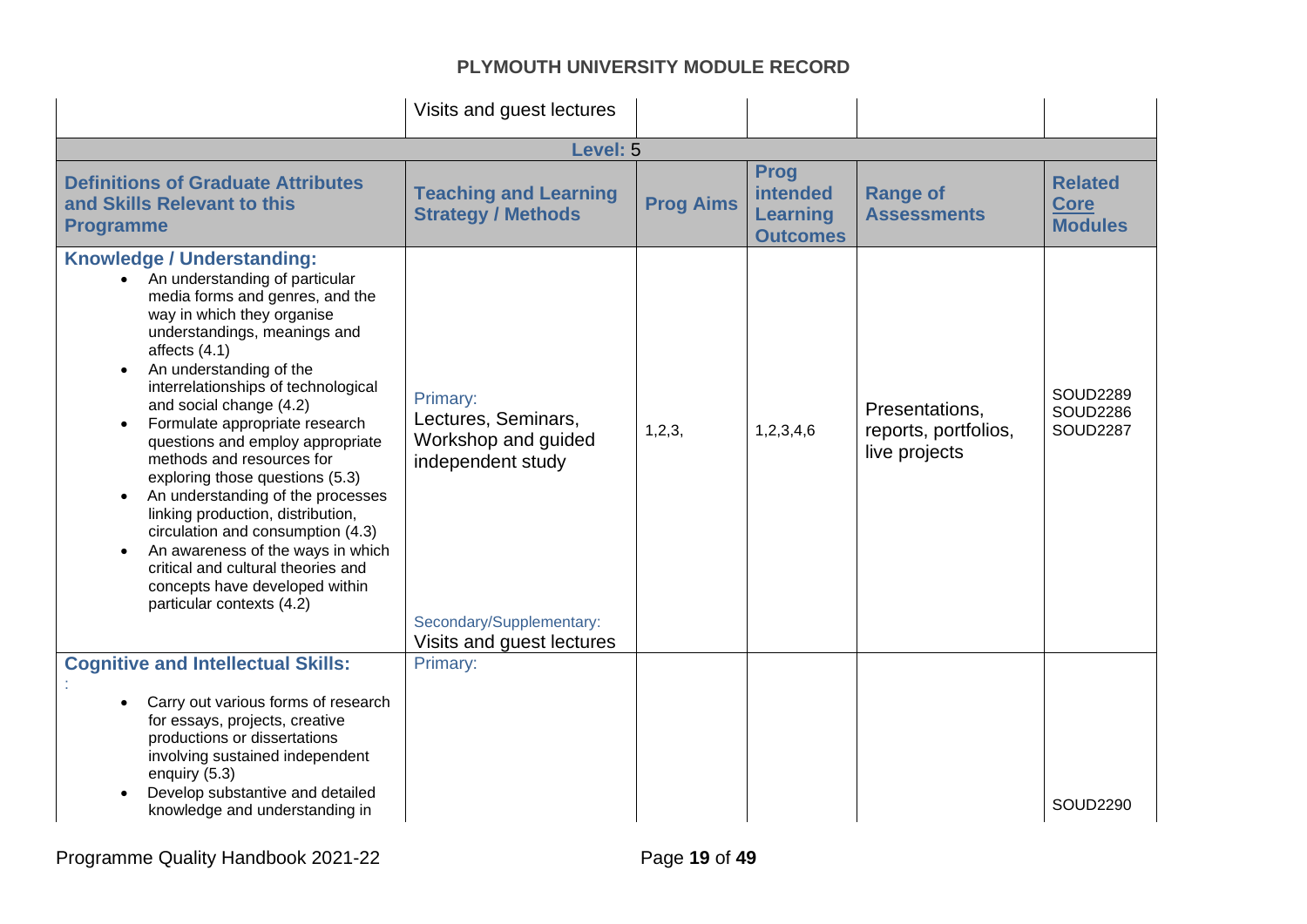| one or more designated areas of<br>the field $(5.2)$<br>Engage critically with major<br>thinkers, debates and intellectual<br>paradigms within the field and put<br>them to productive use (5.2)<br>Manage time, personnel and<br>resources effectively by drawing on<br>planning, organisation, project<br>management and leadership skills.<br>(6.1)<br>Produce work that demonstrates an<br>understanding of media forms and<br>structures, audiences and specific<br>communication registers. (5.2)<br>Gather, organise and deploy ideas<br>and information in order to<br>formulate arguments cogently, and<br>express them effectively in written,<br>oral or other forms (6.1) | Lectures, Seminars and<br>guided independent study                                                                                            | 2,4,5,6     | 2,4,5,6     | Presentations,<br>reports, portfolios,<br>live projects | <b>SOUD2285</b><br><b>SOUD2288</b><br><b>SOUD2289</b>                    |
|---------------------------------------------------------------------------------------------------------------------------------------------------------------------------------------------------------------------------------------------------------------------------------------------------------------------------------------------------------------------------------------------------------------------------------------------------------------------------------------------------------------------------------------------------------------------------------------------------------------------------------------------------------------------------------------|-----------------------------------------------------------------------------------------------------------------------------------------------|-------------|-------------|---------------------------------------------------------|--------------------------------------------------------------------------|
|                                                                                                                                                                                                                                                                                                                                                                                                                                                                                                                                                                                                                                                                                       | Secondary/Supplementary:<br>Visits and guest lectures                                                                                         |             |             |                                                         |                                                                          |
| <b>Key Transferable Skills:</b><br>Carry out various forms of research for<br>essays projects, creative productions<br>or dissertations involving sustained<br>independent enquiry. (5.3)<br>Draw on research models enabled or<br>underpinned by emergent technologies<br>(5.3)<br>Organise and manage supervised,<br>self-directed projects (6.1)<br>Work productively in a group or team,<br>showing abilities at different times to                                                                                                                                                                                                                                               | Primary:<br>Seminars and tutorials,<br>and guided independent<br>study<br>Secondary/Supplementary:<br>Practical teaching and<br>demonstration | 1,2,3,4,5,6 | 1,2,3,4,5,6 | Presentations,<br>reports, portfolios,<br>live projects | <b>SOUD2290</b><br><b>SOUD2285</b><br><b>SOUD2288</b><br><b>SOUD2289</b> |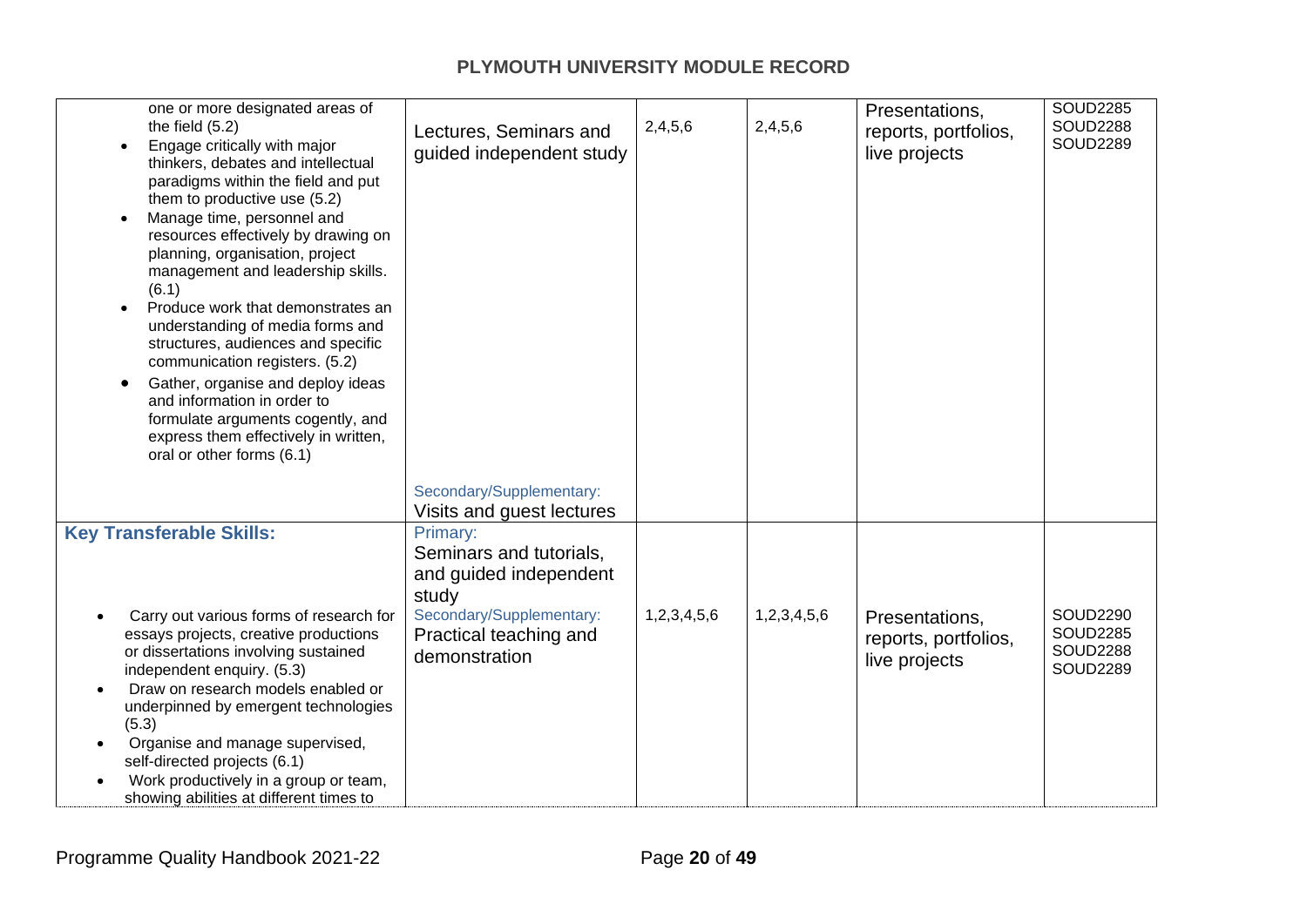| listen, contribute and lead effectively<br>(6.1)                                                                                                                                                                                                                                                                                                                                                                                                                                                                                                                                                                                                                                                                                                                                                                                          |                                                                                                              |       |           |                                                                  |                                                                          |
|-------------------------------------------------------------------------------------------------------------------------------------------------------------------------------------------------------------------------------------------------------------------------------------------------------------------------------------------------------------------------------------------------------------------------------------------------------------------------------------------------------------------------------------------------------------------------------------------------------------------------------------------------------------------------------------------------------------------------------------------------------------------------------------------------------------------------------------------|--------------------------------------------------------------------------------------------------------------|-------|-----------|------------------------------------------------------------------|--------------------------------------------------------------------------|
| <b>Employment Related Skills:</b><br>By the end of this level of this programme the<br>students will be able to demonstrate for a<br>threshold pass:<br>Work productively in a group or team,<br>showing abilities at different times to<br>listen, contribute and lead effectively<br>(6.1)<br>Work in flexible, creative and<br>independent ways, showing self-<br>discipline, self-direction and reflexivity<br>(6.1)<br>Organise and manage supervised, self-<br>directed projects (6.1)<br>Deliver work to a given length, format,<br>brief and deadline, properly referencing<br>sources and ideas and making use, as<br>appropriate, of a problem-solving<br>approach (6.1)<br>Apply entrepreneurial skills in dealing<br>with audiences, clients, consumers,<br>markets, sources and/or users (6.1)<br>Communicate effectively in | Primary:<br>Live projects and<br>practical delivery<br>Secondary/Supplementary:<br>Seminars trips and visits | 3,5,6 | 2,3,4,5,6 | Presentations,<br>reports, portfolios,<br>live projects          | <b>SOUD2286</b><br><b>SOUD2287</b><br><b>SOUD2290</b>                    |
| interpersonal settings, in writing and in a<br>variety sepof media (6.1)                                                                                                                                                                                                                                                                                                                                                                                                                                                                                                                                                                                                                                                                                                                                                                  |                                                                                                              |       |           |                                                                  |                                                                          |
| <b>Practical Skills:</b><br>By the end of this level of this programme the<br>students will be able to demonstrate for a<br>threshold pass:<br>Demonstrate competences in the<br>chosen field of practice (5.4)<br>Produce work showing capability in<br>operational aspects of media<br>production technologies, systems,<br>techniques and professional practices<br>(5.5)<br>Produce work which demonstrates an                                                                                                                                                                                                                                                                                                                                                                                                                        | Primary:<br>Seminars and guided<br>independent study, WBL                                                    | 4,5,6 | 2,5,6     | Production of digital<br>artefacts, portfolios,<br>live projects | <b>SOUD2285</b><br><b>SOUD2286</b><br><b>SOUD2288</b><br><b>SOUD2290</b> |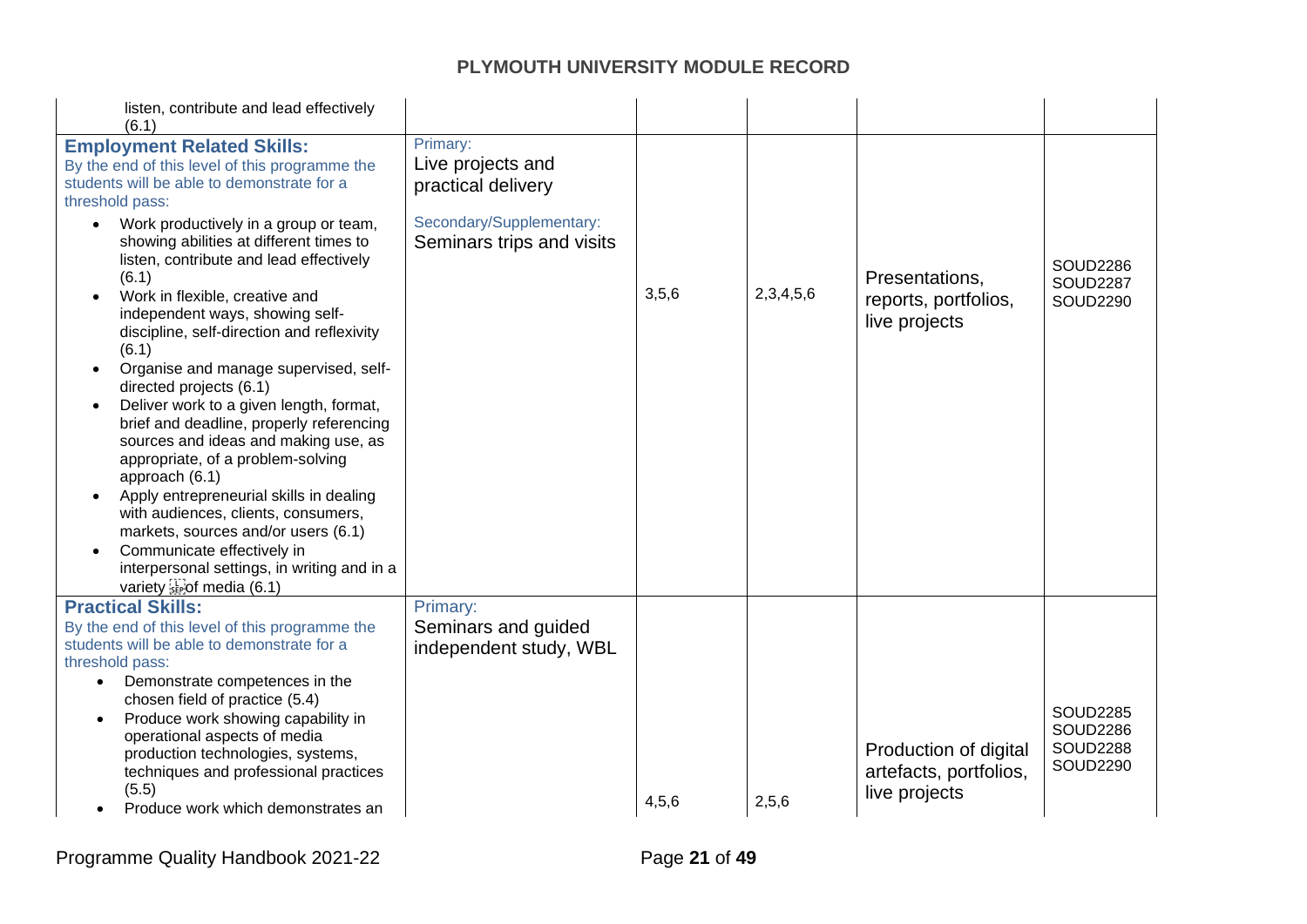| understanding of media forms and<br>structures, audiences and specific<br>communication registers (5.4)<br>Produce work which is informed by,<br>and contextualised within, relevant<br>theoretical issues and debates. (5.4) |                                                       |  |  |
|-------------------------------------------------------------------------------------------------------------------------------------------------------------------------------------------------------------------------------|-------------------------------------------------------|--|--|
|                                                                                                                                                                                                                               | Secondary/Supplementary:<br>Visits and guest lectures |  |  |

# **PS11. Work Based/Related Learning**

|                                                                                                                                                                                    | Level: 4                                                                                                                             |                 |                            |                                        |                                         |  |  |
|------------------------------------------------------------------------------------------------------------------------------------------------------------------------------------|--------------------------------------------------------------------------------------------------------------------------------------|-----------------|----------------------------|----------------------------------------|-----------------------------------------|--|--|
| <b>WBL/WRL Activity:</b>                                                                                                                                                           | <b>Logistics</b>                                                                                                                     | <b>Prog Aim</b> | <b>Prog Intended</b><br>LO | <b>Range of</b><br><b>Assessments</b>  | <b>Related Core</b><br><b>Module(s)</b> |  |  |
| <b>Concept Pitch</b><br>Working with an<br>external agency or<br>client, learners will<br>develop concepts for a<br>product and pitch their<br>ideas in a professional<br>context. | Site visits and<br>guest speakers<br>from local<br>business<br>stakeholders.<br>Development of<br>idea to pitch to<br>local business | 4,6             | 2,3,5,6                    | Portfolio of Work                      | <b>SOUD1338</b><br>SOUD1340             |  |  |
| <b>Concept Production</b><br>Working with an<br>external client or<br>agency, learners will<br>manage the production<br>of Digital Artefacts for<br>a live brief.                  | Site visits and<br>guest speakers<br>from local<br>business<br>stakeholders.<br>Development of<br>an artefact                        | 4,6             | 2,3,5,6                    | Portfolio of work,<br>digital artefact | <b>SOUD1338</b><br>SOUD1341             |  |  |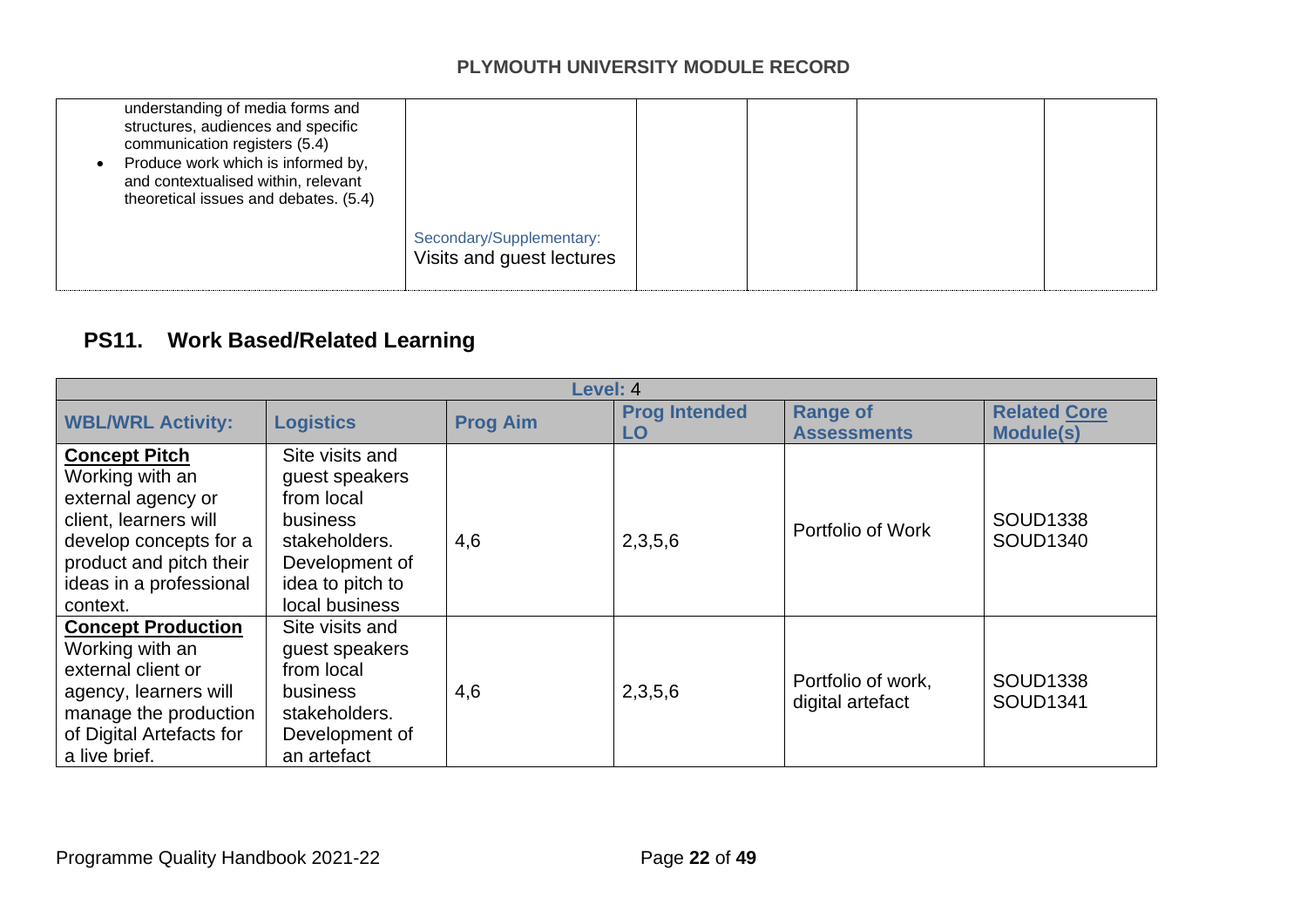<span id="page-22-0"></span>

|                                                                                                                                                                                    | <b>Level: 5</b>                                                                                                                   |                 |                            |                                              |                                         |  |
|------------------------------------------------------------------------------------------------------------------------------------------------------------------------------------|-----------------------------------------------------------------------------------------------------------------------------------|-----------------|----------------------------|----------------------------------------------|-----------------------------------------|--|
| <b>WBL/WRL Activity:</b>                                                                                                                                                           | <b>Logistics</b>                                                                                                                  | <b>Prog Aim</b> | <b>Prog Intended</b><br>LO | <b>Range of</b><br><b>Assessments</b>        | <b>Related Core</b><br><b>Module(s)</b> |  |
| <b>Concept Production</b><br>Working with an<br>external client or<br>agency, learners will<br>manage the production<br>of Digital Artefacts for<br>a live brief.                  | Site visits and<br>guest speakers<br>from local business<br>stakeholders.<br>Development of an<br>artefact                        | 4,6             | 2,3,5,6                    | 10<br>Portfolio of work,<br>digital artefact | <b>SOUD2286</b>                         |  |
| <b>Concept Pitch</b><br>Working with an<br>external agency or<br>client, learners will<br>develop concepts for a<br>product and pitch their<br>ideas in a professional<br>context. | Site visits and<br>guest speakers<br>from local business<br>stakeholders.<br>Development of<br>idea to pitch to<br>local business | 4,6             | 2,3,5,6                    | Portfolio of Work                            | <b>SOUD2286</b><br><b>SOUD2287</b>      |  |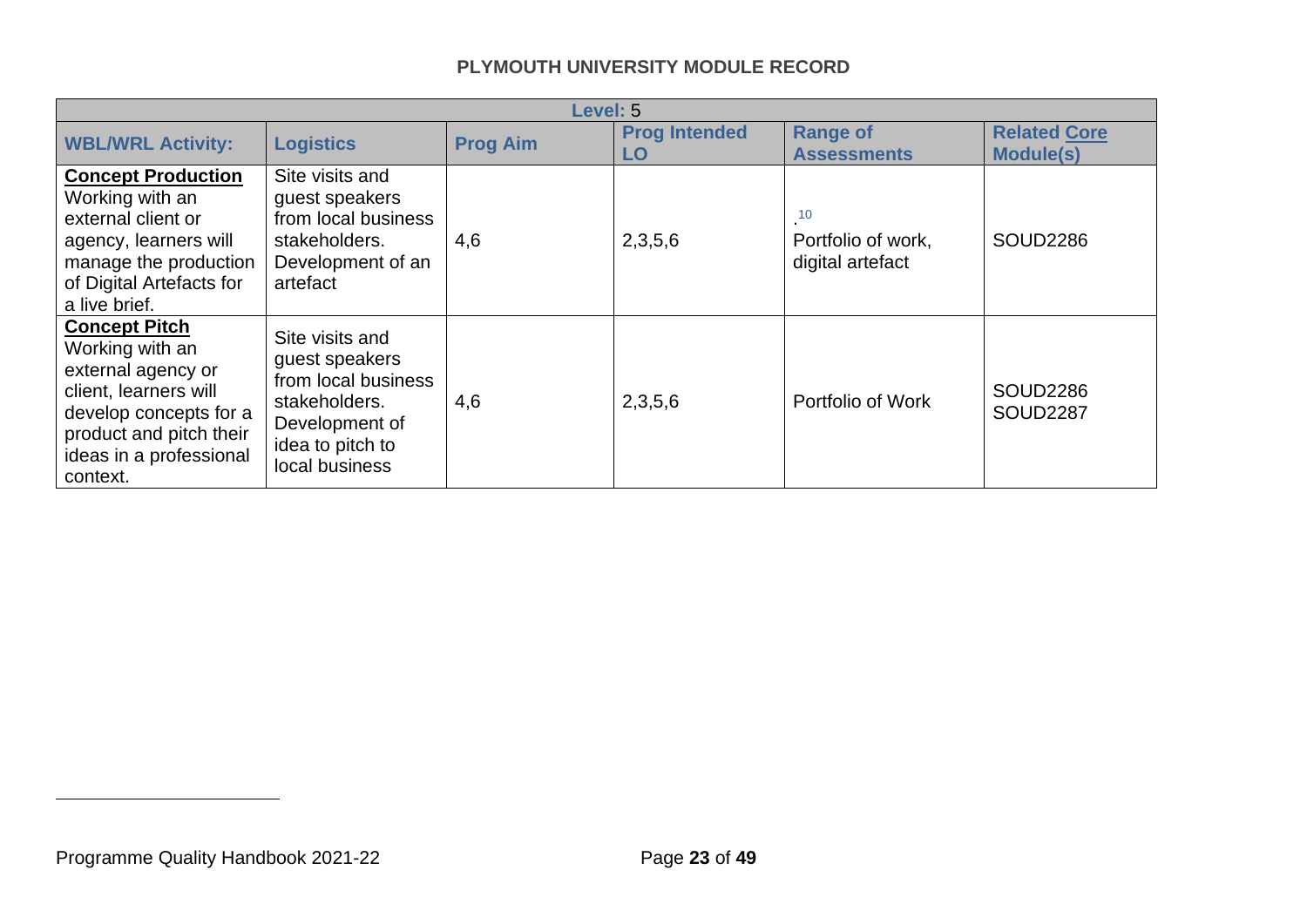# **3. Module Records**

#### **SECTION A: DEFINITIVE MODULE RECORD***.*

|                                                                                          | <b>MODULE CODE: SOUD1336</b>                                                                                                                                |                       |                  |  | <b>MODULE TITLE: Digital Culture</b>                                                      |  |
|------------------------------------------------------------------------------------------|-------------------------------------------------------------------------------------------------------------------------------------------------------------|-----------------------|------------------|--|-------------------------------------------------------------------------------------------|--|
| <b>CREDITS: 20</b>                                                                       |                                                                                                                                                             | <b>FHEQ LEVEL: 4</b>  |                  |  | <b>JACS CODE: 3W0B</b>                                                                    |  |
| <b>PRE-REQUISITES: N/A</b>                                                               |                                                                                                                                                             | <b>CO-REQUISITES:</b> |                  |  | <b>COMPENSATABLE: Yes</b>                                                                 |  |
|                                                                                          |                                                                                                                                                             | N/A                   |                  |  |                                                                                           |  |
|                                                                                          | <b>SHORT MODULE DESCRIPTOR:</b>                                                                                                                             |                       |                  |  |                                                                                           |  |
| This module aims to introduce students to the cultural, technological and wider contexts |                                                                                                                                                             |                       |                  |  |                                                                                           |  |
|                                                                                          |                                                                                                                                                             |                       |                  |  | which inform Digital Culture, Networked Media and Cyber culture. Students will develop    |  |
|                                                                                          |                                                                                                                                                             |                       |                  |  | a greater critical awareness of the developments, shifting debates and social contexts of |  |
|                                                                                          |                                                                                                                                                             |                       |                  |  | emergent media forms. The module will be delivered in close conjunction with students'    |  |
| on-going studio practice.                                                                |                                                                                                                                                             |                       |                  |  |                                                                                           |  |
|                                                                                          | <b>ELEMENTS OF ASSESSMENT</b>                                                                                                                               |                       |                  |  |                                                                                           |  |
|                                                                                          | <b>COURSEWORK</b>                                                                                                                                           |                       | <b>PRACTICAL</b> |  |                                                                                           |  |
| C <sub>1</sub>                                                                           | 100%                                                                                                                                                        | <b>P1</b>             | 100%             |  |                                                                                           |  |
|                                                                                          |                                                                                                                                                             |                       |                  |  | <b>SUBJECT ASSESSMENT PANEL Group to which module should be linked:</b>                   |  |
| <b>Creative Media</b>                                                                    |                                                                                                                                                             |                       |                  |  |                                                                                           |  |
|                                                                                          | Professional body minimum pass mark requirement: N/A                                                                                                        |                       |                  |  |                                                                                           |  |
| <b>MODULE AIMS:</b>                                                                      |                                                                                                                                                             |                       |                  |  |                                                                                           |  |
|                                                                                          | At the end of the module the learner will demonstrate:                                                                                                      |                       |                  |  |                                                                                           |  |
| $\bullet$                                                                                |                                                                                                                                                             |                       |                  |  | An awareness of the wider social, historical, technical and professional aspects of       |  |
|                                                                                          |                                                                                                                                                             |                       |                  |  | Digital Culture, Networked Media and Cyber culture and are able to make                   |  |
|                                                                                          | creative links between them.                                                                                                                                |                       |                  |  |                                                                                           |  |
|                                                                                          |                                                                                                                                                             |                       |                  |  | An awareness of the relationship between Digital Culture, Networked Media and             |  |
|                                                                                          | Cyber culture texts and how these impact on practice and debate.                                                                                            |                       |                  |  |                                                                                           |  |
| <b>ASSESSED LEARNING OUTCOMES:</b>                                                       |                                                                                                                                                             |                       |                  |  |                                                                                           |  |
|                                                                                          | At the end of the module the learner will demonstrate:                                                                                                      |                       |                  |  |                                                                                           |  |
|                                                                                          |                                                                                                                                                             |                       |                  |  | 1. An understanding of new and emergent media forms and their relation both to            |  |
|                                                                                          | their social context and to earlier forms                                                                                                                   |                       |                  |  |                                                                                           |  |
|                                                                                          |                                                                                                                                                             |                       |                  |  | 2. An understanding of the interconnectedness of texts and contexts, and of the           |  |
|                                                                                          | shifting configurations of communicative, cultural and aesthetic practices and                                                                              |                       |                  |  |                                                                                           |  |
|                                                                                          | systems                                                                                                                                                     |                       |                  |  |                                                                                           |  |
|                                                                                          | 3. An ability to contemplate and evaluate their own work in a reflexive manner, with                                                                        |                       |                  |  |                                                                                           |  |
|                                                                                          | reference to academic and/or professional issues, debates and conventions.                                                                                  |                       |                  |  |                                                                                           |  |
|                                                                                          | 4. An ability to carry out various forms of research for essays, projects, creative<br>productions or dissertations involving sustained independent enquiry |                       |                  |  |                                                                                           |  |
|                                                                                          |                                                                                                                                                             |                       |                  |  |                                                                                           |  |
|                                                                                          | DATE OF APPROVAL: 30/04/2014                                                                                                                                |                       |                  |  | <b>FACULTY/OFFICE: AP</b>                                                                 |  |
|                                                                                          | DATE OF IMPLEMENTATION: 22/09/2014                                                                                                                          |                       |                  |  | <b>SCHOOL/PARTNER: South Devon</b>                                                        |  |

| DATE OF IMPLEMENTATION: 22/09/2014 | I <b>SCHOOL/PARTNER:</b> South Devon |
|------------------------------------|--------------------------------------|
|                                    | College                              |
| DATE(S) OF APPROVED CHANGE:        | Semester: 1                          |
| XX/XX/XXXX                         |                                      |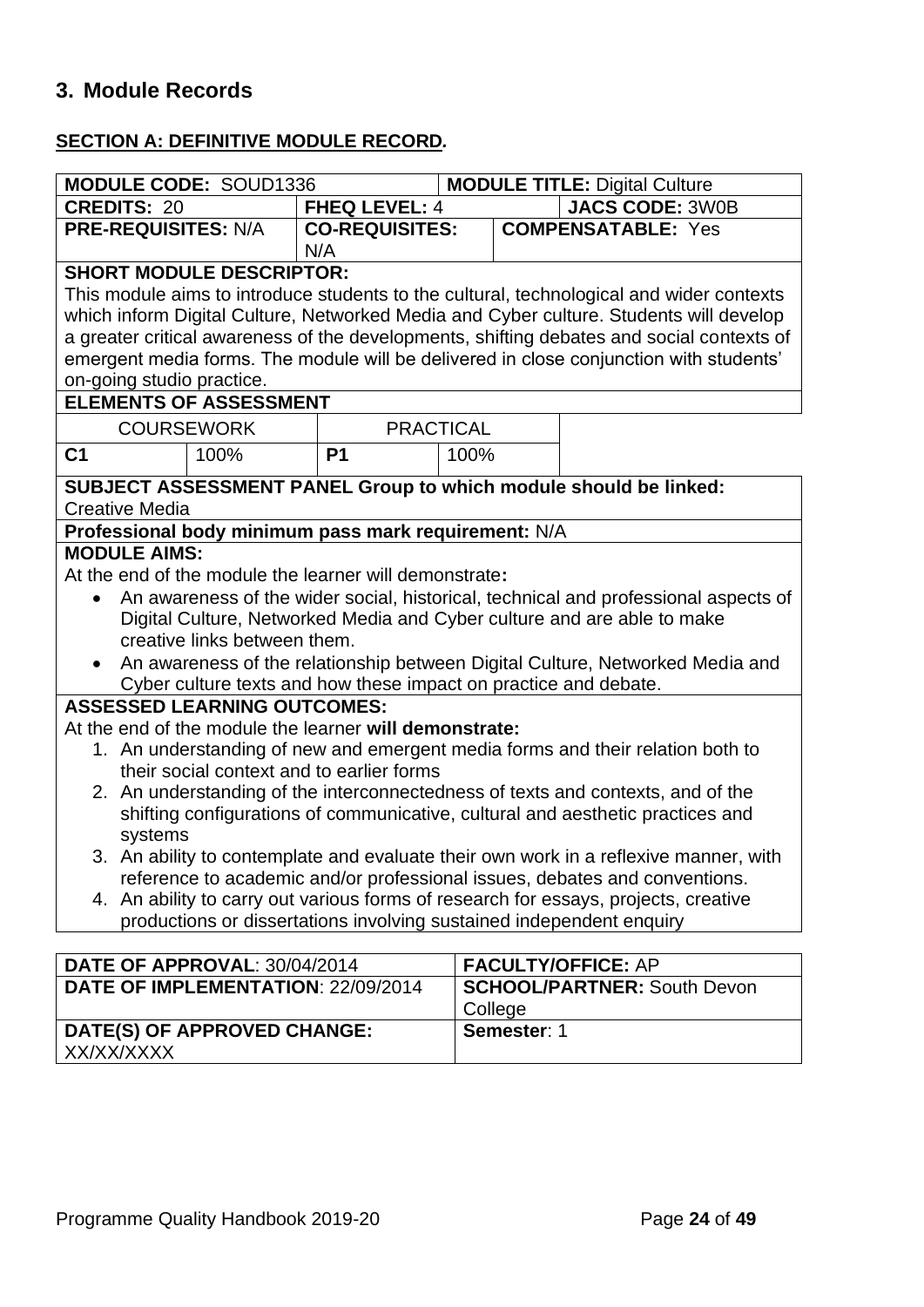#### **SECTION B: DETAILS OF TEACHING, LEARNING AND ASSESSMENT**

**ACADEMIC YEAR:** 2020/21 **NATIONAL COST CENTRE:** 121

**MODULE LEADER:** TBC **OTHER MODULE STAFF:** 

#### **SUMMARY OF MODULE CONTENT**

This module will run throughout the Level 4 provision providing the opportunity to investigate the wider cultural and historical context informing Digital Culture, Networked Media and Cyber culture. Students are expected to investigate the language of critical thought, developing a greater critical awareness of the developments, shifting debates and social contexts of emergent media forms. Students will also investigate how design ideas and media texts are communicated and will submit written work in an area of research personal to their practice. This research will encourage strong links to their workshop and studio practice. This module will be delivered through lectures, seminars, group discussion and critical debate with time allotted for individual and guided study.

| <b>SUMMARY OF TEACHING AND LEARNING</b>    |              |                                                                                         |  |  |  |
|--------------------------------------------|--------------|-----------------------------------------------------------------------------------------|--|--|--|
| <b>Activities</b>                          | <b>Hours</b> | <b>Comments/Additional Information</b>                                                  |  |  |  |
| Scheduled activities &<br><b>Tutorials</b> | 60           | 20 Hours each                                                                           |  |  |  |
| Guided independent study                   | 140          | Directed weekly reading, Moodle based tasks and<br>assessment development and revision. |  |  |  |
| <b>Total</b>                               | 200          |                                                                                         |  |  |  |

| Category   | Element        | ηeι<br>ò<br>Comp<br><b>Name</b> | Component<br>weighting | links<br><b>Comments</b><br>ĎЦ<br>ဖ<br>Φ<br>Include<br>objectiv<br>lea<br>$\mathcal{G}$ |
|------------|----------------|---------------------------------|------------------------|-----------------------------------------------------------------------------------------|
| Coursework | C <sub>1</sub> |                                 |                        |                                                                                         |
|            |                | Essay                           | 70%                    | LO 2,3 & 4                                                                              |
| Practical  | P <sub>1</sub> | Presentation                    | 30%                    | LO <sub>1</sub>                                                                         |

#### **Indicative Bibliography:**

MILLER, V. (2011). Understanding digital culture. London, SAGE Publications.

BOGOST, I. (2011). How to do things with videogames. Minneapolis, University of Minnesota Press.

GERE, C. (2009). Digital culture. London, Reaktion Books.

FARMAN, J. (2012). Mobile interface theory: embodied space and locative media. New York, Routledge.

BELL, D., & KENNEDY, B. M. (2007). The Cybercultures reader. Abingdon, Oxon, Routledge. BELL, D. (2007). Cyberculture theorists: Manuel Castells and Donna Haraway. London, Routledge.

DARLEY, A. (2000). Visual digital culture surface play and spectacle in new media genres. London, Routledge.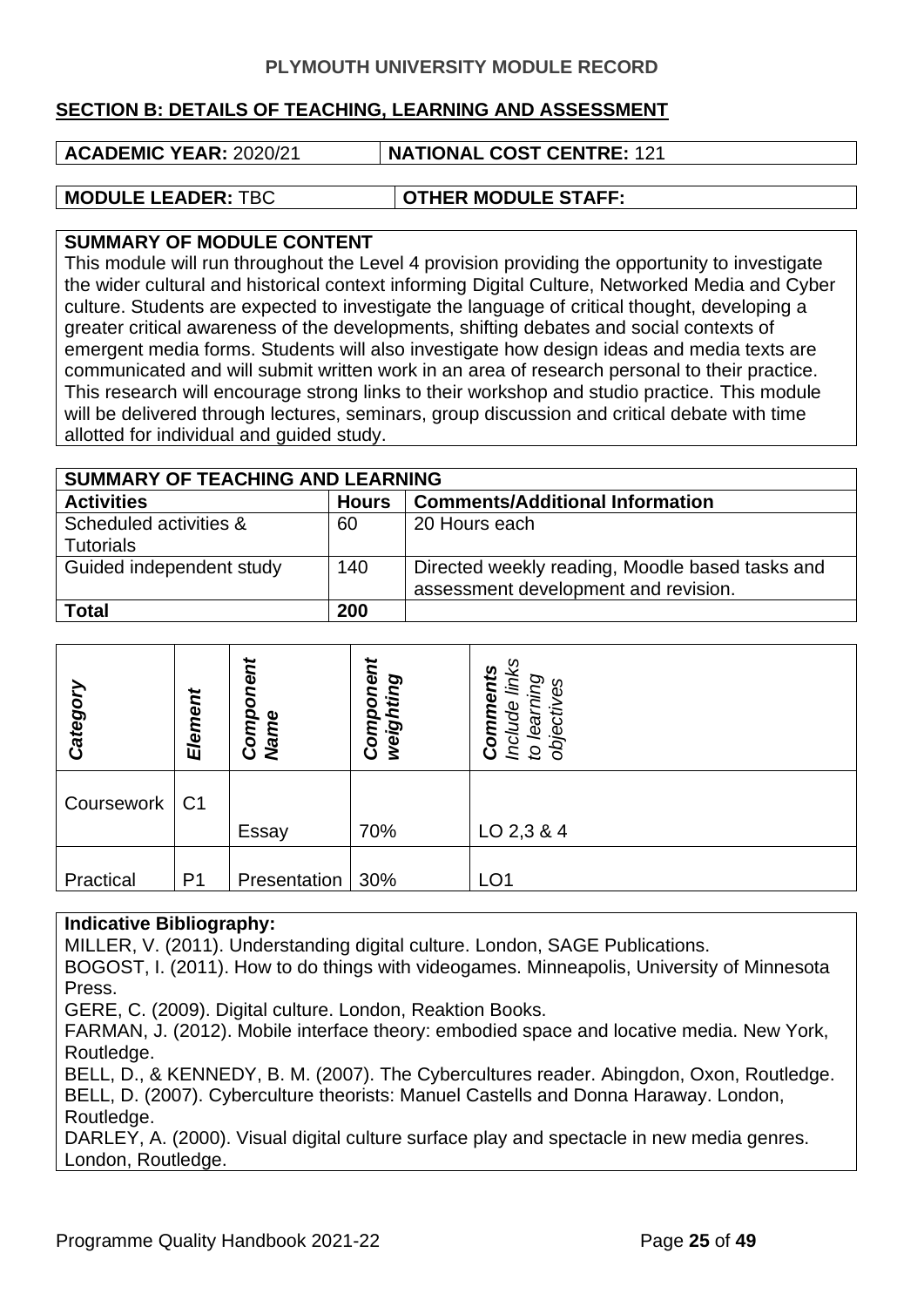| Updated by: Ekow Essiful | <b>Approved by: Lynne Andrews</b> |
|--------------------------|-----------------------------------|
| Date: 08/07/21           | Date: 08/07/21                    |

#### **SECTION A: DEFINITIVE MODULE RECORD***.*

| <b>MODULE CODE: SOUD1337</b>                                                   |                                                    | <b>MODULE TITLE: Digital Skills</b> |                                                                                                     |  |  |  |
|--------------------------------------------------------------------------------|----------------------------------------------------|-------------------------------------|-----------------------------------------------------------------------------------------------------|--|--|--|
| <b>CREDITS: 20</b>                                                             | <b>FHEQ LEVEL: 4</b>                               |                                     | <b>JACS CODE: 3W0B</b>                                                                              |  |  |  |
| <b>PRE-REQUISITES:</b>                                                         | <b>CO-REQUISITES: N/A</b>                          |                                     | <b>COMPENSATABLE: Yes</b>                                                                           |  |  |  |
| N/A                                                                            |                                                    |                                     |                                                                                                     |  |  |  |
| <b>SHORT MODULE DESCRIPTOR:</b>                                                |                                                    |                                     |                                                                                                     |  |  |  |
|                                                                                |                                                    |                                     | This module is intended to equip learners with the technical skills necessary for developing and    |  |  |  |
|                                                                                |                                                    |                                     | producing interactive artifacts. Learners will investigate a range of software that will allow them |  |  |  |
|                                                                                |                                                    |                                     | to produce a broad range of media products. They will also be expected to enhance and refine        |  |  |  |
| their digital work through use of efficient and relevant production processes. |                                                    |                                     |                                                                                                     |  |  |  |
| <b>ELEMENTS OF ASSESSMENT</b>                                                  |                                                    |                                     |                                                                                                     |  |  |  |
|                                                                                | <b>COURSEWORK</b>                                  |                                     |                                                                                                     |  |  |  |
| C <sub>1</sub>                                                                 | 100%                                               |                                     |                                                                                                     |  |  |  |
|                                                                                |                                                    |                                     | SUBJECT ASSESSMENT PANEL Group to which module should be linked:                                    |  |  |  |
| <b>Creative Media</b>                                                          |                                                    |                                     |                                                                                                     |  |  |  |
| Professional body minimum pass mark requirement: N/A                           |                                                    |                                     |                                                                                                     |  |  |  |
| <b>MODULE AIMS:</b>                                                            |                                                    |                                     |                                                                                                     |  |  |  |
|                                                                                |                                                    |                                     | Demonstrate effective use of software and techniques to produce creative outcomes                   |  |  |  |
|                                                                                |                                                    |                                     | To develop an understanding of the role of technology in terms of media production,                 |  |  |  |
|                                                                                | content manipulation, distribution, access and use |                                     |                                                                                                     |  |  |  |
|                                                                                |                                                    |                                     | To experiment, as appropriate, with forms, conventions, languages, techniques and                   |  |  |  |
| practices                                                                      |                                                    |                                     |                                                                                                     |  |  |  |
|                                                                                |                                                    |                                     | To work in flexible, creative and independent ways, showing self-discipline, self-                  |  |  |  |
| direction and reflexivity                                                      |                                                    |                                     |                                                                                                     |  |  |  |
| <b>ASSESSED LEARNING OUTCOMES: (additional guidance below)</b>                 |                                                    |                                     |                                                                                                     |  |  |  |
| At the end of the module the learner will be expected to be able to:           |                                                    |                                     |                                                                                                     |  |  |  |
| 1. Apply a range of techniques and processes to develop digital literacy       |                                                    |                                     |                                                                                                     |  |  |  |
| 2. Work autonomously and analytically to produce creative outcomes             |                                                    |                                     |                                                                                                     |  |  |  |
| DATE OF APPROVAL: 30/04/2014                                                   |                                                    |                                     | <b>FACULTY/OFFICE: AP</b>                                                                           |  |  |  |
| DATE OF IMPLEMENTATION: 22/09/2014                                             |                                                    |                                     | <b>SCHOOL/PARTNER: South Devon College</b>                                                          |  |  |  |
| DATE(S) OF APPROVED CHANGE:                                                    |                                                    |                                     | Semester: 1 & 2                                                                                     |  |  |  |
| XX/XX/XXXX                                                                     |                                                    |                                     |                                                                                                     |  |  |  |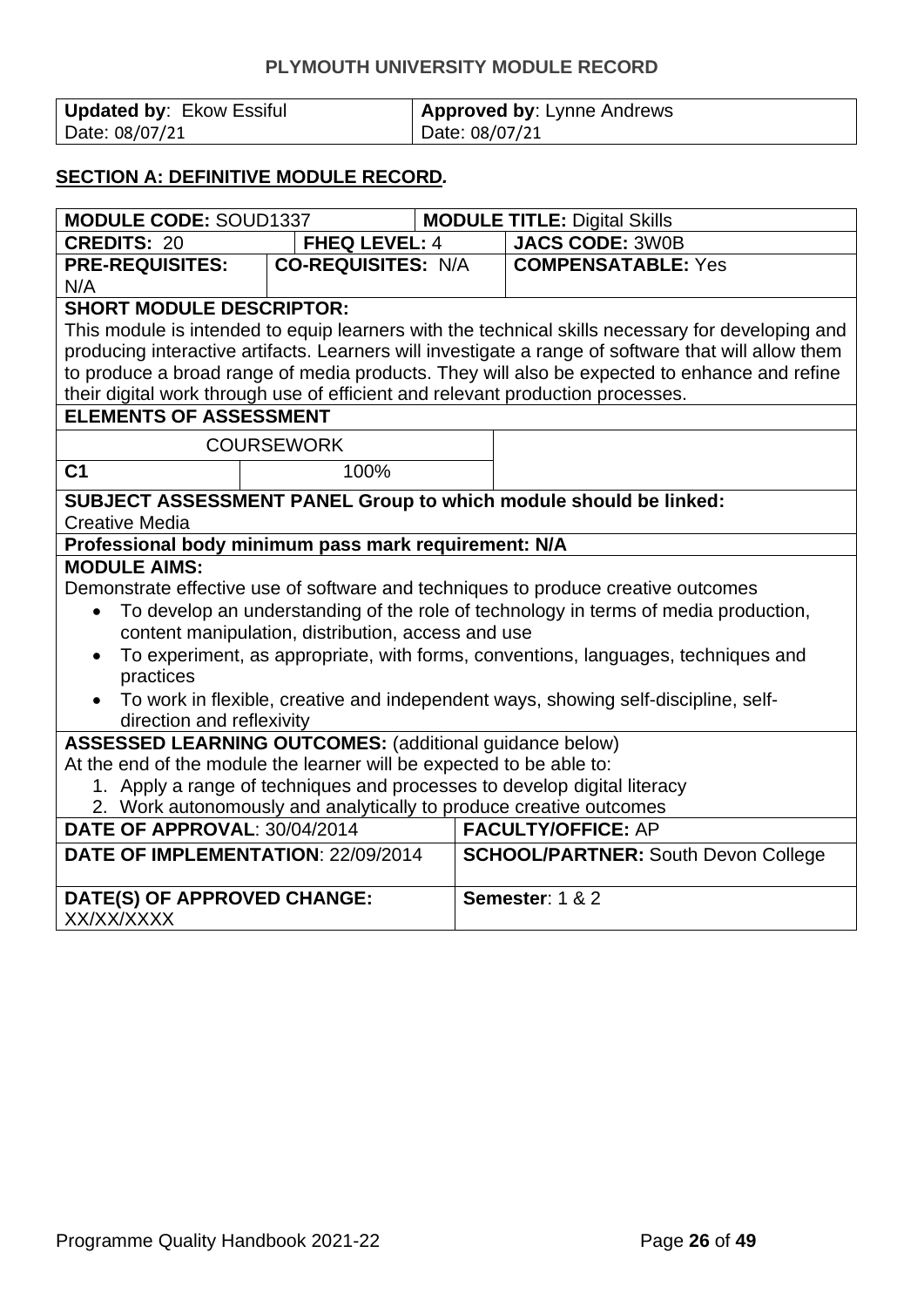#### **SECTION B: DETAILS OF TEACHING, LEARNING AND ASSESSMENT**

| ACADEMIC YEAR: 2020/21             | <b>NATIONAL COST CENTRE: 121</b> |
|------------------------------------|----------------------------------|
|                                    |                                  |
| <b>MODULE LEADER: Ekow Essiful</b> | OTHER MODULE STAFF:              |

#### **Summary of Module Content**

This module is designed to give learners the fundamental skills required for producing a wide range of digital artefacts and is delivered throughout stage 1. Learners will be introduced to essential programming languages required for the development of interactive applications for both mobile, web and games based platforms.

The module will also introduce learners to core graphics / imaging principles including 2D / 3D modelling and animation techniques.

The module will link with and support other modules within the programme allowing for a more experimental approach to the development of their skills. Learners will be encouraged to produce and develop their own short projects with emphasis on development process more than the final aesthetics of the product.

| <b>SUMMARY OF TEACHING AND LEARNING</b> |     |                                                 |  |
|-----------------------------------------|-----|-------------------------------------------------|--|
| <b>Activities</b>                       |     | Hours   Comments/Additional Information         |  |
| Scheduled activities                    | 60  | 30 Hours each                                   |  |
| <b>Guided Independent Study</b>         | 140 | Directed weekly reading, Moodle based tasks and |  |
|                                         |     | assessment development and revision.            |  |
| <b>Total</b>                            | 200 |                                                 |  |

| Categor    | Element        | g<br>Nami<br>N<br>Com   | O)<br>weigh<br>Com | Ω.                                                                    |
|------------|----------------|-------------------------|--------------------|-----------------------------------------------------------------------|
| Coursework | C <sub>1</sub> | Development<br>Workbook | 40%                | Documenting evaluation and analysis of<br>techniques used (LO1)       |
|            |                | Digital<br>Artefacts    | 60%<br>Total: 100% | Production work using a range of<br>techniques and applications (LO2) |

#### **Indicative Bibliography:**

Vaughan, W (2018) *The Pushing Points of Topology Workbook* Volumes 1 & 2. Creative Space Independent Publishing Platform

Lefaspi, C (2015) *Anatomy for 3D Artists* , 3D total Publishing FLANAGAN, D. (2011). *JavaScript: The Definitive Guide (Definitive Guides).* Cambridge, O'Reilly Media. Brinkmann R, (2008)*The Art and Science of Digital Compositing* Morgan Kaufmann

| Updated by: Ekow Essiful | <b>Approved by: Lynne Andrews</b> |
|--------------------------|-----------------------------------|
| Date: 08/07/21           | Date: 08/07/21                    |
|                          |                                   |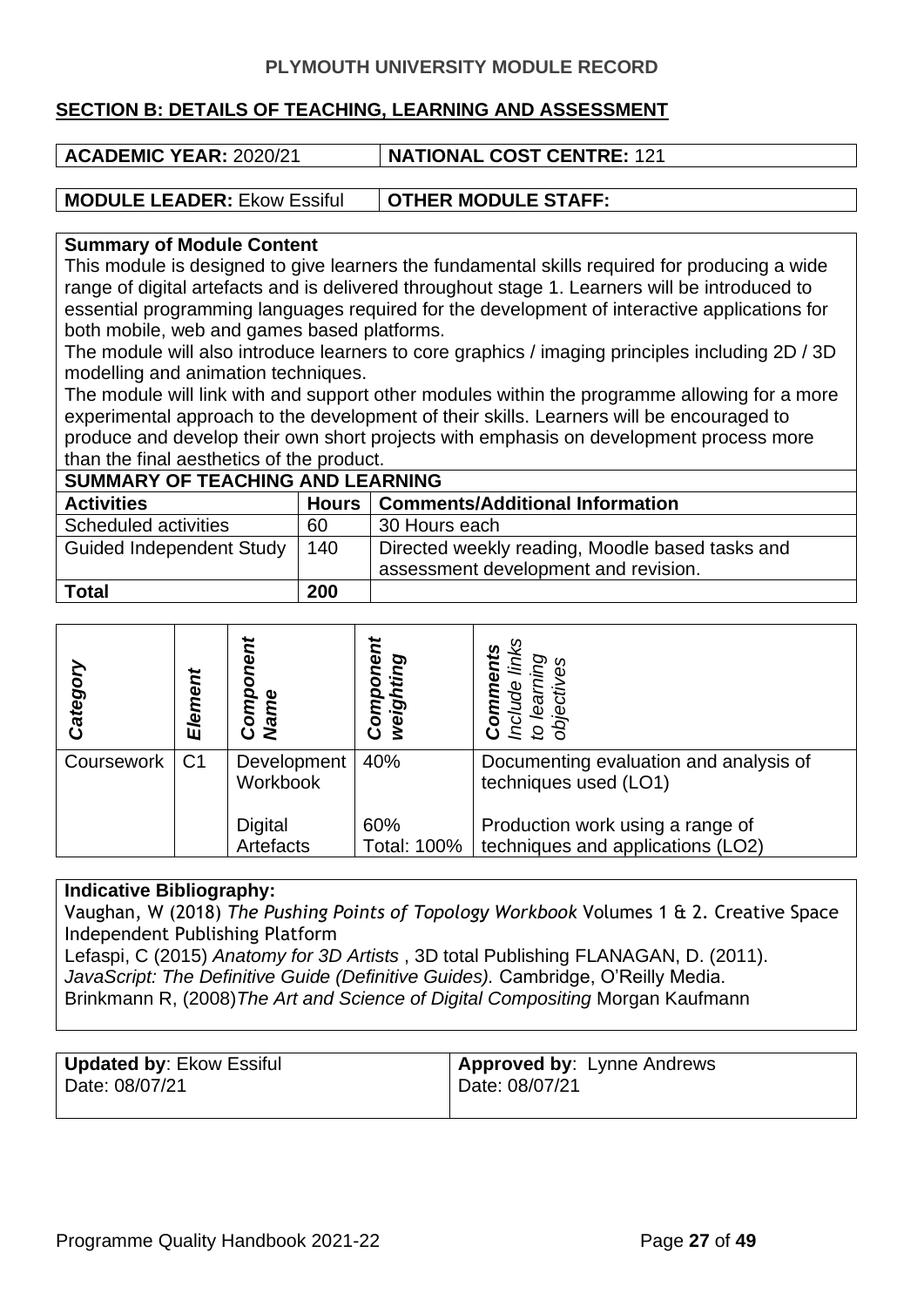#### **SECTION A: DEFINITIVE MODULE RECORD**

| <b>MODULE CODE: SOUD1338</b>                                                          |                                                                                         |                           | <b>MODULE TITLE: Developing Research &amp; Practice</b> |                                                                                                   |  |
|---------------------------------------------------------------------------------------|-----------------------------------------------------------------------------------------|---------------------------|---------------------------------------------------------|---------------------------------------------------------------------------------------------------|--|
| <b>CREDITS: 20</b>                                                                    | <b>FHEQ LEVEL: 4</b>                                                                    |                           |                                                         | <b>JACS CODE: 3W0B</b>                                                                            |  |
| <b>PRE-REQUISITES:</b>                                                                |                                                                                         | <b>CO-REQUISITES: N/A</b> |                                                         | <b>COMPENSATABLE: Yes</b>                                                                         |  |
| N/A                                                                                   |                                                                                         |                           |                                                         |                                                                                                   |  |
| <b>SHORT MODULE DESCRIPTOR:</b>                                                       |                                                                                         |                           |                                                         |                                                                                                   |  |
|                                                                                       |                                                                                         |                           |                                                         | This module is designed to enable students to demonstrate that they have all the qualities and    |  |
|                                                                                       |                                                                                         |                           |                                                         | transferable skill necessary for relevant employment requiring the exercise of responsibility and |  |
|                                                                                       |                                                                                         |                           |                                                         | decision making, including the ability to relate their professional practice to underlying theory |  |
| and principles.                                                                       |                                                                                         |                           |                                                         |                                                                                                   |  |
| <b>ELEMENTS OF ASSESSMENT</b>                                                         |                                                                                         |                           |                                                         |                                                                                                   |  |
| <b>COURSEWORK</b>                                                                     |                                                                                         |                           |                                                         |                                                                                                   |  |
| C <sub>1</sub>                                                                        | 100%                                                                                    |                           |                                                         |                                                                                                   |  |
|                                                                                       |                                                                                         |                           |                                                         | <b>SUBJECT ASSESSMENT PANEL Group to which module should be linked: Creative</b>                  |  |
| Media                                                                                 |                                                                                         |                           |                                                         |                                                                                                   |  |
|                                                                                       |                                                                                         |                           |                                                         |                                                                                                   |  |
|                                                                                       | Professional body minimum pass mark requirement: N/A                                    |                           |                                                         |                                                                                                   |  |
| <b>MODULE AIMS:</b>                                                                   |                                                                                         |                           |                                                         |                                                                                                   |  |
|                                                                                       | To enable students to develop a comprehensive portfolio of evidence that supports their |                           |                                                         |                                                                                                   |  |
| career development and practice.                                                      |                                                                                         |                           |                                                         |                                                                                                   |  |
| $\bullet$                                                                             | To enable students to demonstrate an approach to their practice that is informed by up  |                           |                                                         |                                                                                                   |  |
| to date and relevant theoretical perspectives.                                        |                                                                                         |                           |                                                         |                                                                                                   |  |
| To support students development as autonomous learners at HE level.                   |                                                                                         |                           |                                                         |                                                                                                   |  |
| <b>ASSESSED LEARNING OUTCOMES:</b> (additional guidance below)                        |                                                                                         |                           |                                                         |                                                                                                   |  |
|                                                                                       | At the end of the module the learner will be expected to be able to:                    |                           |                                                         |                                                                                                   |  |
|                                                                                       |                                                                                         |                           |                                                         | 1. Indicate how relevant theoretical perspectives have informed and enhanced practice.            |  |
| 2. Select examples from their practice to illustrate their understanding of the well- |                                                                                         |                           |                                                         |                                                                                                   |  |
| established principles of the area(s) of study in the programme.                      |                                                                                         |                           |                                                         |                                                                                                   |  |
|                                                                                       | 3. Demonstrate the acquisition of research related skills in the area(s) of study       |                           |                                                         |                                                                                                   |  |
| 4. Evaluate own strengths and weaknesses, and areas requiring further development, as |                                                                                         |                           |                                                         |                                                                                                   |  |
| part of the continuing Personal Development Plan (PDP).                               |                                                                                         |                           |                                                         |                                                                                                   |  |
|                                                                                       |                                                                                         |                           |                                                         |                                                                                                   |  |
| DATE OF APPROVAL: 30/04/2014                                                          |                                                                                         |                           |                                                         | <b>FACULTY/OFFICE: AP</b>                                                                         |  |

| <b>DATE OF APPROVAL: 30/04/2014</b>       | <b>FACULTY/OFFICE: AP</b>                  |
|-------------------------------------------|--------------------------------------------|
| <b>DATE OF IMPLEMENTATION: 22/09/2014</b> | <b>SCHOOL/PARTNER: South Devon College</b> |
|                                           |                                            |
| DATE(S) OF APPROVED CHANGE:               | Semester: $1 & 2$                          |
| XX/XX/XXXX                                |                                            |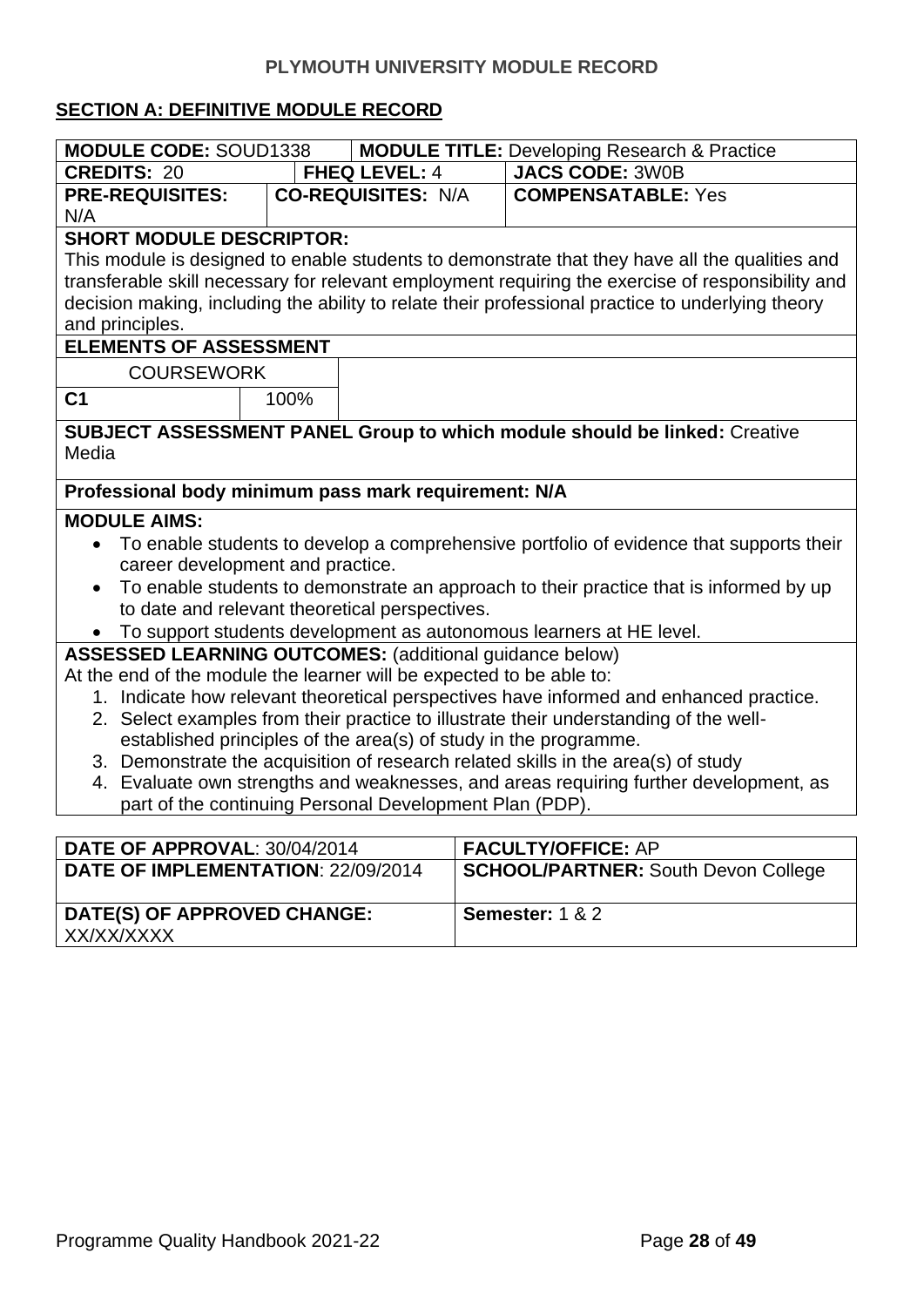#### **SECTION B: DETAILS OF TEACHING, LEARNING AND ASSESSMENT**

| <b>ACADEMIC YEAR: 2020/21</b> | <b>NATIONAL COST CENTRE: 135</b> |
|-------------------------------|----------------------------------|
|                               |                                  |
| <b>MODULE LEADER: TBC</b>     | <b>OTHER MODULE STAFF:</b>       |

#### **Summary of Module Content**

Through a series of tutorials, and specialist referral if necessary, learners will be introduced to:

- The requirements of professional practice;
- Informed reflection, self-evaluation and personal action planning;
- Relevant ICT competences to support academic and professional practice;
- Information Literacy, including search strategies, identification and critical selection of quality, scholarly information.

| SUMMARY OF TEACHING AND LEARNING |     |                                                                                         |  |
|----------------------------------|-----|-----------------------------------------------------------------------------------------|--|
| <b>Activities</b>                |     | Hours   Comments/Additional Information                                                 |  |
| <b>Scheduled Activities</b>      | 60  | 20 Hours Lectures & 40 Hours Seminar                                                    |  |
| <b>Guided Independent Study</b>  | 140 | Directed weekly reading, Moodle based tasks and<br>assessment development and revision. |  |
| <b>Total</b>                     | 200 |                                                                                         |  |

| Cate<br>oory | mei<br>Ele | $\begin{array}{c} \circ \\ \circ \\ \circ \\ \circ \end{array}$ |             | <b>Contract of the Second Contract Contract Contract Contract Contract Contract Contract Contract Contract Contract</b><br><b>Contract Contract Contract Contract Contract Contract Contract Contract Contract Contract Contract Contrac</b> |
|--------------|------------|-----------------------------------------------------------------|-------------|----------------------------------------------------------------------------------------------------------------------------------------------------------------------------------------------------------------------------------------------|
| Coursework   |            | Initial Self Reflection                                         | 20 %        | LO <sub>4</sub>                                                                                                                                                                                                                              |
|              |            | <b>Personal Development</b><br>Portfolio                        | 80 %        | LO1,2,3                                                                                                                                                                                                                                      |
|              |            |                                                                 | Total: 100% |                                                                                                                                                                                                                                              |

#### **Indicative Bibliography:**

Baldwin, J. & Roberts, L. (2006) *Visual Communication: From Theory to Practice.* Worthing: Ava Publishing (UK) Ltd.

Burns, T. & Sinfield, S., (2003). *Essential Study Skills: The Complete Guide to Success at University.* London: Sage.

Cottrell, S., (2003). *Skills for Success: The Personal Development Planning Handbook*  Basingstoke: Palgrave/ Macmillan.

Northedge, A. (1990). *The Good Study Guide* London: OU Press.

Pears, P. & Shields, G. (2010) *Cite Them Right*; *The Essential Referencing Guide*. Basingstoke: Palgrave/Macmillan.

Northridge, A. (1990). The Good Study Guide London OU Press

| <b>Updated by:</b> | <b>Ekow Essiful</b> |                | <b>Approved by:</b> Lynne Andrews |
|--------------------|---------------------|----------------|-----------------------------------|
| Date: 08/07/21     |                     | Date: 08/07/21 |                                   |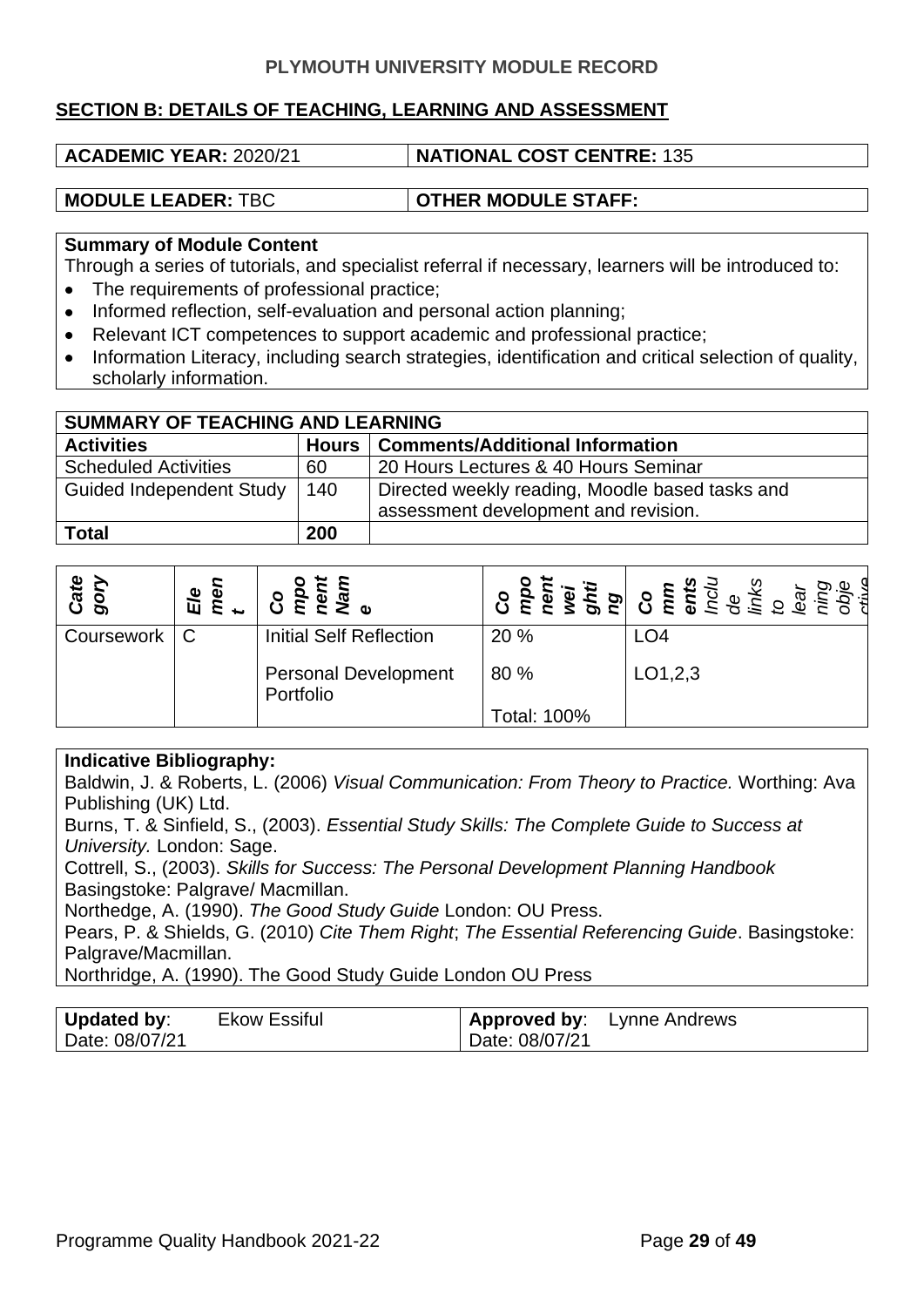#### **SECTION A: DEFINITIVE MODULE RECORD***.*

| <b>MODULE CODE: SOUD1339</b>                                                     |                                                                                                                                | <b>MODULE TITLE: UX Design</b> |                                                                                                |  |  |
|----------------------------------------------------------------------------------|--------------------------------------------------------------------------------------------------------------------------------|--------------------------------|------------------------------------------------------------------------------------------------|--|--|
| <b>CREDITS: 20</b>                                                               | <b>FHEQ LEVEL: 4</b>                                                                                                           |                                | <b>JACS CODE: 3W0B</b>                                                                         |  |  |
| <b>PRE-REQUISITES:</b>                                                           | <b>CO-REQUISITES: N/A</b>                                                                                                      |                                | <b>COMPENSATABLE: YES</b>                                                                      |  |  |
| N/A                                                                              |                                                                                                                                |                                |                                                                                                |  |  |
| <b>SHORT MODULE DESCRIPTOR:</b>                                                  |                                                                                                                                |                                |                                                                                                |  |  |
|                                                                                  |                                                                                                                                |                                | This module will investigate the relationship between the viewer and the screen. Learners will |  |  |
|                                                                                  |                                                                                                                                |                                | investigate relevant theories between human-computer interactions and produce informed UX      |  |  |
| designs in response to a given scenario.                                         |                                                                                                                                |                                |                                                                                                |  |  |
| <b>ELEMENTS OF ASSESSMENT</b>                                                    |                                                                                                                                |                                |                                                                                                |  |  |
| <b>COURSEWORK</b>                                                                |                                                                                                                                |                                |                                                                                                |  |  |
| C <sub>1</sub>                                                                   | 100%                                                                                                                           |                                |                                                                                                |  |  |
|                                                                                  |                                                                                                                                |                                | SUBJECT ASSESSMENT PANEL Group to which module should be linked:                               |  |  |
| <b>Creative Media</b>                                                            |                                                                                                                                |                                |                                                                                                |  |  |
| Professional body minimum pass mark requirement: N/A                             |                                                                                                                                |                                |                                                                                                |  |  |
| <b>MODULE AIMS:</b>                                                              |                                                                                                                                |                                |                                                                                                |  |  |
| To develop an awareness of how media products might be understood within broader |                                                                                                                                |                                |                                                                                                |  |  |
| concepts of culture.                                                             |                                                                                                                                |                                |                                                                                                |  |  |
|                                                                                  | To develop an understanding of the audio, visual and verbal conventions through which<br>sounds, images and words make meaning |                                |                                                                                                |  |  |
| $\bullet$                                                                        | To produce work which demonstrates an understanding of media forms and structures,                                             |                                |                                                                                                |  |  |
| audiences and specific communication registers                                   |                                                                                                                                |                                |                                                                                                |  |  |
|                                                                                  |                                                                                                                                |                                |                                                                                                |  |  |
| <b>ASSESSED LEARNING OUTCOMES:</b> (additional guidance below)                   |                                                                                                                                |                                |                                                                                                |  |  |
| At the end of the module the learner will be expected to be able to:             |                                                                                                                                |                                |                                                                                                |  |  |
| 1. Investigate the relationship between the user and the screen                  |                                                                                                                                |                                |                                                                                                |  |  |
| 2. Design & Produce an informed user interface for a specific scenario           |                                                                                                                                |                                |                                                                                                |  |  |
|                                                                                  |                                                                                                                                |                                |                                                                                                |  |  |
| DATE OF APPROVAL: 30/04/2014                                                     |                                                                                                                                |                                | <b>FACULTY/OFFICE: AP</b>                                                                      |  |  |
| DATE OF IMPLEMENTATION: 22/09/2014                                               |                                                                                                                                |                                | <b>SCHOOL/PARTNER: South Devon College</b>                                                     |  |  |

**Semester: 2**

**DATE(S) OF APPROVED CHANGE:**

XX/XX/XXXX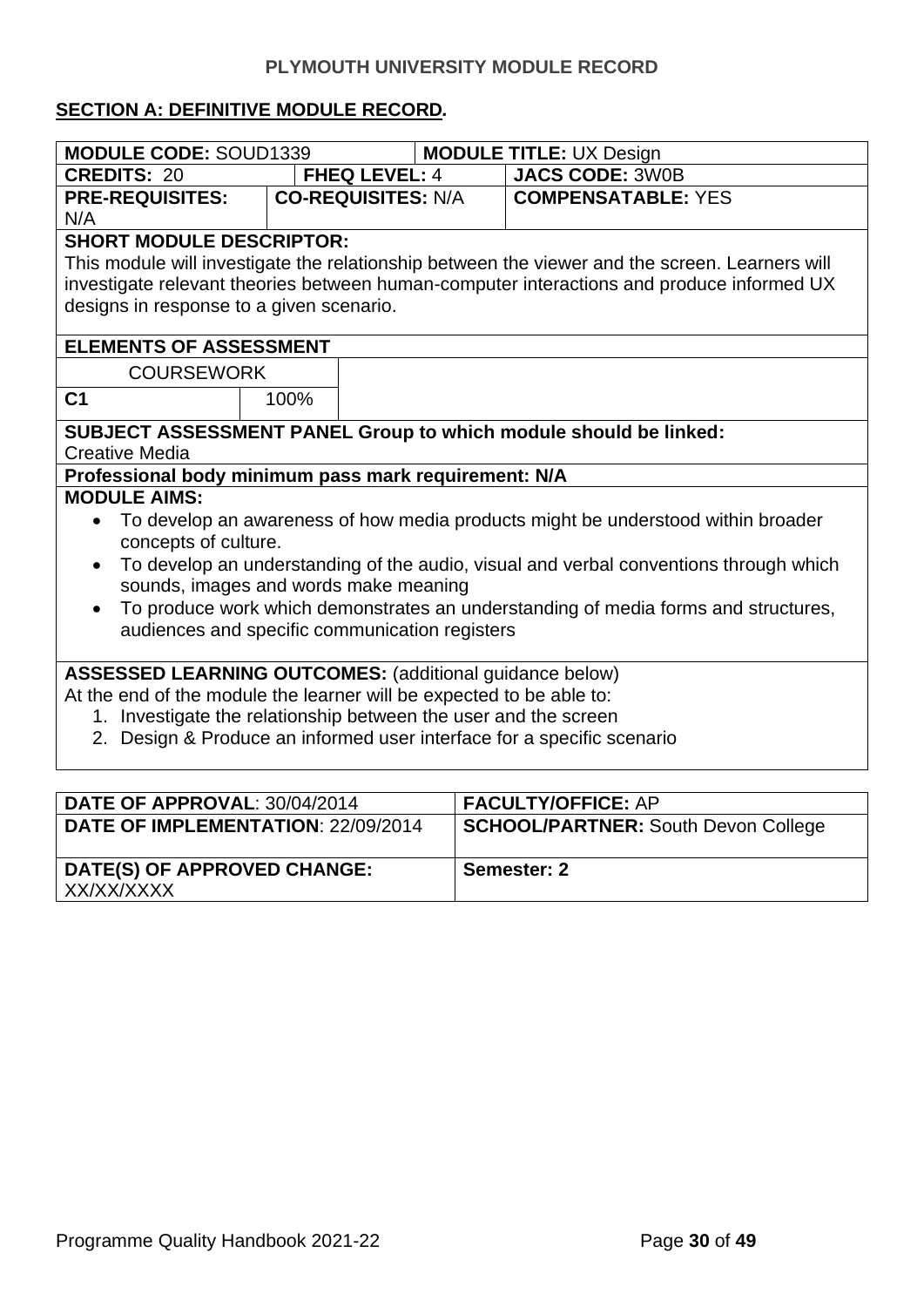#### **SECTION B: DETAILS OF TEACHING, LEARNING AND ASSESSMENT**

| ACADEMIC YEAR: 2020/21         | <b>NATIONAL COST CENTRE: 121</b> |
|--------------------------------|----------------------------------|
|                                |                                  |
| <b>MODULE LEADER: Joe Cook</b> | <b>OTHER MODULE STAFF:</b>       |

#### **Summary of Module Content**

The module will develop the learners understanding of human / computer interfaces through the investigation of relevant interface design theories and the analysis of existing examples. Learners will investigate elements such as visual layout, information architecture, usability and Human-Computer interaction. Learners will also be required to produce their own UX designs in response to a given brief.

Delivery will consist of lectures, seminars and practical sessions.

| <b>SUMMARY OF TEACHING AND LEARNING</b> |     |                                                                 |  |
|-----------------------------------------|-----|-----------------------------------------------------------------|--|
| <b>Activities</b>                       |     | Hours   Comments/Additional Information                         |  |
| Scheduled activities                    | 60  | 40 Hours Lectures and 20 Hours Seminar                          |  |
| Guided                                  | 140 | Directed workshop / studio practice, subject specific research, |  |
| <b>Independent Study</b>                |     | assessment development                                          |  |
| <b>Total</b>                            | 200 |                                                                 |  |

| Categor    | Element        | ent<br>ò<br>Comp<br>Name                      | ğ<br>weighting<br>Comp           | ပ္သ<br>O)<br>Sə<br><b>objectiv</b><br>lea<br>င်္လ<br>ion<br>g                                          |
|------------|----------------|-----------------------------------------------|----------------------------------|--------------------------------------------------------------------------------------------------------|
| Coursework | C <sub>1</sub> | Digital<br>Artefacts<br>Illustrated<br>report | 40%<br>60%<br><b>Total: 100%</b> | Design & Production of a user interface<br>(LO2)<br>Illustrated report discussing UX theories<br>(LO1) |

#### **Indicative Bibliography:**

Tufte, E R. (2001) *The Visual Display of Quantitative Information.* Cheshire Graphics Press ALLEN, J & CHUDLEY, J. (2012) *Smashing UX Design: Foundations for Designing Online User Experiences (Smashing Magazine Book Series).* Chichester, John Wiley & Sons GOTHELF, J & SEIDEN, J. (2013). *Lean UX: Applying Lean Principles to Improve User Experience.* Cambridge, O'Reilly Media.

CADDICK, R & CABLE, S. (2011). *Communicating the User Experience: A Practical Guide for Creating Useful UX Documentation.* Chichester, John Wiley & Sons

HARTSON, R. (2012). *The UX Book: Process and Guidelines for Ensuring a Quality User Experience.* Waltham, Morgan Kaufmann.

| <b>Updated by: Ekow Essiful</b> | <b>Approved by: Lynne Andrews</b> |
|---------------------------------|-----------------------------------|
| Date: 08/07/21                  | Date: 08/07/21                    |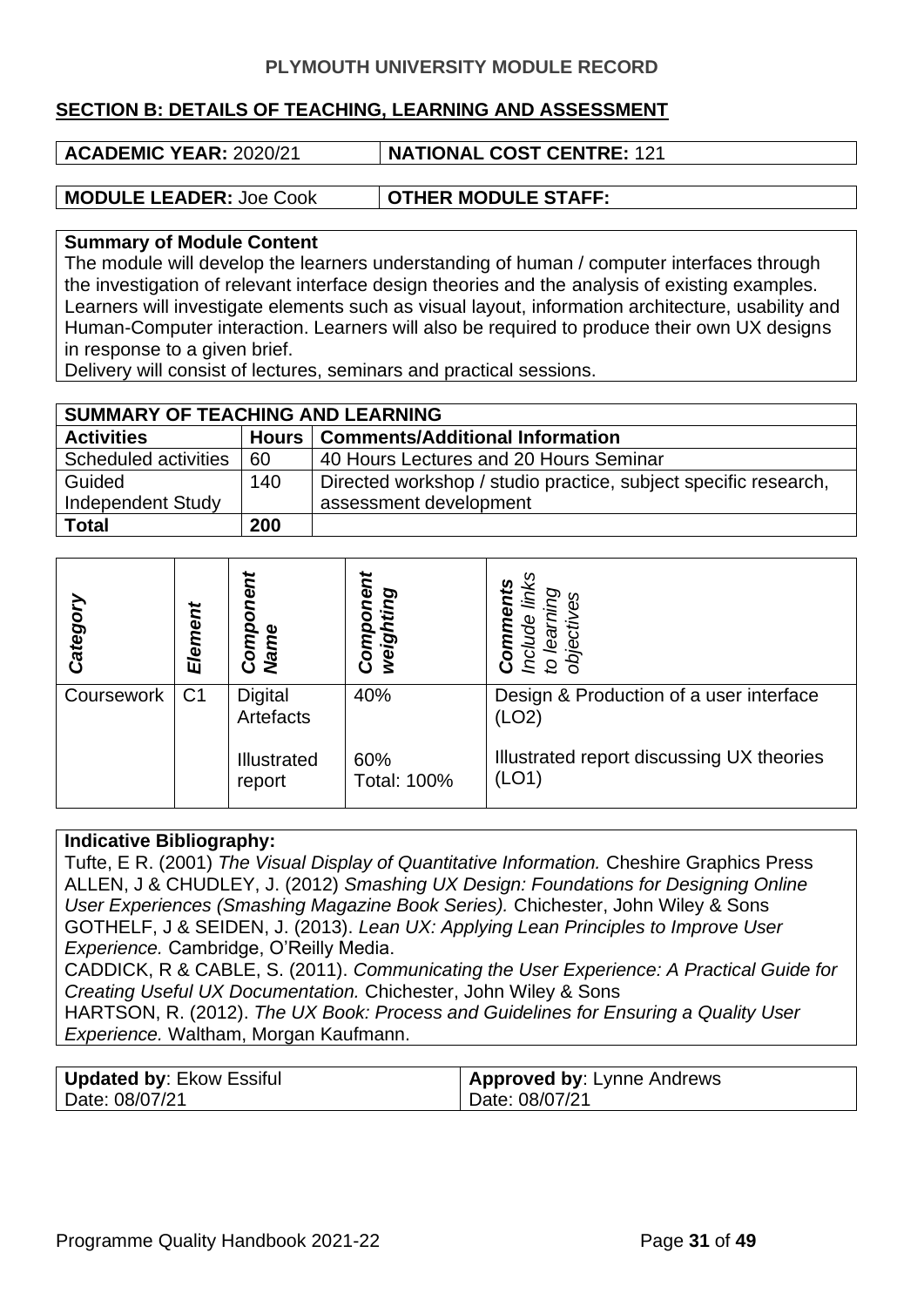#### **SECTION A: DEFINITIVE MODULE RECORD***.*

| <b>MODULE CODE: SOUD1340</b>                                                                                               | <b>MODULE TITLE: Designing and Pitching</b> |  |  |  |  |  |
|----------------------------------------------------------------------------------------------------------------------------|---------------------------------------------|--|--|--|--|--|
| Concepts                                                                                                                   |                                             |  |  |  |  |  |
| <b>FHEQ LEVEL: 4</b><br><b>CREDITS: 20</b><br><b>JACS CODE: 3W0B</b>                                                       |                                             |  |  |  |  |  |
| <b>COMPENSATABLE: Yes</b><br><b>PRE-REQUISITES: N/A   </b><br><b>CO-REQUISITES: N/A  </b>                                  |                                             |  |  |  |  |  |
| <b>SHORT MODULE DESCRIPTOR:</b>                                                                                            |                                             |  |  |  |  |  |
| This module will introduce students to a variety of methods and practices for generating ideas                             |                                             |  |  |  |  |  |
| and developing concepts for games and interactive design. An exploration of the opportunities                              |                                             |  |  |  |  |  |
| and limitations of the industry will be studied, whilst developing student's critical thinking and                         |                                             |  |  |  |  |  |
| evaluative skills.                                                                                                         |                                             |  |  |  |  |  |
| <b>ELEMENTS OF ASSESSMENT</b>                                                                                              |                                             |  |  |  |  |  |
| <b>COURSEWORK</b><br><b>PRACTICAL</b>                                                                                      |                                             |  |  |  |  |  |
| C <sub>1</sub><br><b>P1</b><br>100%<br>100%                                                                                |                                             |  |  |  |  |  |
| SUBJECT ASSESSMENT PANEL Group to which module should be linked:                                                           |                                             |  |  |  |  |  |
| <b>Creative Media</b>                                                                                                      |                                             |  |  |  |  |  |
| Professional body minimum pass mark requirement: N/A                                                                       |                                             |  |  |  |  |  |
| <b>MODULE AIMS:</b>                                                                                                        |                                             |  |  |  |  |  |
| To understand the game and interactive industries.                                                                         |                                             |  |  |  |  |  |
| To investigate interactive and game design concepts and encourage creativity.<br>$\bullet$                                 |                                             |  |  |  |  |  |
| To apply a range of ideas and techniques.                                                                                  |                                             |  |  |  |  |  |
| To encourage communication and entrepreneurial skills when dealing with audiences.                                         |                                             |  |  |  |  |  |
| <b>ASSESSED LEARNING OUTCOMES: (additional guidance below)</b>                                                             |                                             |  |  |  |  |  |
| At the end of the module the learner will be expected to be able to:                                                       |                                             |  |  |  |  |  |
| 1. Demonstrate critical and analytical awareness of the games and interactive industry.                                    |                                             |  |  |  |  |  |
| 2. Utilise and refine a range of practical skills and processes in developing effective design concepts.                   |                                             |  |  |  |  |  |
| 3. Develop an initial idea into a design concept, documentation and "pitch" to potential financial backers<br>and clients. |                                             |  |  |  |  |  |
| DATE OF APPROVAL: 30/04/2014<br><b>FACULTY/OFFICE: AP</b>                                                                  |                                             |  |  |  |  |  |
| DATE OF IMPLEMENTATION: 22/09/2014<br><b>SCHOOL/PARTNER: South Devon College</b>                                           |                                             |  |  |  |  |  |
| DATE(S) OF APPROVED CHANGE:<br>Semester: 1                                                                                 |                                             |  |  |  |  |  |
| XX/XX/XXXX                                                                                                                 |                                             |  |  |  |  |  |
|                                                                                                                            |                                             |  |  |  |  |  |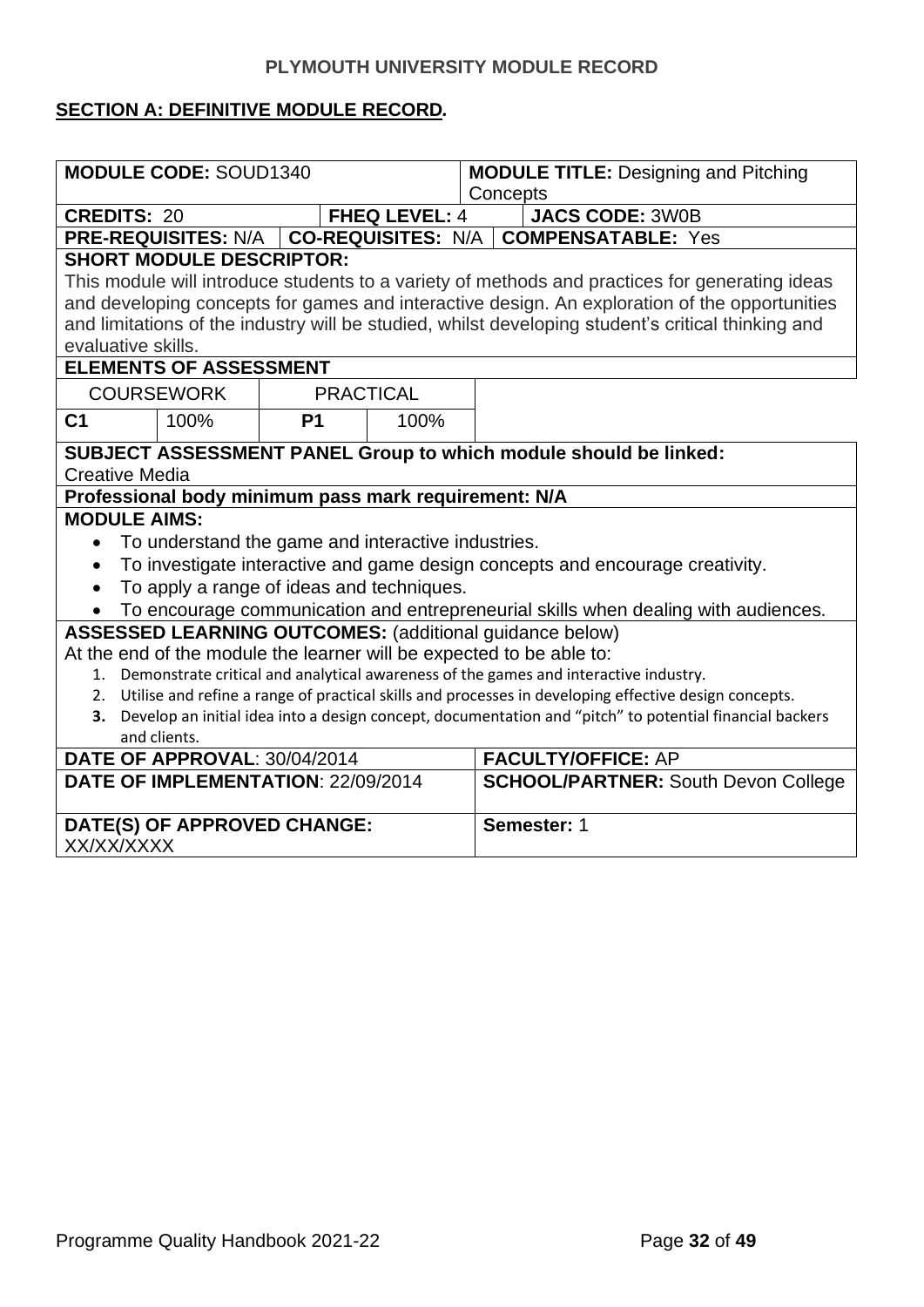#### **SECTION B: DETAILS OF TEACHING, LEARNING AND ASSESSMENT**

| ACADEMIC YEAR: 2020/21 | NATIONAL COST CENTRE: 145 |  |  |  |
|------------------------|---------------------------|--|--|--|
|                        |                           |  |  |  |

**MODULE LEADER:** Ekow Essiful **OTHER MODULE STAFF:** Joe Cook

#### **Summary of Module Content**

Students will conceive, develop and refine original concepts and professional design documentation through a range of practical skills and techniques acquired. They will also critique their game or interactive design methods and processes and develop their entrepreneurial skills through a professional pitch.

| <b>SUMMARY OF TEACHING AND LEARNING</b> |         |                                                               |  |  |
|-----------------------------------------|---------|---------------------------------------------------------------|--|--|
| <b>Activities</b>                       | Hours I | <b>Comments/Additional Information</b>                        |  |  |
| Schedule activities                     | 60      | 40 Hours Lectures and 20 Hours Seminar                        |  |  |
| <b>Guided Independent</b>               | 140     | Directed Workshop/studio practice, subject specific research. |  |  |
| Study                                   |         | Assessment development                                        |  |  |
| <b>Total</b>                            | 200     |                                                               |  |  |

| Categor           | Element        | ஜ்<br>Name<br>Com,                          | weighting<br>mor |                                                                                                                                                                                                |
|-------------------|----------------|---------------------------------------------|------------------|------------------------------------------------------------------------------------------------------------------------------------------------------------------------------------------------|
| <b>Coursework</b> | C <sub>1</sub> | Portfolio of<br>research<br>and<br>concepts | 70%              | Research and critical analysis of the<br>interactive and games industry, evidence of<br>ideas generation/refinement, practical skills,<br>processes and development of concepts.<br>(LO1, LO2) |
| Practical         | P <sub>1</sub> | Professional<br>Pitch                       | 30%              | Pitch and supporting documentation.<br>(LO3)                                                                                                                                                   |

#### **Indicative Bibliography:**

Koster, R. (2005).*A theory of fun for game design*. Scottsdale, Ariz, Paraglyph Cartman J. (2008). *Strategic Mobile Design: Creating Engaging Experiences.* Detroit,M. New Riders Fling, B. (2009). *Mobile Design and Development.* Seatle, O'Reilly Media, Inc.

Helier. S. (2012), *Stop, Think, Go, Do: How Typography and Graphic Design Influence Behavior*, Mirko Ilic, Rockport Publishers.

Mckay,E . (2013). *UI is Communication*. (2013). Burlington. Kaufmann Publications Scott,R. (2010). *Level up! : The guide to great video game design. Chichester.* Wiley Publications.

Salen, K, Zimmerman E. (2004). *Rules of play: Game Design Fundamentals*. London. Cambridge Mass.

David, M. (2003). *The indie game development survival guide*. Oklahoma. Charles River Media, 2003.

| <b>Updated by: Ekow Essiful</b> | <b>Approved by: Lynne Andrews</b> |
|---------------------------------|-----------------------------------|
| Date: 08/07/21                  | Date: 08/07/21                    |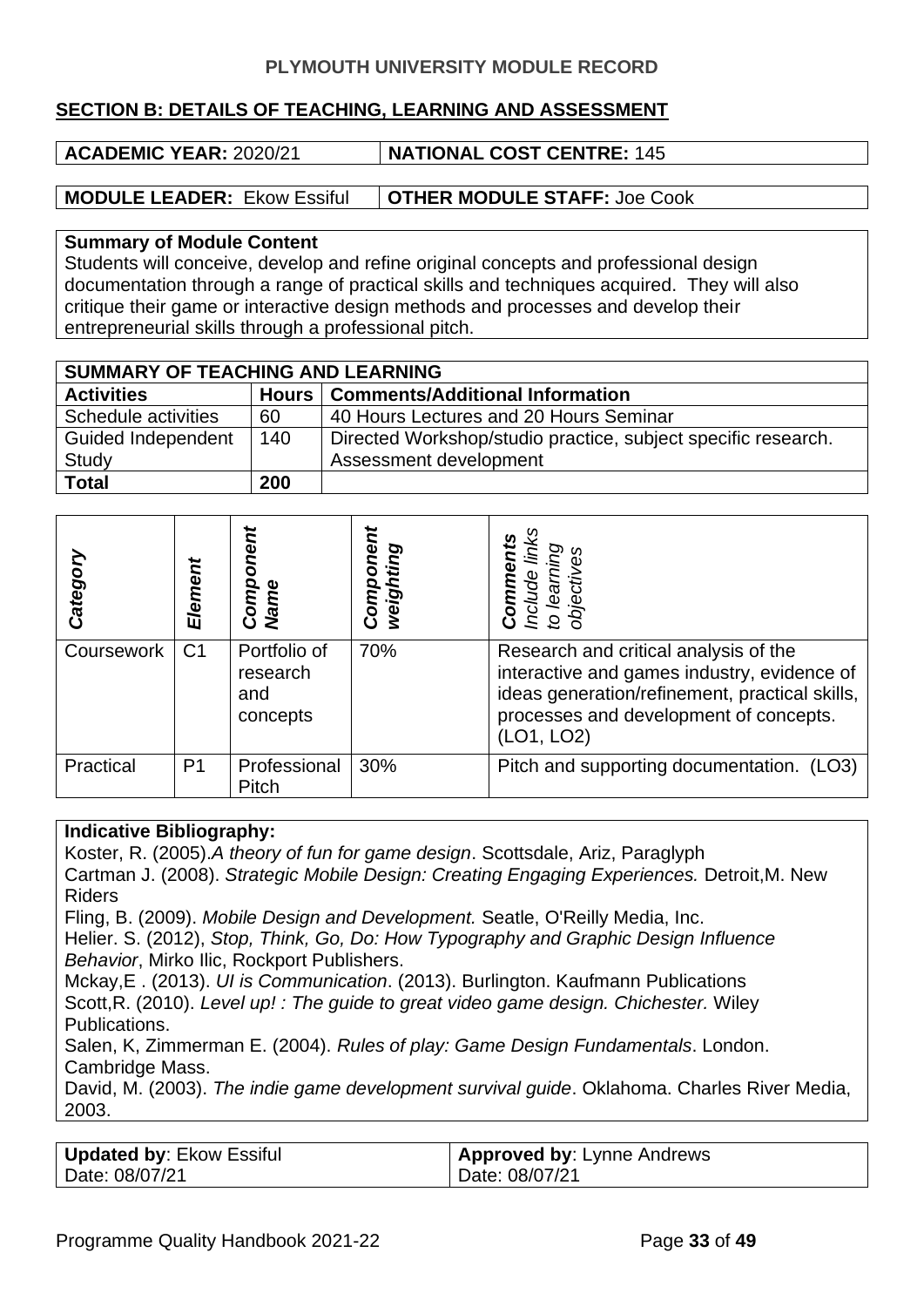### **SECTION A: DEFINITIVE MODULE RECORD***.*

| <b>MODULE CODE: SOUD1341</b>                                                                                                           |                                                      | <b>MODULE TITLE: Games or Interactive</b>                                                     |  |  |  |
|----------------------------------------------------------------------------------------------------------------------------------------|------------------------------------------------------|-----------------------------------------------------------------------------------------------|--|--|--|
|                                                                                                                                        |                                                      | Development                                                                                   |  |  |  |
| <b>CREDITS: 20</b>                                                                                                                     | <b>FHEQ LEVEL: 4</b>                                 | <b>JACS CODE: 3W0B</b>                                                                        |  |  |  |
| <b>PRE-REQUISITES:</b>                                                                                                                 | <b>CO-REQUISITES: N/A</b>                            | <b>COMPENSATABLE: Yes</b>                                                                     |  |  |  |
| N/A                                                                                                                                    |                                                      |                                                                                               |  |  |  |
| <b>SHORT MODULE DESCRIPTOR:</b>                                                                                                        |                                                      |                                                                                               |  |  |  |
|                                                                                                                                        |                                                      | This module will build on student's knowledge and experience in design and development.       |  |  |  |
|                                                                                                                                        |                                                      | They will take their skills in design into a modern game engine or application development    |  |  |  |
|                                                                                                                                        |                                                      | software, utilising various scripting languages to build an original game or application. The |  |  |  |
|                                                                                                                                        |                                                      | module will also cover various advanced features and techniques enabling students to          |  |  |  |
| implement custom assets.                                                                                                               |                                                      |                                                                                               |  |  |  |
| <b>ELEMENTS OF ASSESSMENT</b>                                                                                                          |                                                      |                                                                                               |  |  |  |
| <b>COURSEWORK</b>                                                                                                                      |                                                      |                                                                                               |  |  |  |
| C <sub>1</sub><br>100%                                                                                                                 |                                                      |                                                                                               |  |  |  |
|                                                                                                                                        |                                                      | SUBJECT ASSESSMENT PANEL Group to which module should be linked:                              |  |  |  |
| <b>Creative Media</b>                                                                                                                  |                                                      |                                                                                               |  |  |  |
| Professional body minimum pass mark requirement: N/A                                                                                   |                                                      |                                                                                               |  |  |  |
| <b>MODULE AIMS:</b>                                                                                                                    |                                                      |                                                                                               |  |  |  |
|                                                                                                                                        |                                                      | • To allow students the opportunity to experiment and make sound design and                   |  |  |  |
| development decisions.                                                                                                                 |                                                      |                                                                                               |  |  |  |
| $\bullet$                                                                                                                              |                                                      | To apply theory, planning and skill derived from specific modules to a practical project      |  |  |  |
| $\bullet$                                                                                                                              | To encourage effective workflows to manage a project |                                                                                               |  |  |  |
| $\bullet$                                                                                                                              | To consider and evaluate own work.                   |                                                                                               |  |  |  |
|                                                                                                                                        |                                                      |                                                                                               |  |  |  |
|                                                                                                                                        |                                                      |                                                                                               |  |  |  |
| <b>ASSESSED LEARNING OUTCOMES: (additional guidance below)</b><br>At the end of the module the learner will be expected to be able to: |                                                      |                                                                                               |  |  |  |
|                                                                                                                                        |                                                      |                                                                                               |  |  |  |
| 1. Select appropriate design and implementation strategies for interactive design &<br>development.                                    |                                                      |                                                                                               |  |  |  |
| 2. Implement theory and skill to a functional digital artefact                                                                         |                                                      |                                                                                               |  |  |  |
| 3. Critically evaluate outcomes, methods and processes of project.                                                                     |                                                      |                                                                                               |  |  |  |
| DATE OF APPROVAL: 30/04/2014                                                                                                           |                                                      | <b>FACULTY/OFFICE: AP</b>                                                                     |  |  |  |
| DATE OF IMPLEMENTATION: 22/09/2014                                                                                                     |                                                      | <b>SCHOOL/PARTNER: South Devon College</b>                                                    |  |  |  |
|                                                                                                                                        |                                                      |                                                                                               |  |  |  |
| DATE(S) OF APPROVED CHANGE:                                                                                                            |                                                      | Semester: 2                                                                                   |  |  |  |
| XX/XX/XXXX                                                                                                                             |                                                      |                                                                                               |  |  |  |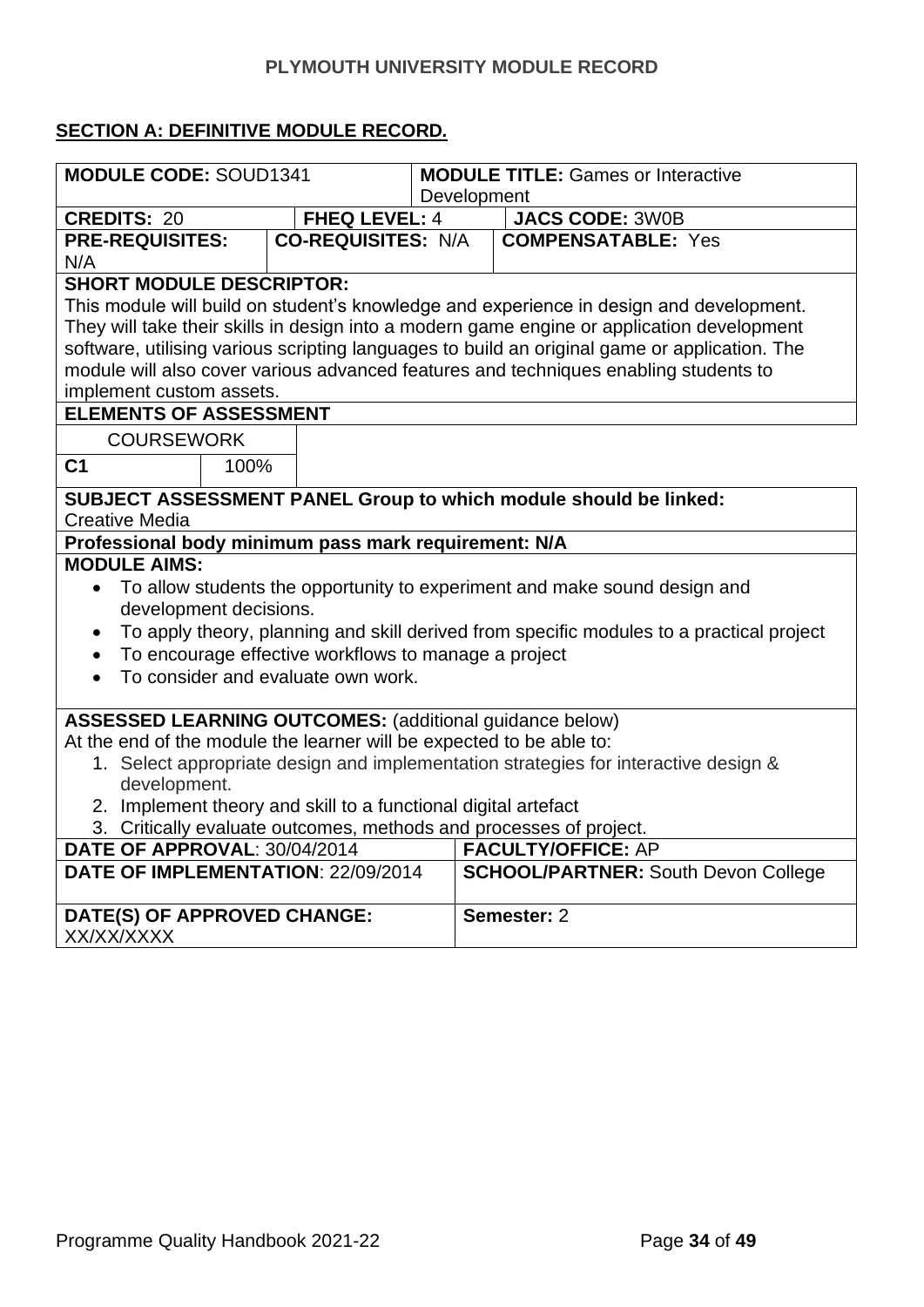#### **SECTION B: DETAILS OF TEACHING, LEARNING AND ASSESSMENT**

| <b>ACADEMIC YEAR: 2020/21</b>           |                                                        | <b>NATIONAL COST CENTRE: 145</b>                                                          |  |  |
|-----------------------------------------|--------------------------------------------------------|-------------------------------------------------------------------------------------------|--|--|
| <b>MODULE LEADER: Jordan Gardner</b>    |                                                        | <b>OTHER MODULE STAFF: Ekow Essiful</b>                                                   |  |  |
| <b>Summary of Module Content</b>        |                                                        |                                                                                           |  |  |
|                                         |                                                        | This module aims to allow students to bring their designs and concepts and develop them   |  |  |
|                                         |                                                        | into functional products. They will experiment, test and apply a range of programming     |  |  |
|                                         |                                                        | methods and processes, whilst developing an awareness of industry practices. In addition  |  |  |
| the module will cover the following:    |                                                        |                                                                                           |  |  |
|                                         |                                                        | Production and development Skills, Project management methodologies, Production and       |  |  |
|                                         |                                                        | collaborative work principles, Marketing and Promotion, Testing and the role of a tester, |  |  |
| <b>SUMMARY OF TEACHING AND LEARNING</b> |                                                        |                                                                                           |  |  |
| <b>Activities</b>                       | <b>Hours</b>                                           | <b>Comments/Additional Information</b>                                                    |  |  |
| Scheduled activities                    | 60                                                     | 40 Hours Lectures & 20 Hours Seminar                                                      |  |  |
| <b>Guided Independent Study</b>         | Directed weekly reading, Moodle based tasks and<br>140 |                                                                                           |  |  |
| assessment development and revision.    |                                                        |                                                                                           |  |  |
| Total                                   | 200                                                    |                                                                                           |  |  |

| Categor    | Element        | Name<br>ပ                                | omponer<br>weighting | <b>Comme</b><br>Include<br>Iinks to                                                                                                        |
|------------|----------------|------------------------------------------|----------------------|--------------------------------------------------------------------------------------------------------------------------------------------|
| Coursework | C <sub>1</sub> | Portfolio<br>including<br>final artefact | 80%                  | Evidence of experimentation and<br>workflow techniques, project<br>management documentation and a<br>functional final artefact. (LO1, LO2) |
|            |                | Written<br>Evaluation                    | 20%<br>Total:100%    | Critical evaluation of methods,<br>processes and techniques of achieving<br>final outcome. (LO3)                                           |

#### **Indicative Bibliography:**

Fullerton, T et al. (2008). *A playcentric approach to creating innovative games*. San Francisco. Elsevier Morgan Kaufmann

[Purdum,](http://www.wiley.com/WileyCDA/WileyTitle/productCd-1118336925,descCd-authorInfo.html) J. (2013). *Beginning Object-Oriented Programming with C#,* Indianapolis. John Wiley and Sons.

Kochan, S. (2013). *Programming in Objective-C, Sixth Edition*. United States. Person **Education** 

Millington, I. (2009). *Artificial Intelligence for Games, 2nd Edition*.BurlingtonMA. Morgan Kaufmann Publishers.

Dunniway,T. (2008). *Game Development Essentials: Gameplay Mechanics.* San Francisco. Delmar Publishers

Noble,J. *Programming Interactivity, 2nd Edition.*New York. O'Reilly Media

Carl Brown et al. (2014). *App Accomplished: Strategies for App Development Success.* Philadalphia. Addison-Wesley Educational Publishers

Justin,D. (2013). *iOS Game Programming with Xcode and Cocos 2d.*Burlington,MA. Focal Press.

| Updated by: Ekow Essiful | <b>Approved by: Lynne Andrews</b> |
|--------------------------|-----------------------------------|
| Date: 08/07/21           | Date: 08/07/21                    |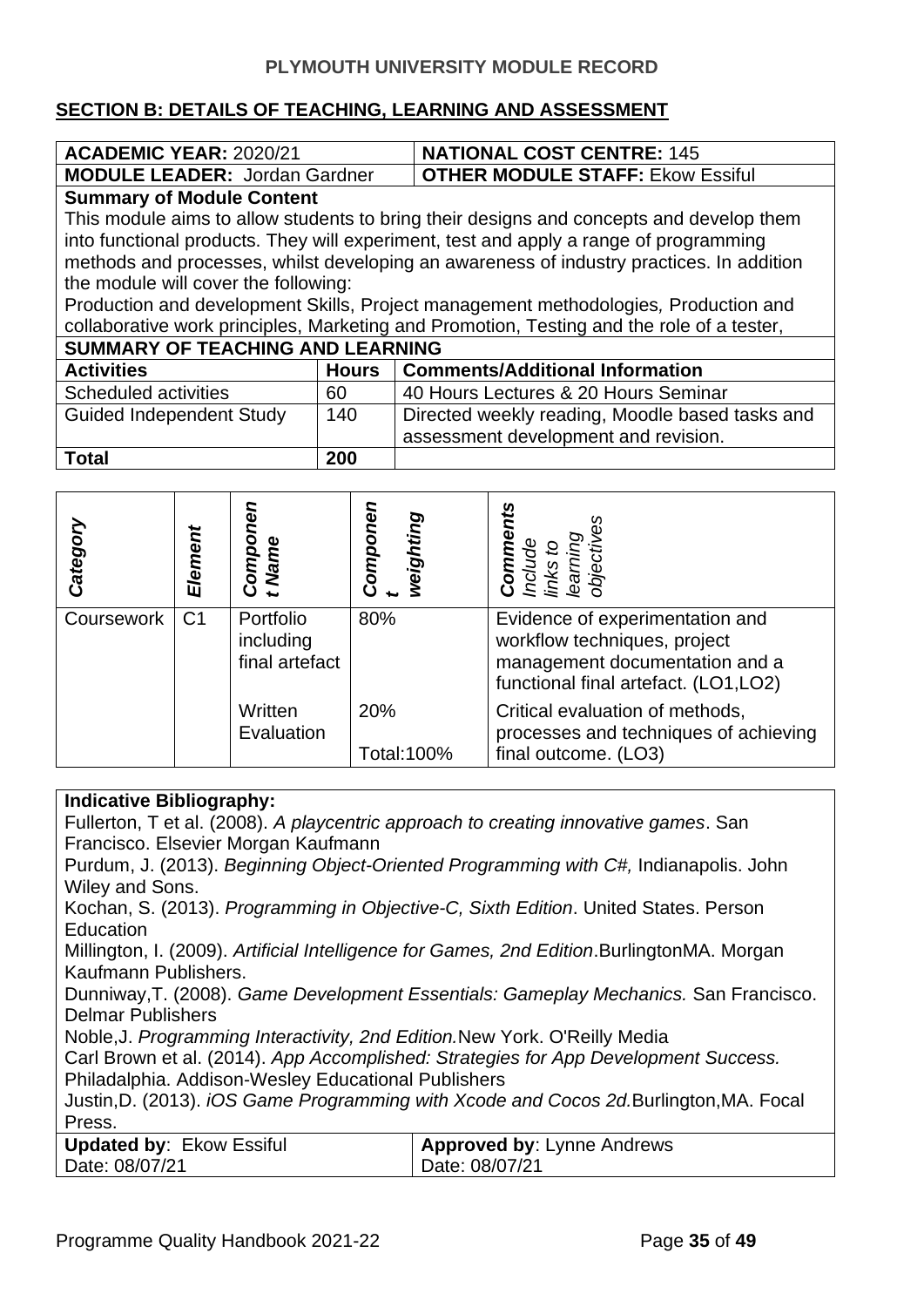### **SECTION A: DEFINITIVE MODULE RECORD***.*

| <b>MODULE CODE: SOUD2285</b>                                                                                                           |      |                           |  | <b>MODULE TITLE: Interactive Narratives</b>                                                  |  |
|----------------------------------------------------------------------------------------------------------------------------------------|------|---------------------------|--|----------------------------------------------------------------------------------------------|--|
| <b>CREDITS: 20</b>                                                                                                                     |      | <b>FHEQ LEVEL: 5</b>      |  | <b>JACS CODE: 3W0B</b>                                                                       |  |
| <b>PRE-REQUISITES:</b>                                                                                                                 |      | <b>CO-REQUISITES: N/A</b> |  | <b>COMPENSATABLE: Yes</b>                                                                    |  |
| N/A                                                                                                                                    |      |                           |  |                                                                                              |  |
| <b>SHORT MODULE DESCRIPTOR:</b>                                                                                                        |      |                           |  |                                                                                              |  |
|                                                                                                                                        |      |                           |  | This module is intended to equip students with the technical skills necessary for developing |  |
|                                                                                                                                        |      |                           |  | and producing interactive narrative sequences for both gaming and mobile applications.       |  |
|                                                                                                                                        |      |                           |  | Students will investigate narrative theories and the way that users interact with them.      |  |
| <b>ELEMENTS OF ASSESSMENT</b>                                                                                                          |      |                           |  |                                                                                              |  |
| <b>COURSEWORK</b>                                                                                                                      |      |                           |  |                                                                                              |  |
| C <sub>1</sub>                                                                                                                         | 100% |                           |  |                                                                                              |  |
|                                                                                                                                        |      |                           |  |                                                                                              |  |
|                                                                                                                                        |      |                           |  |                                                                                              |  |
|                                                                                                                                        |      |                           |  | <b>SUBJECT ASSESSMENT PANEL Group to which module should be linked:</b>                      |  |
| <b>Creative Media</b>                                                                                                                  |      |                           |  |                                                                                              |  |
| Professional body minimum pass mark requirement: N/A                                                                                   |      |                           |  |                                                                                              |  |
| <b>MODULE AIMS:</b>                                                                                                                    |      |                           |  |                                                                                              |  |
|                                                                                                                                        |      |                           |  | To develop an awareness of the ways in which critical and cultural theories and              |  |
| concepts have developed within particular contexts.                                                                                    |      |                           |  |                                                                                              |  |
| To demonstrate the development of creative ideas and concepts based upon secure<br>$\bullet$                                           |      |                           |  |                                                                                              |  |
| research strategies                                                                                                                    |      |                           |  |                                                                                              |  |
|                                                                                                                                        |      |                           |  | To produce work which is informed by, and contextualised within, relevant narrative          |  |
| theories                                                                                                                               |      |                           |  |                                                                                              |  |
| <b>ASSESSED LEARNING OUTCOMES: (additional guidance below)</b><br>At the end of the module the learner will be expected to be able to: |      |                           |  |                                                                                              |  |
| 1. Demonstrate effective use of software to produce creative outcomes                                                                  |      |                           |  |                                                                                              |  |
| 2. Demonstrate an understanding of narrative structure                                                                                 |      |                           |  |                                                                                              |  |
| 3. Be able to produce interactive artefacts that follow a narrative structure                                                          |      |                           |  |                                                                                              |  |
|                                                                                                                                        |      |                           |  |                                                                                              |  |
| DATE OF APPROVAL: 30/04/2014                                                                                                           |      |                           |  | <b>FACULTY/OFFICE: AP</b>                                                                    |  |
| DATE OF IMPLEMENTATION: 22/09/2014                                                                                                     |      |                           |  | <b>SCHOOL/PARTNER: South Devon College</b>                                                   |  |

Semester 1

| XX/XX/XXXX |  |  |
|------------|--|--|
|            |  |  |
|            |  |  |
|            |  |  |

**DATE(S) OF APPROVED CHANGE:**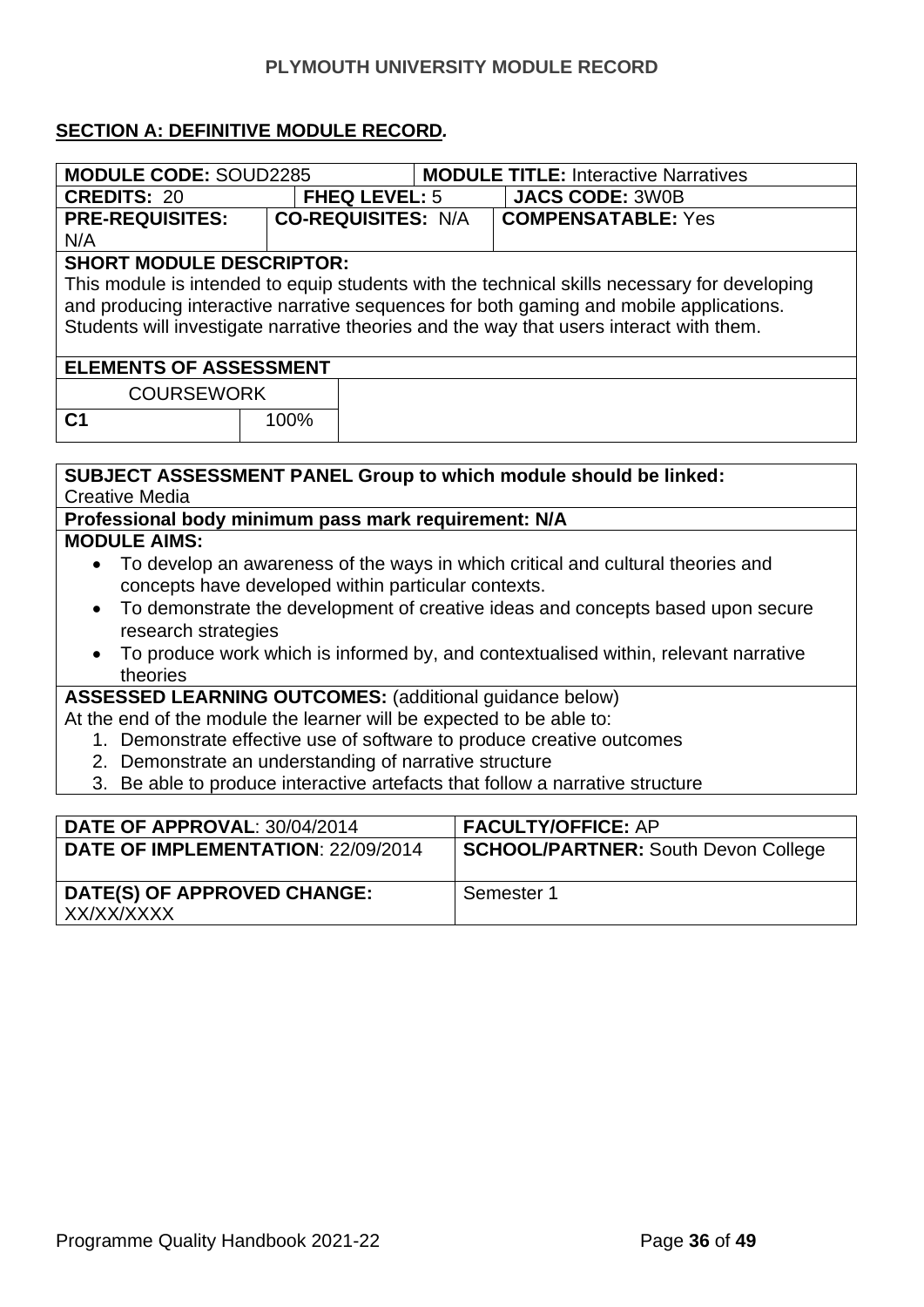#### **SECTION B: DETAILS OF TEACHING, LEARNING AND ASSESSMENT**

**ACADEMIC YEAR:** 2020/21 **NATIONAL COST CENTRE:** 145

**MODULE LEADER:** Jordan Gardner **OTHER MODULE STAFF**:

#### **Summary of Module Content**

This module will give students an understanding of how narrative can influence a user's experience of a media product. Students will investigate narrative theories through comparative research and produce an interactive outcome that demonstrates implementation of narrative theory.

Learners will be expected to demonstrate their understanding of narrative theories through written and practical outcomes.

| SUMMARY OF TEACHING AND LEARNING |     |                                                                                         |  |  |
|----------------------------------|-----|-----------------------------------------------------------------------------------------|--|--|
| <b>Activities</b>                |     | Hours   Comments/Additional Information                                                 |  |  |
| <b>Scheduled Activities</b>      | 45  | 45 Hours Lectures, Seminars & supervised study                                          |  |  |
| Guided Independent Study         | 155 | Directed weekly reading, Moodle based tasks and<br>assessment development and revision. |  |  |
| <b>Total</b>                     | 200 |                                                                                         |  |  |

| Categor    | Element        | ۵<br>ō<br>Comp<br>Name      | Φ<br>weighting<br>O<br>Q<br>Com | inks<br>nts<br>Ğί<br><b>Commer</b><br>Include li<br>to learnin<br>objective         |
|------------|----------------|-----------------------------|---------------------------------|-------------------------------------------------------------------------------------|
| Coursework | C <sub>1</sub> | Production<br>Log           | 40%                             | Online blog, detailing production<br>process and narrative theory analysis<br>(LO2) |
|            |                | <b>Digital</b><br>Artefacts | 60%<br><b>Total: 100%</b>       | Production work using a range of<br>techniques and applications (LO1, LO3)          |

#### **Indicative Bibliography:**

PORTER ABBOT, H. (2008). *The Cambridge Introduction to Narrative*. Cambridge, Cambridge University Press COBLEY, P. (2013). *Narrative (The New Critical Idiom).* Abingdon, Routledge HANDLER MILLER, C. (2008) *Digital Storytelling: A Creators Guide to Interactive Entertainment.* London, Focal Press COSTELLO, V & YOUNGBLOOD, S (2012). *Multimedia Foundations: Core Concepts for Digital Design.* London, Focal Press

| <b>Updated by: Ekow Essiful</b> | <b>Approved by: Lynne Andrews</b> |
|---------------------------------|-----------------------------------|
| Date: 08/07/21                  | <sup>1</sup> Date: 08/07/21       |
|                                 |                                   |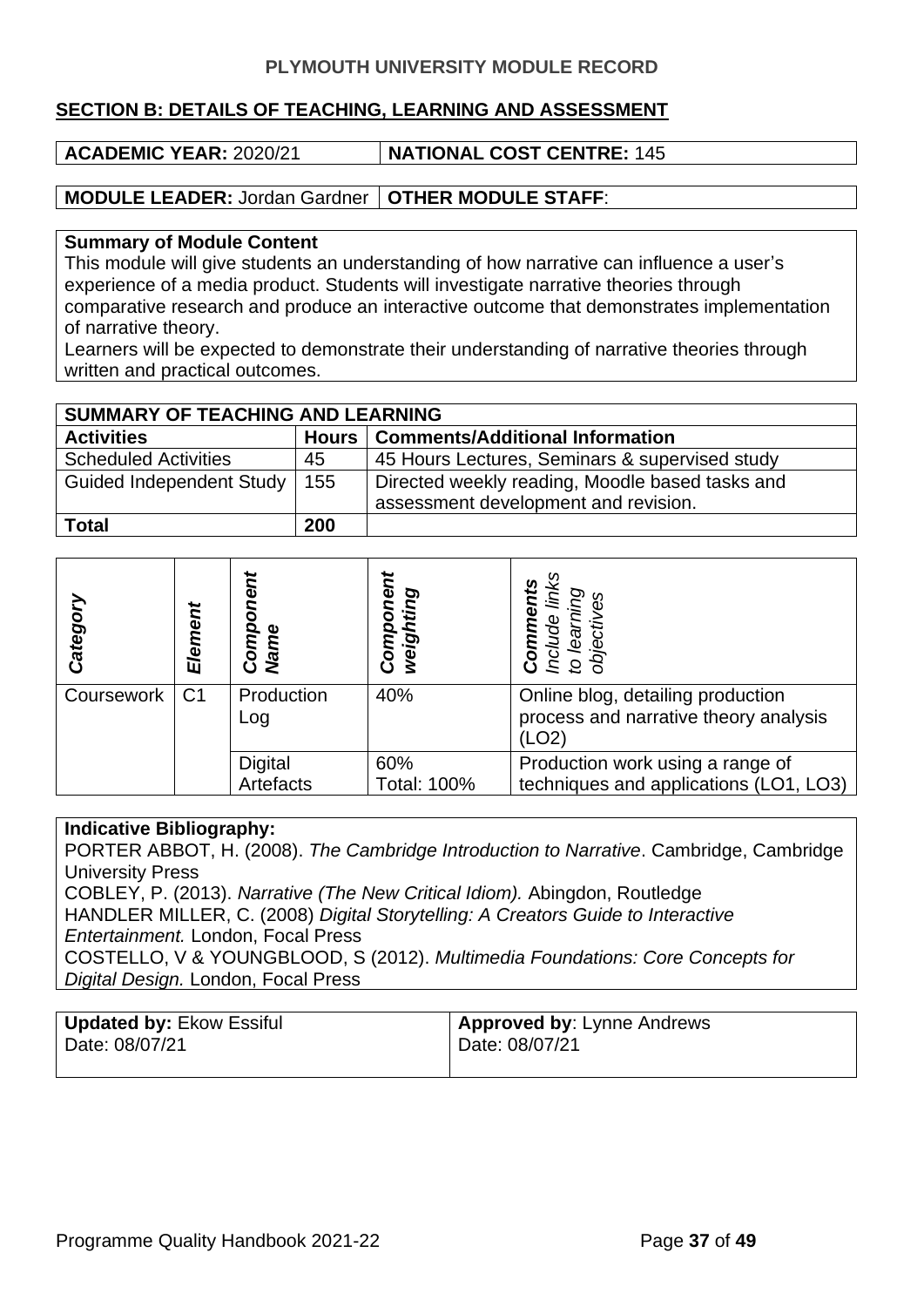#### **SECTION A: DEFINITIVE MODULE RECORD***.*

| <b>MODULE CODE: SOUD2286</b>                                                                      |                                                            |           | <b>MODULE TITLE: Client Based Brief</b> |                                                                                   |  |
|---------------------------------------------------------------------------------------------------|------------------------------------------------------------|-----------|-----------------------------------------|-----------------------------------------------------------------------------------|--|
| <b>CREDITS: 20</b>                                                                                | <b>FHEQ LEVEL: 5</b>                                       |           | <b>JACS CODE: 3W0B</b>                  |                                                                                   |  |
| <b>PRE-REQUISITES:</b>                                                                            | <b>CO-REQUISITES: N/A</b>                                  |           | <b>COMPENSATABLE: Yes</b>               |                                                                                   |  |
| N/A                                                                                               |                                                            |           |                                         |                                                                                   |  |
| <b>SHORT MODULE DESCRIPTOR:</b>                                                                   |                                                            |           |                                         |                                                                                   |  |
| This module is designed to provide learners the opportunity to produce work for a specific        |                                                            |           |                                         |                                                                                   |  |
| purpose and to work to a given brief. Learners will be expected to project manage and             |                                                            |           |                                         |                                                                                   |  |
| negotiate with clients. A practical outcome should be produced and delivered to the client        |                                                            |           |                                         |                                                                                   |  |
| within a given period.                                                                            |                                                            |           |                                         |                                                                                   |  |
| <b>ELEMENTS OF ASSESSMENT</b>                                                                     |                                                            |           |                                         |                                                                                   |  |
| <b>COURSEWORK</b>                                                                                 |                                                            |           |                                         | <b>PRACTICAL</b>                                                                  |  |
| C <sub>1</sub>                                                                                    | 80%                                                        | <b>P1</b> |                                         | 20%                                                                               |  |
| <b>SUBJECT ASSESSMENT PANEL Group to which module should be linked:</b>                           |                                                            |           |                                         |                                                                                   |  |
| <b>Creative Media</b>                                                                             |                                                            |           |                                         |                                                                                   |  |
| Professional body minimum pass mark requirement: N/A                                              |                                                            |           |                                         |                                                                                   |  |
| <b>MODULE AIMS:</b>                                                                               |                                                            |           |                                         |                                                                                   |  |
| Develop an understanding of the processes linking production, distribution and                    |                                                            |           |                                         |                                                                                   |  |
| consumption                                                                                       |                                                            |           |                                         |                                                                                   |  |
| Apply entrepreneurial skills in dealing with audiences, clients, consumers, markets,<br>$\bullet$ |                                                            |           |                                         |                                                                                   |  |
| sources and/or users                                                                              |                                                            |           |                                         |                                                                                   |  |
| Manage time, and resources effectively by drawing on planning, organisational, project            |                                                            |           |                                         |                                                                                   |  |
| management and production skills                                                                  |                                                            |           |                                         |                                                                                   |  |
|                                                                                                   |                                                            |           |                                         | Produce work which demonstrates the effective manipulation of sound, image and/or |  |
| the written word                                                                                  |                                                            |           |                                         |                                                                                   |  |
| ASSESSED LEARNING OUTCOMES: (additional guidance below) At the end of the module                  |                                                            |           |                                         |                                                                                   |  |
| the learner will be expected to be able to:                                                       |                                                            |           |                                         |                                                                                   |  |
| 1. Work professionally with clients or external agencies                                          |                                                            |           |                                         |                                                                                   |  |
| 2. Interpret a client brief into a creative outcome                                               |                                                            |           |                                         |                                                                                   |  |
|                                                                                                   | 3. Produce and manage a project to a professional standard |           |                                         |                                                                                   |  |
|                                                                                                   |                                                            |           |                                         |                                                                                   |  |
| DATE OF APPROVAL: 30/04/2014                                                                      |                                                            |           | <b>FACULTY/OFFICE: AP</b>               |                                                                                   |  |
| DATE OF IMPLEMENTATION: 22/09/2014                                                                |                                                            |           |                                         | <b>SCHOOL/PARTNER: South Devon College</b>                                        |  |
|                                                                                                   |                                                            |           |                                         |                                                                                   |  |

Semester 2

| DATE(S) OF APPROVED CHANGE: |  |
|-----------------------------|--|
| XX/XX/XXXX                  |  |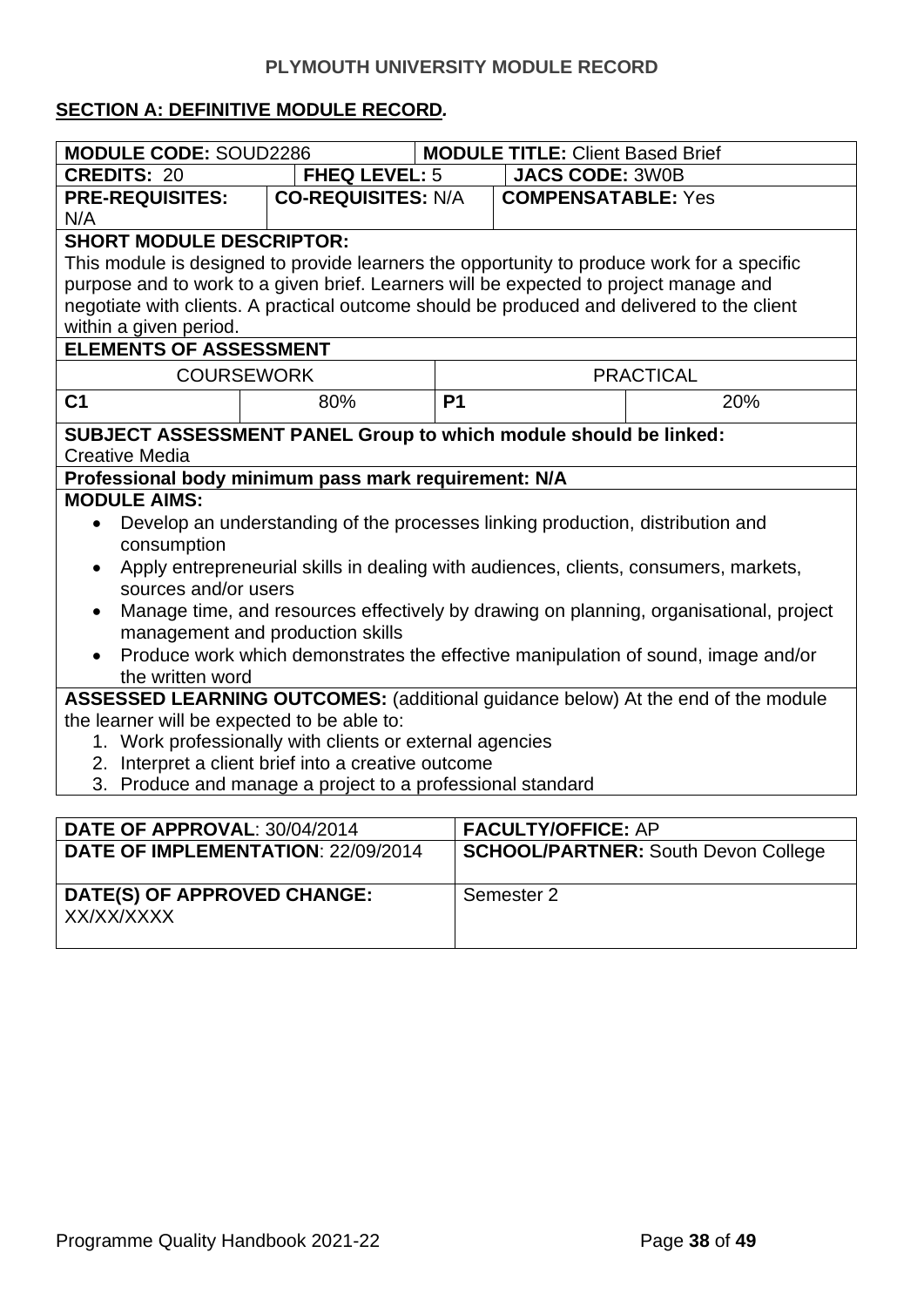#### **SECTION B: DETAILS OF TEACHING, LEARNING AND ASSESSMENT**

| <b>ACADEMIC YEAR: 2020/21</b>                                                          |                                  |                   |                                                |           | <b>NATIONAL COST CENTRE: 145</b> |                                                                                                  |
|----------------------------------------------------------------------------------------|----------------------------------|-------------------|------------------------------------------------|-----------|----------------------------------|--------------------------------------------------------------------------------------------------|
| <b>MODULE LEADER: Ekow Essiful</b>                                                     |                                  |                   |                                                |           | <b>OTHER MODULE STAFF:</b>       |                                                                                                  |
|                                                                                        | <b>Summary of Module Content</b> |                   |                                                |           |                                  |                                                                                                  |
| Learners will be expected to manage and produce an interactive artefact based upon the |                                  |                   |                                                |           |                                  |                                                                                                  |
| needs of a client.                                                                     |                                  |                   |                                                |           |                                  |                                                                                                  |
|                                                                                        |                                  |                   |                                                |           |                                  | Delivery will be through combination of formal lectures, seminars and client briefings. Learners |
|                                                                                        |                                  |                   |                                                |           |                                  | will be expected to manage all aspects of the production, demonstrating and recording their      |
| ability to do so.                                                                      |                                  |                   |                                                |           |                                  |                                                                                                  |
|                                                                                        |                                  |                   |                                                |           |                                  | The final digital artefact must been delivered to the client using appropriate and relevant      |
|                                                                                        |                                  |                   |                                                |           |                                  | methods. A response from the client should be included and discussed as part of a summative      |
| report within the production log.                                                      |                                  |                   |                                                |           |                                  |                                                                                                  |
| <b>SUMMARY OF TEACHING AND LEARNING</b>                                                |                                  |                   |                                                |           |                                  |                                                                                                  |
| <b>Activities</b><br><b>Hours</b>                                                      |                                  |                   | <b>Comments/Additional Information</b>         |           |                                  |                                                                                                  |
| 45<br><b>Scheduled Activities</b>                                                      |                                  |                   | 45 Hours Lectures, Seminars & supervised study |           |                                  |                                                                                                  |
| <b>Guided Independent</b>                                                              |                                  |                   | 155                                            |           |                                  | Directed weekly reading, Moodle based tasks and                                                  |
| <b>Study</b>                                                                           |                                  |                   |                                                |           |                                  | assessment development and revision.                                                             |
| Total                                                                                  |                                  |                   | 200                                            |           |                                  |                                                                                                  |
|                                                                                        |                                  |                   |                                                |           |                                  |                                                                                                  |
|                                                                                        |                                  |                   |                                                |           |                                  |                                                                                                  |
|                                                                                        |                                  |                   |                                                |           |                                  |                                                                                                  |
|                                                                                        |                                  |                   |                                                |           |                                  |                                                                                                  |
|                                                                                        |                                  |                   |                                                |           |                                  |                                                                                                  |
| Category                                                                               | Element                          | Component<br>Name |                                                | Component | weighting                        | Include links<br>Comments<br>to learning<br>objectives                                           |
|                                                                                        |                                  |                   |                                                |           |                                  |                                                                                                  |

|            | Ele            | ត្ថិ ទី<br>ខ        | Ō.<br>۵Ñ | $\overline{\mathbf{C}}\mathbf{C} \preceq \mathbf{C} \breve{\mathbf{C}}$                                     |
|------------|----------------|---------------------|----------|-------------------------------------------------------------------------------------------------------------|
| Coursework | C <sub>1</sub> | Project<br>output   | 100%     | Project output Including exploratory and<br>developmental work through sketchbooks<br>and blogs (LO1) (LO3) |
| Practical  | P1             | <b>Client Pitch</b> | 100%     | Presentation of proposal to panel including<br>client (LO2)                                                 |

#### **Indicative Bibliography:**

CHANDLER, H. (2013) *The Game Production Handbook.* Burlington, MA, Jones & Bartlett BOYDLEE, P & WARD, T. (2013). *Appcelerator Titanium: Patterns & Best Practices.*  Birmingham, Packt Publishing.

DE LA VEGA ALVAREZ, G. (2014). *Instant PhoneGap.* Birmingham, Packt Publishing ALLEN, J & CHUDLEY, J. (2012) *Smashing UX Design: Foundations for Designing Online User Experiences (Smashing Magazine Book Series).* Chichester, John Wiley & Sons

| <b>Updated by: Ekow Essiful</b> | <b>Approved by: Lynne Andrews</b> |
|---------------------------------|-----------------------------------|
| Date: 08/07/21                  | Date: 08/07/21                    |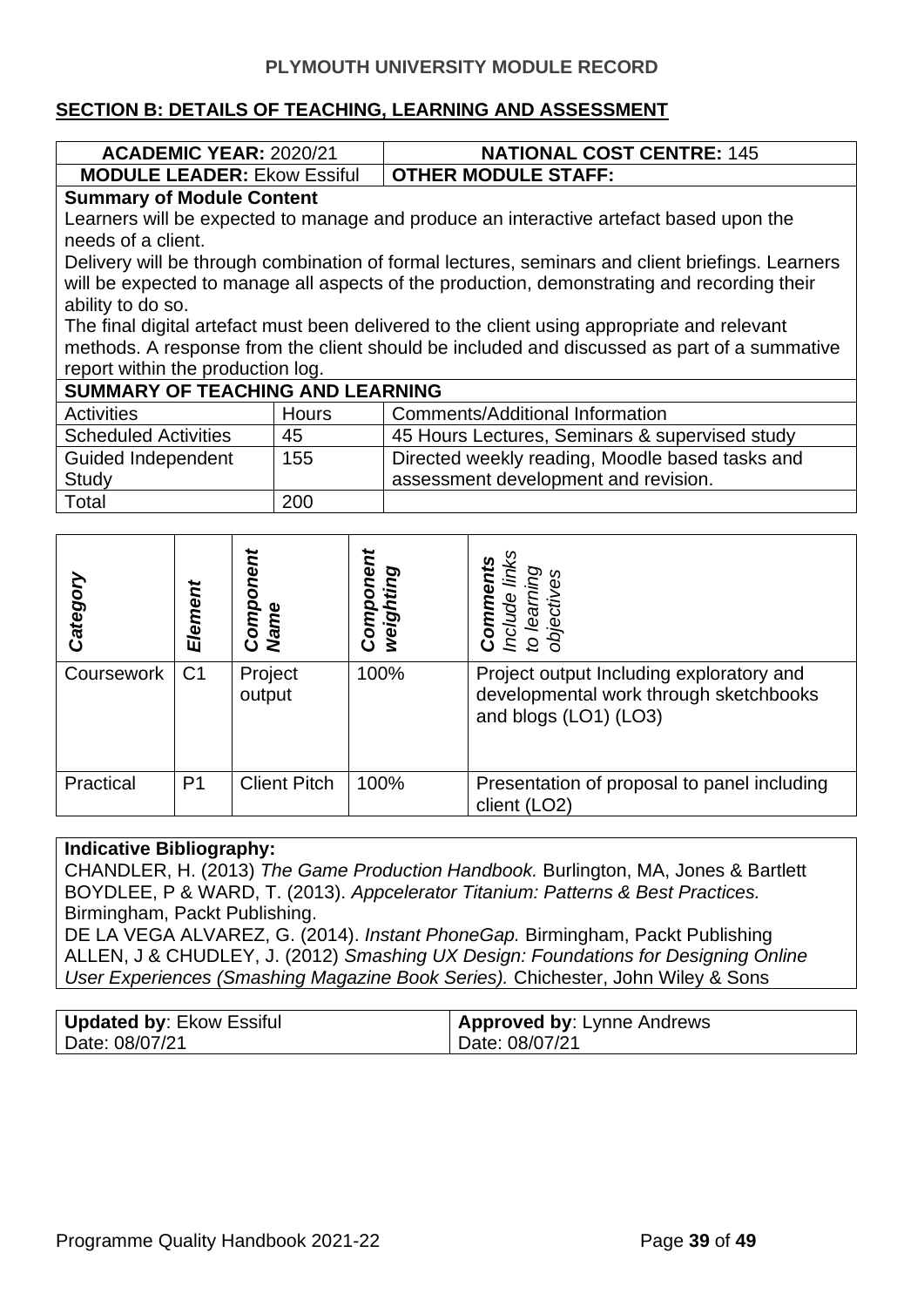#### **SECTION A: DEFINITIVE MODULE RECORD***.*

| <b>MODULE CODE: SOUD2287</b>                                                                        |                                                                                                      |                           | <b>MODULE TITLE: Professional Practice</b>                                                    |  |  |
|-----------------------------------------------------------------------------------------------------|------------------------------------------------------------------------------------------------------|---------------------------|-----------------------------------------------------------------------------------------------|--|--|
| <b>CREDITS: 20</b>                                                                                  |                                                                                                      | <b>FHEQ LEVEL: 5</b>      | <b>JACS CODE: 3W0B</b>                                                                        |  |  |
| <b>PRE-REQUISITES:</b>                                                                              |                                                                                                      | <b>CO-REQUISITES: N/A</b> | <b>COMPENSATABLE: YES</b>                                                                     |  |  |
| N/A                                                                                                 |                                                                                                      |                           |                                                                                               |  |  |
| <b>SHORT MODULE DESCRIPTOR:</b>                                                                     |                                                                                                      |                           |                                                                                               |  |  |
|                                                                                                     |                                                                                                      |                           | This module will investigate the relationship between audiences, the practitioners and        |  |  |
|                                                                                                     |                                                                                                      |                           | professional practice. The module will equip students to function effectively within business |  |  |
| and interactive media industries.                                                                   |                                                                                                      |                           |                                                                                               |  |  |
| <b>ELEMENTS OF ASSESSMENT</b>                                                                       |                                                                                                      |                           |                                                                                               |  |  |
| <b>COURSEWORK</b>                                                                                   |                                                                                                      |                           |                                                                                               |  |  |
| C <sub>1</sub>                                                                                      | 100%                                                                                                 |                           |                                                                                               |  |  |
|                                                                                                     |                                                                                                      |                           | SUBJECT ASSESSMENT PANEL Group to which module should be linked:                              |  |  |
| <b>Creative Media</b>                                                                               |                                                                                                      |                           |                                                                                               |  |  |
| Professional body minimum pass mark requirement: N/A                                                |                                                                                                      |                           |                                                                                               |  |  |
| <b>MODULE AIMS:</b>                                                                                 |                                                                                                      |                           |                                                                                               |  |  |
|                                                                                                     |                                                                                                      |                           |                                                                                               |  |  |
| community.                                                                                          | To equip students with the necessary skills to function effectively within the business<br>$\bullet$ |                           |                                                                                               |  |  |
| To encourage students to operate within commercial constraints.                                     |                                                                                                      |                           |                                                                                               |  |  |
| To develop an understanding of the relationship between the audience, practitioner and<br>$\bullet$ |                                                                                                      |                           |                                                                                               |  |  |
| business community.                                                                                 |                                                                                                      |                           |                                                                                               |  |  |
| To develop an awareness of marketing and presentation as tools for success.                         |                                                                                                      |                           |                                                                                               |  |  |
| <b>ASSESSED LEARNING OUTCOMES:</b> (additional guidance below)                                      |                                                                                                      |                           |                                                                                               |  |  |
| At the end of the module the learner will be expected to be able to:                                |                                                                                                      |                           |                                                                                               |  |  |
|                                                                                                     | 1. Understand the positions and roles of media practitioners in society today.                       |                           |                                                                                               |  |  |
|                                                                                                     | 2. Have an awareness and understanding of own aims and intentions                                    |                           |                                                                                               |  |  |
| 3. Have an understanding of the requirements of commercial and professional practice                |                                                                                                      |                           |                                                                                               |  |  |
| within their chosen field.                                                                          |                                                                                                      |                           |                                                                                               |  |  |
| 4. Apply skills to create a range of marketing materials.                                           |                                                                                                      |                           |                                                                                               |  |  |
|                                                                                                     |                                                                                                      |                           |                                                                                               |  |  |
| DATE OF APPROVAL: 30/04/2014                                                                        |                                                                                                      |                           | <b>FACULTY/OFFICE: AP</b>                                                                     |  |  |
| DATE OF IMPLEMENTATION: 22/09/2014                                                                  |                                                                                                      |                           | <b>SCHOOL/PARTNER: South Devon College</b>                                                    |  |  |
|                                                                                                     |                                                                                                      |                           |                                                                                               |  |  |
| DATE(S) OF APPROVED CHANGE:                                                                         |                                                                                                      |                           | Semester <sub>2</sub>                                                                         |  |  |
| XX/XX/XXXX                                                                                          |                                                                                                      |                           |                                                                                               |  |  |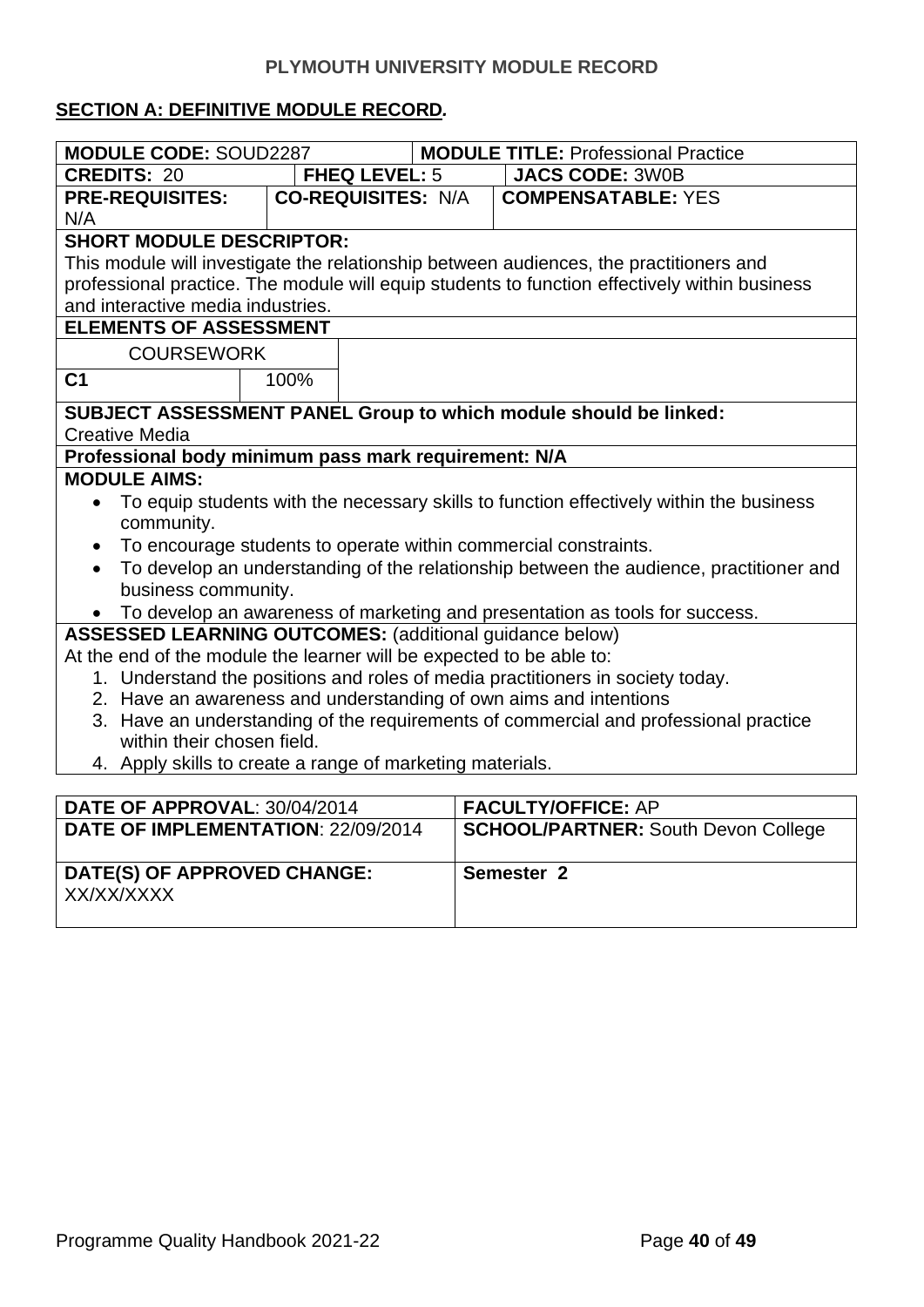#### **SECTION B: DETAILS OF TEACHING, LEARNING AND ASSESSMENT**

| <b>ACADEMIC YEAR: 2020/21</b>                             | <b>NATIONAL COST CENTRE: 145</b> |
|-----------------------------------------------------------|----------------------------------|
| <b>MODULE LEADER: Lynne Andrews   OTHER MODULE STAFF:</b> |                                  |

#### **Summary of Module Content**

This module aims to allow students to understand and develop the necessary skills to function within the business community. They will learn traditional as well as contemporary skills and techniques in the ever-changing competitive market. Students will complete an appropriate portfolio of work suitable for practice with a broad range of media professions.

| <b>SUMMARY OF TEACHING AND LEARNING</b> |     |                                                                 |  |  |
|-----------------------------------------|-----|-----------------------------------------------------------------|--|--|
| <b>Activities</b>                       |     | Hours   Comments/Additional Information                         |  |  |
| <b>Scheduled Activities</b>             | 45  | 45 Hours Lectures, Seminars & supervised study                  |  |  |
| Guided                                  | 155 | Directed workshop / studio practice, subject specific research, |  |  |
| <b>Independent Study</b>                |     | assessment development                                          |  |  |
| <b>Total</b>                            | 200 |                                                                 |  |  |

| Categor           | Element        | ω<br>Comp<br>Name                 | mponen<br>weighting<br>Š | lear<br>Inclu<br>õ<br>đ                                                                                                                                                                                    |
|-------------------|----------------|-----------------------------------|--------------------------|------------------------------------------------------------------------------------------------------------------------------------------------------------------------------------------------------------|
| <b>Coursework</b> | C <sub>1</sub> | Research<br>Folder<br>Promotional | 75%<br>25%               | Research folder encompassing self-reflection,<br>intentions for business, substantial research<br>into the business community and audiences.<br>(LO1, LO2, LO3)<br>Marketing strategies and a portfolio of |
|                   |                | Portfolio.                        | Total:100%               | promotional materials.<br>(LO4)                                                                                                                                                                            |

#### **Indicative Bibliography:**

STEINBERG, S. (2012). *The Crowdfunding Bible: How to Raise Money for Any Startup, Video Game or Project*. Arizona. READ.ME.

WOLLDRIDGE,D. (2011) *The Business of iPhone and iPad App Development: Making and Marketing Apps that Succeed*. Unted States. APRESS.

PEIRCE, T. (2013). *Appreneur: Secrets to Success in the App Store*. United States. APRESS COLLINS, J (2001).*Good to Great: Why Some Companies Make the Leap...And Others Don't*. New York. HarperBusiness.

STANLEY, A. (2006*). Next Generation Leader: 5 Essentials for Those Who Will Shape the Future*. New York. Multnomah Books.

STEVES. C. (2011). *Appillionaires: Secrets from Developers Who Struck It Rich on the App Store*. Chichester, UK. John Wiley & Son.

SCHMIDT, E. (2012). *The Startup Game: Inside the Partnership between Venture Capitalists and Entrepreneurs*. New York. Palgrave Macmillan.

RIES, E. (2011*). The Lean Startup: How Constant Innovation Creates Radically Successful Businesses*. Dublin. Portfolio Penguin.

| Updated by: Ekow Essiful | <b>Approved by: Lynne Andrews</b> |
|--------------------------|-----------------------------------|
| Date: 08/07/21           | Date: 08/07/21                    |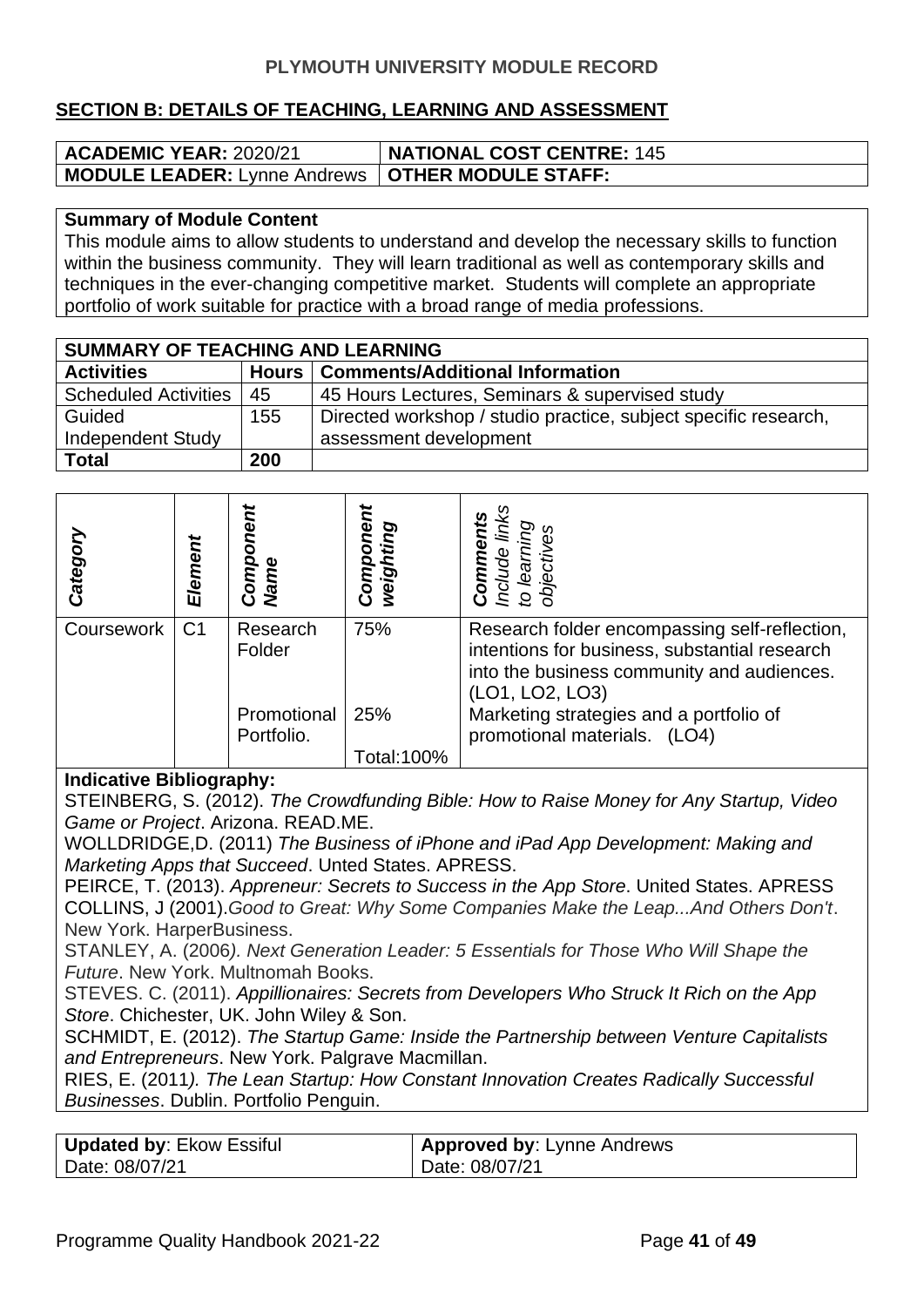#### **SECTION A: DEFINITIVE MODULE RECORD***.*

| <b>MODULE CODE: SOUD2288</b>                                                                       |                                                                      | <b>MODULE TITLE: Sound Production</b>                                                           |  |  |
|----------------------------------------------------------------------------------------------------|----------------------------------------------------------------------|-------------------------------------------------------------------------------------------------|--|--|
| <b>CREDITS: 20</b>                                                                                 | <b>FHEQ LEVEL: 5</b>                                                 | JACS CODE: 3W0B                                                                                 |  |  |
| <b>PRE-REQUISITES:</b>                                                                             | <b>CO-REQUISITES:</b>                                                | <b>COMPENSATABLE: Yes</b>                                                                       |  |  |
| N/A                                                                                                | N/A                                                                  |                                                                                                 |  |  |
| <b>SHORT MODULE DESCRIPTOR:</b>                                                                    |                                                                      |                                                                                                 |  |  |
|                                                                                                    |                                                                      | This module aims to develop students understanding of sound by analysing the production,        |  |  |
|                                                                                                    |                                                                      | technical and aesthetic use of sound in a range of media forms. They will apply knowledge       |  |  |
|                                                                                                    |                                                                      | and skills to their interactive and game work through a range of practical tasks and reflect on |  |  |
| their production decisions.                                                                        |                                                                      |                                                                                                 |  |  |
| <b>ELEMENTS OF ASSESSMENT</b>                                                                      |                                                                      |                                                                                                 |  |  |
|                                                                                                    | <b>COURSEWORK</b>                                                    |                                                                                                 |  |  |
| C <sub>1</sub>                                                                                     | 100%                                                                 |                                                                                                 |  |  |
|                                                                                                    |                                                                      | SUBJECT ASSESSMENT PANEL Group to which module should be linked:                                |  |  |
| <b>Creative Media</b>                                                                              |                                                                      |                                                                                                 |  |  |
|                                                                                                    | Professional body minimum pass mark requirement: N/A                 |                                                                                                 |  |  |
| <b>MODULE AIMS:</b>                                                                                |                                                                      |                                                                                                 |  |  |
| $\bullet$                                                                                          | To investigate the uses of audio in a range of media forms.          |                                                                                                 |  |  |
| To understand the opportunities and challenges of generating audio assets.<br>$\bullet$            |                                                                      |                                                                                                 |  |  |
| To identify and select the formal techniques used in audio production for interactive<br>$\bullet$ |                                                                      |                                                                                                 |  |  |
| work.                                                                                              |                                                                      |                                                                                                 |  |  |
|                                                                                                    | To critically reflect upon on own practice.                          |                                                                                                 |  |  |
| <b>ASSESSED LEARNING OUTCOMES:</b> (additional guidance below)                                     |                                                                      |                                                                                                 |  |  |
|                                                                                                    | At the end of the module the learner will be expected to be able to: |                                                                                                 |  |  |
|                                                                                                    |                                                                      | 1. Critically assess and evaluate the use of audio from a production, aesthetic and             |  |  |
| technical outlook.                                                                                 |                                                                      |                                                                                                 |  |  |
| 2. Apply methods of collecting and categorizing audio assets.                                      |                                                                      |                                                                                                 |  |  |
| 3. Select and apply appropriate audio and production techniques for an interactive project         |                                                                      |                                                                                                 |  |  |
| following industry practice.                                                                       |                                                                      |                                                                                                 |  |  |
| 4. Reflect upon audio decisions in the development of own work                                     |                                                                      |                                                                                                 |  |  |
| DATE OF APPROVAL: 30/04/2014                                                                       |                                                                      |                                                                                                 |  |  |
|                                                                                                    |                                                                      | <b>FACULTY/OFFICE: AP</b>                                                                       |  |  |
| DATE OF IMPLEMENTATION: 22/09/2014<br><b>SCHOOL/PARTNER: South Devon College</b>                   |                                                                      |                                                                                                 |  |  |
| DATE(S) OF APPROVED CHANGE:                                                                        |                                                                      | Semester: 1                                                                                     |  |  |

**DATE(S) OF APPROVED CHANGE:**

XX/XX/XXXX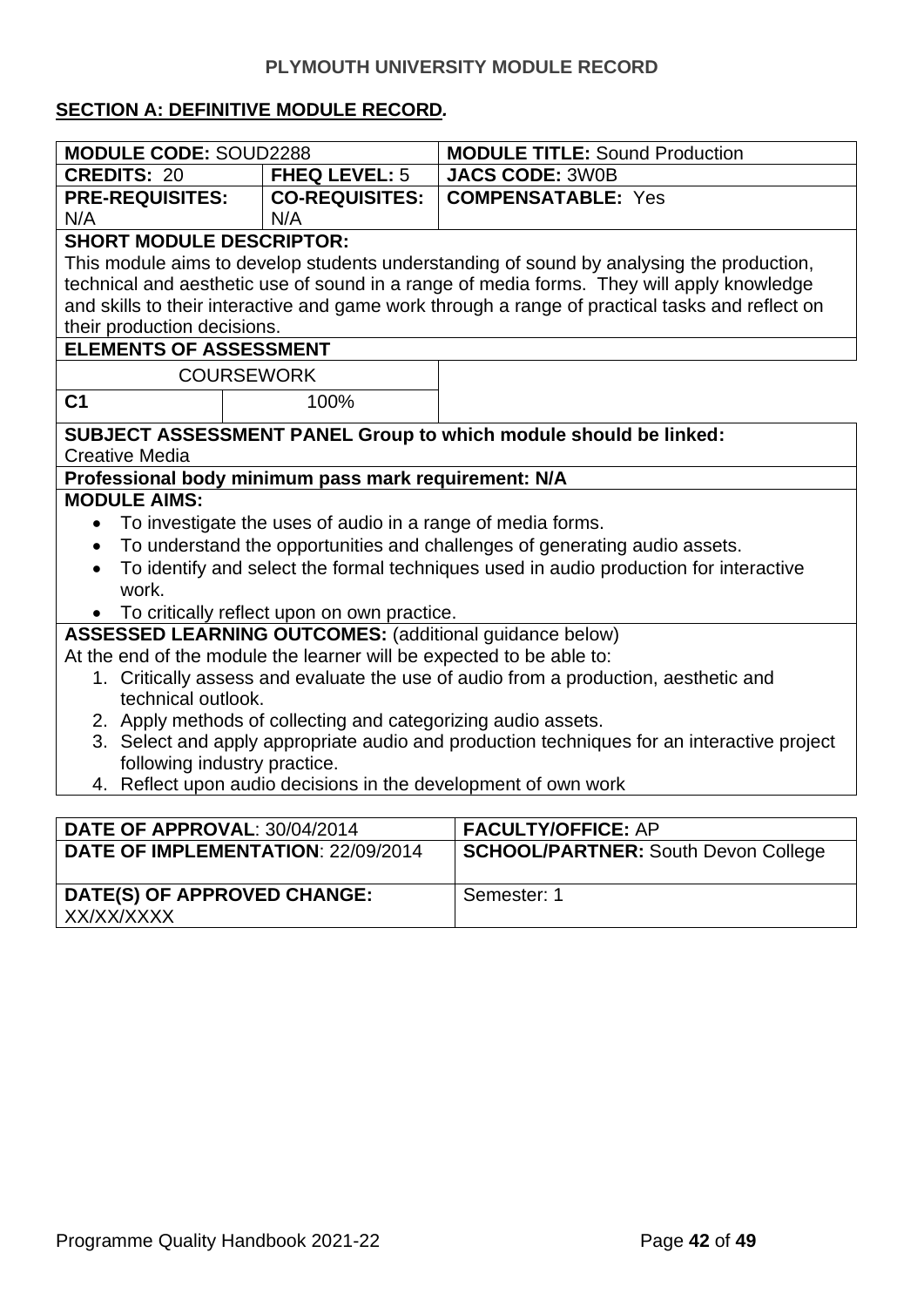#### **SECTION B: DETAILS OF TEACHING, LEARNING AND ASSESSMENT**

**ACADEMIC YEAR:** 2020/21 **NATIONAL COST CENTRE:** 145

**MODULE LEADER:** Ekow Essiful **OTHER MODULE STAFF:** 

#### **Summary of Module Content**

This module will introduce and develop students understanding and skills in generating audio for interactive and game design. They will appreciate the advantages and challenges the sound medium brings whilst employing effective post-production strategies. The module will also cover the following:

Sound concepts, Sound psychology, Audio history and development, Audio and gameplay, Audio documentation, Triggers, Sound objects, Managing audio assets, Sound Scripting

| <b>SUMMARY OF TEACHING AND LEARNING</b> |     |                                                               |  |  |
|-----------------------------------------|-----|---------------------------------------------------------------|--|--|
| <b>Activities</b>                       |     | Hours   Comments/Additional Information                       |  |  |
| Scheduled activities                    | 45  | 45 Hours Lectures, Seminars & supervised study                |  |  |
| <b>Guided Independent</b>               | 155 | Directed Workshop/studio practice, subject specific research. |  |  |
| Study                                   |     | Assessment development                                        |  |  |
| <b>Total</b>                            | 200 |                                                               |  |  |

| Categor    | Element        | Comp<br>Name                          | weighting<br>Compo | links<br><b>Comments</b><br>Include links<br>to learning<br>objectives                                                                               |
|------------|----------------|---------------------------------------|--------------------|------------------------------------------------------------------------------------------------------------------------------------------------------|
| Coursework | C <sub>1</sub> | Essay                                 | 20%                | Essay on the aesthetics, production<br>and technical aspects of sound.                                                                               |
|            |                | Portfolio including<br>final artefact | 80%                | (LO1)<br>Evidence of sound planning<br>documentation, sound assets and<br>processes including critical reflection<br>of audio decisions in own work. |
|            |                |                                       | Total: 100%        | (LO2, LO3), (LO4)                                                                                                                                    |

#### **Indicative Bibliography:**

COLLINS, K (2013), *Playing with Sound: A Theory of Interacting with Sound and Music in Video Games.* Massachusetts. MIT Press.

MARKS, A. (2008). *The Complete Guide to Game Audio: For Composers, Musicians, Sound Designers, Game Developers.* St. Louis, USA. Focal Press.

SONNENSCHIEN, D. (2001). *Sound Design*. Michigan. Michael Wiese Productions

MCCORMICK, T et al. (2012). *Sound and Recording, 5th Edition.* Oxford. Focal Press

STEVENS, R et al. (2011). *The Game Audio Tutorial: A Practical Guide to Sound and Music for Interactive Games.* Canada. Focal Press.

COLLINS, R (2008). *Game Sound: An Introduction to the History, Theory, and Practice of Video Game Music and Sound Design.* Michigan. The MIT Press

BARTHES, R. (1993). *Image, Music and Text.* London. Fontana Press.

| Updated by: Ekow Essiful | <b>Approved by: Lynne Andrews</b> |
|--------------------------|-----------------------------------|
| Date: 08/07/21           | Date: 08/07/21                    |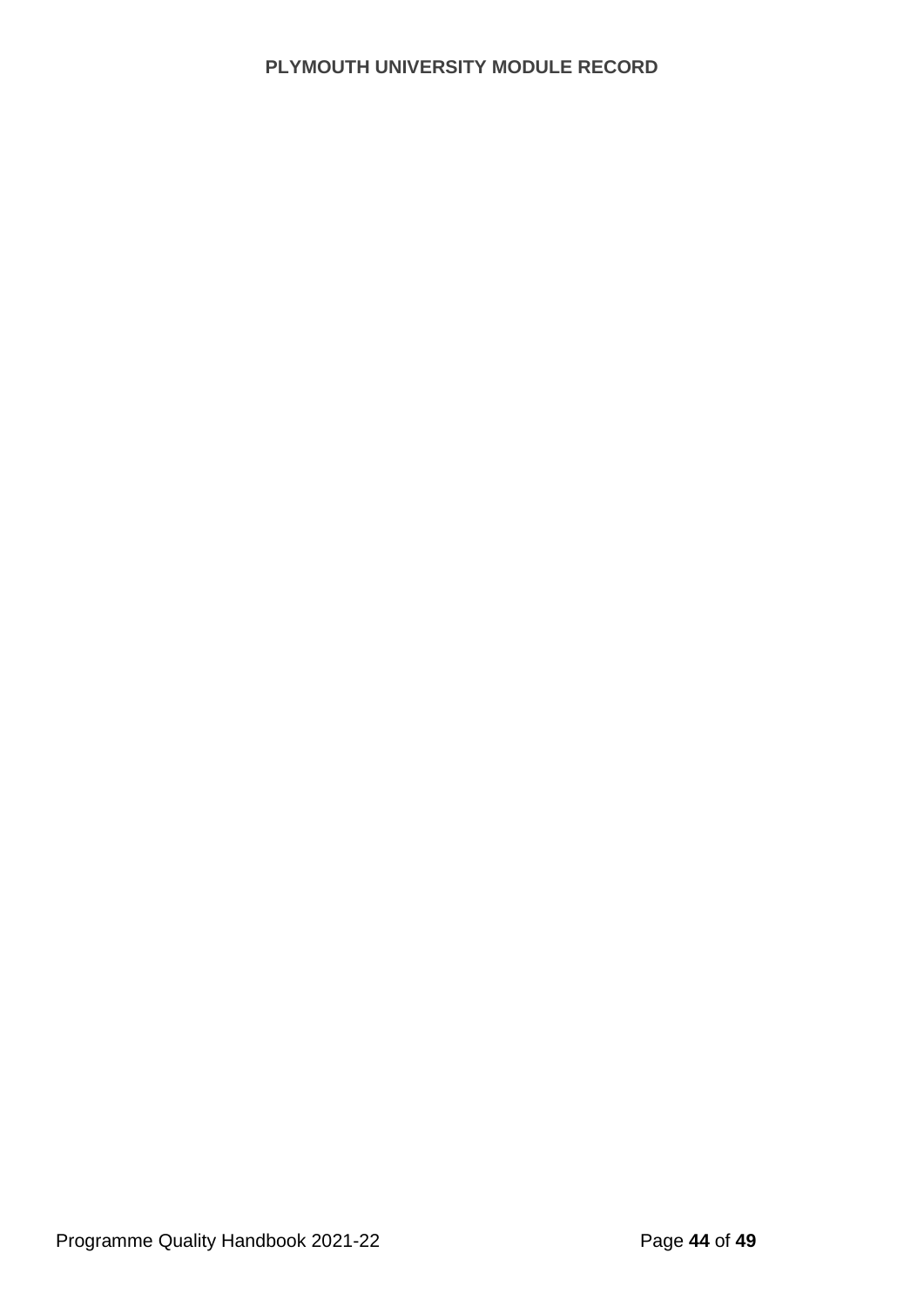#### **SECTION A: DEFINITIVE MODULE RECORD***.*

| <b>MODULE CODE: SOUD2289</b><br><b>MODULE TITLE: Negotiated Research</b>                        |                  |                      |                                                                                                 |  |  |
|-------------------------------------------------------------------------------------------------|------------------|----------------------|-------------------------------------------------------------------------------------------------|--|--|
| <b>CREDITS: 20</b>                                                                              |                  | <b>FHEQ LEVEL: 5</b> | <b>JACS CODE: 3W0B</b>                                                                          |  |  |
| <b>PRE-REQUISITES: N/A</b><br><b>CO-REQUISITES: N/A  </b><br><b>COMPENSATABLE: YES</b>          |                  |                      |                                                                                                 |  |  |
| <b>SHORT MODULE DESCRIPTOR:</b>                                                                 |                  |                      |                                                                                                 |  |  |
|                                                                                                 |                  |                      | The module will discuss the cultural context of creative practice and will examine issues which |  |  |
|                                                                                                 |                  |                      | may impact on current and future interactive media practice. The content will support the       |  |  |
|                                                                                                 |                  |                      | development and production of an individually researched and produced extended essay and        |  |  |
| wherever possible inform practical assignments.                                                 |                  |                      |                                                                                                 |  |  |
| <b>ELEMENTS OF ASSESSMENT</b>                                                                   |                  |                      |                                                                                                 |  |  |
| <b>COURSEWORK</b>                                                                               | <b>PRACTICAL</b> |                      |                                                                                                 |  |  |
| C <sub>1</sub><br>100%                                                                          | <b>P1</b>        | 100%                 |                                                                                                 |  |  |
|                                                                                                 |                  |                      | <b>SUBJECT ASSESSMENT PANEL Group to which module should be linked: Creative Media</b>          |  |  |
| Professional body minimum pass mark requirement: N/A                                            |                  |                      |                                                                                                 |  |  |
| <b>MODULE AIMS:</b>                                                                             |                  |                      |                                                                                                 |  |  |
|                                                                                                 |                  |                      | To allow students to engage critically and analytically with issues that affect current         |  |  |
| practice and design possibilities                                                               |                  |                      |                                                                                                 |  |  |
| To enable students to inform their practice using research<br>$\bullet$                         |                  |                      |                                                                                                 |  |  |
|                                                                                                 |                  |                      |                                                                                                 |  |  |
| To encourage the integration of theory and practice                                             |                  |                      |                                                                                                 |  |  |
| <b>ASSESSED LEARNING OUTCOMES: (additional guidance below)</b>                                  |                  |                      |                                                                                                 |  |  |
| At the end of the module the learner will be expected to be able to:                            |                  |                      |                                                                                                 |  |  |
|                                                                                                 |                  |                      | 1. Understand a range of concepts, values, issues and debates that inform and influence         |  |  |
| creative practice                                                                               |                  |                      |                                                                                                 |  |  |
| 2. Synthesise, interpret and evaluate information from a number of sources                      |                  |                      |                                                                                                 |  |  |
| 3. Demonstrate a coherent understanding of the relationship of theory and practice that informs |                  |                      |                                                                                                 |  |  |
| their own and others work.                                                                      |                  |                      |                                                                                                 |  |  |
| <b>FACULTY/OFFICE: AP</b><br>DATE OF APPROVAL: 30/04/2014                                       |                  |                      |                                                                                                 |  |  |
| DATE OF IMPLEMENTATION: 22/09/2014<br><b>SCHOOL/PARTNER: South Devon</b>                        |                  |                      |                                                                                                 |  |  |
|                                                                                                 | College          |                      |                                                                                                 |  |  |
| DATE(S) OF APPROVED CHANGE:                                                                     |                  |                      | Semester: 1 & 2                                                                                 |  |  |
| XX/XX/XXXX                                                                                      |                  |                      |                                                                                                 |  |  |
|                                                                                                 |                  |                      |                                                                                                 |  |  |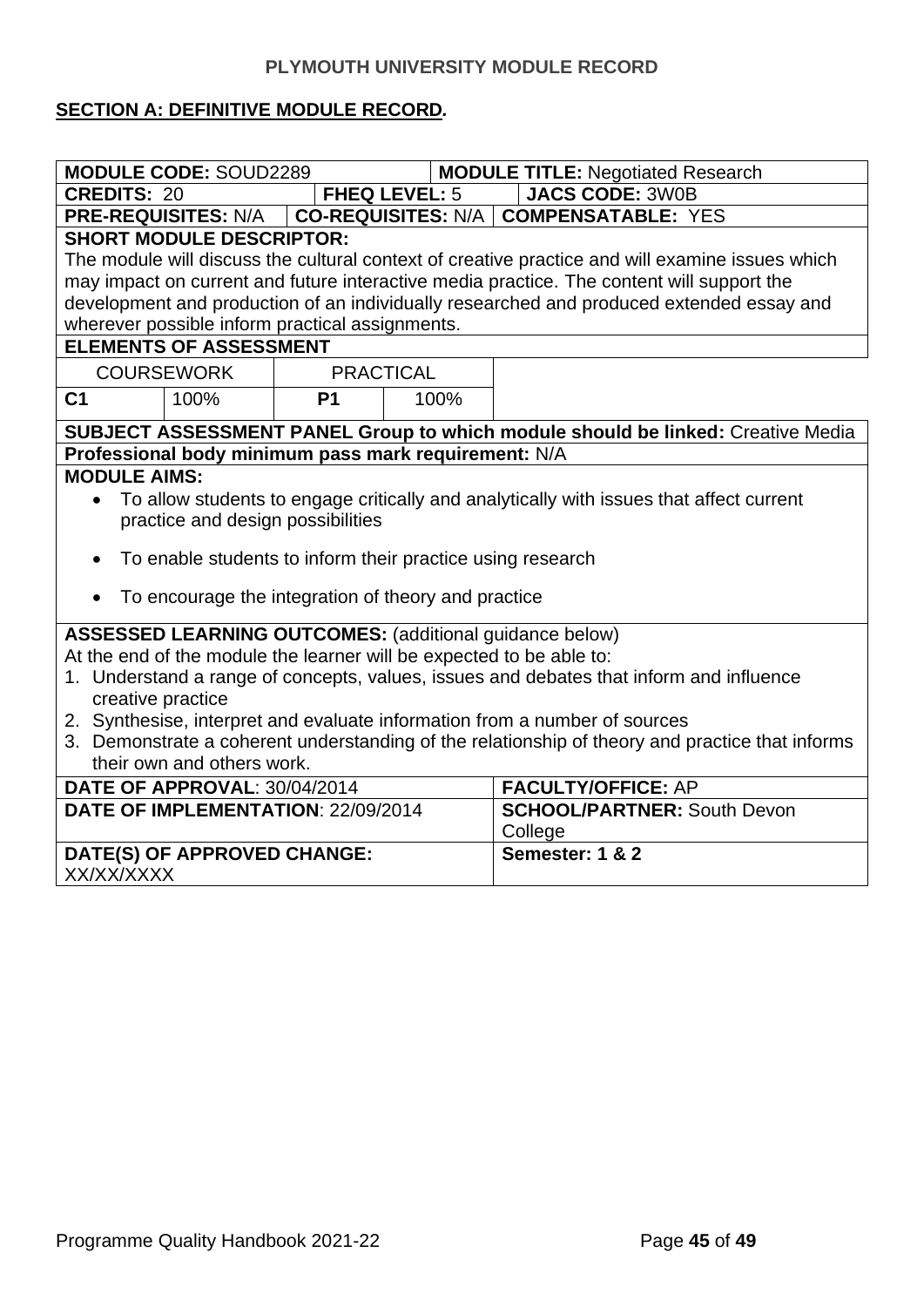#### **SECTION B: DETAILS OF TEACHING, LEARNING AND ASSESSMENT**

| <b>ACADEMIC YEAR: 2020/21</b>       | <b>NATIONAL COST CENTRE: 145</b> |
|-------------------------------------|----------------------------------|
| <b>MODULE LEADER:</b> Lynne Andrews | <b>OTHER MODULE STAFF:</b>       |

#### **Summary of Module Content**

A series of seminars and workshops will introduce and examine issues such as; Visual Culture; Gender; Ethnicity and Globalisation; Technological History; Ecology; Pluralism and Post Modernism; The Post Digital Age. These will help inform the students chosen areas of research for the extended essay. The cultural context of creative practice and its forms will focus on an individually researched and produced document. The subject of the students writing will be negotiated to underpin their practical work.

| <b>SUMMARY OF TEACHING AND LEARNING</b>     |              |                                                                                     |  |  |
|---------------------------------------------|--------------|-------------------------------------------------------------------------------------|--|--|
| <b>Activities</b>                           | <b>Hours</b> | <b>Comments/Additional Information</b>                                              |  |  |
| Scheduled activities / enhanced  <br>visits | 45           | 45 Hours Lectures, Seminars & supervised study                                      |  |  |
| Guided independent study                    | 155          | Directed weekly reading, Moodle based tasks, and<br>assessment development/revision |  |  |
| <b>Total</b>                                | 200          |                                                                                     |  |  |

| Categor <sub>]</sub> | Element        | ∼<br>Componen<br><b>Name</b> | Ø<br>O)<br>o<br>О<br>ig.<br>3<br><b>S</b><br>ပိ | ဖ<br>့ທ<br>ဘ<br>ၯ<br>Φ<br>ω<br>Φ<br>2<br>o<br>Ö<br>9q<br>8<br>5 |
|----------------------|----------------|------------------------------|-------------------------------------------------|-----------------------------------------------------------------|
| Coursework           | C <sub>1</sub> | Essay                        | 60%                                             | LO 2 & 3                                                        |
| Practical            | P <sub>1</sub> | Presentation                 | 40%                                             | LO <sub>1</sub>                                                 |

#### **Indicative Bibliography:**

Darley, A. (2000) Visual Digital Culture. London: Routledge Lister, M. et al. (2003) New Media: A Critical Introduction USA & Canada Routledge Manovich, L. (2001). The Language of New Media Mass. MIT Press Mirzoeff, N. (2002) The Visual Culture Reader, London, Routledge Rieser, M. & Zapp, A. 2002 New Screen Media, Cinema/Art/Narrative London: BFI Tomlinson, (2004) Globalisation and Culture, Cambridge, Polity Press Wardrip-Fruin, N. & Montfort, N. ed. (2003) The New Media Reader. Mass. MIT Banks, J. (2013) Co-Creating Video Games. London, Bloomsbury Kapell, M. & Elliott, A. (2013) Playing with the Past: Digital Games and the Simulation of History. London, Bloomsbury. Ng, J. (2013) Understanding Machinima. London, Bloomsbury. Voorhees, G. et.al. (2012) Dungeons, Dragons, and Digital Denizens: The Digital Role Playing Game. London, Bloomsbury. Voorhees, G. et.al. (2012) Guns, Grenades and Grunts: First Person Shooter Games. London, Bloomsbury. Wood, D. (2014) An Introduction to Visual Communication in UI Design. London, Fairchild. **Updated by**: Ekow Essiful Date: 08/07/21 **Approved by**: Lynne Andrews Date: 08/07/21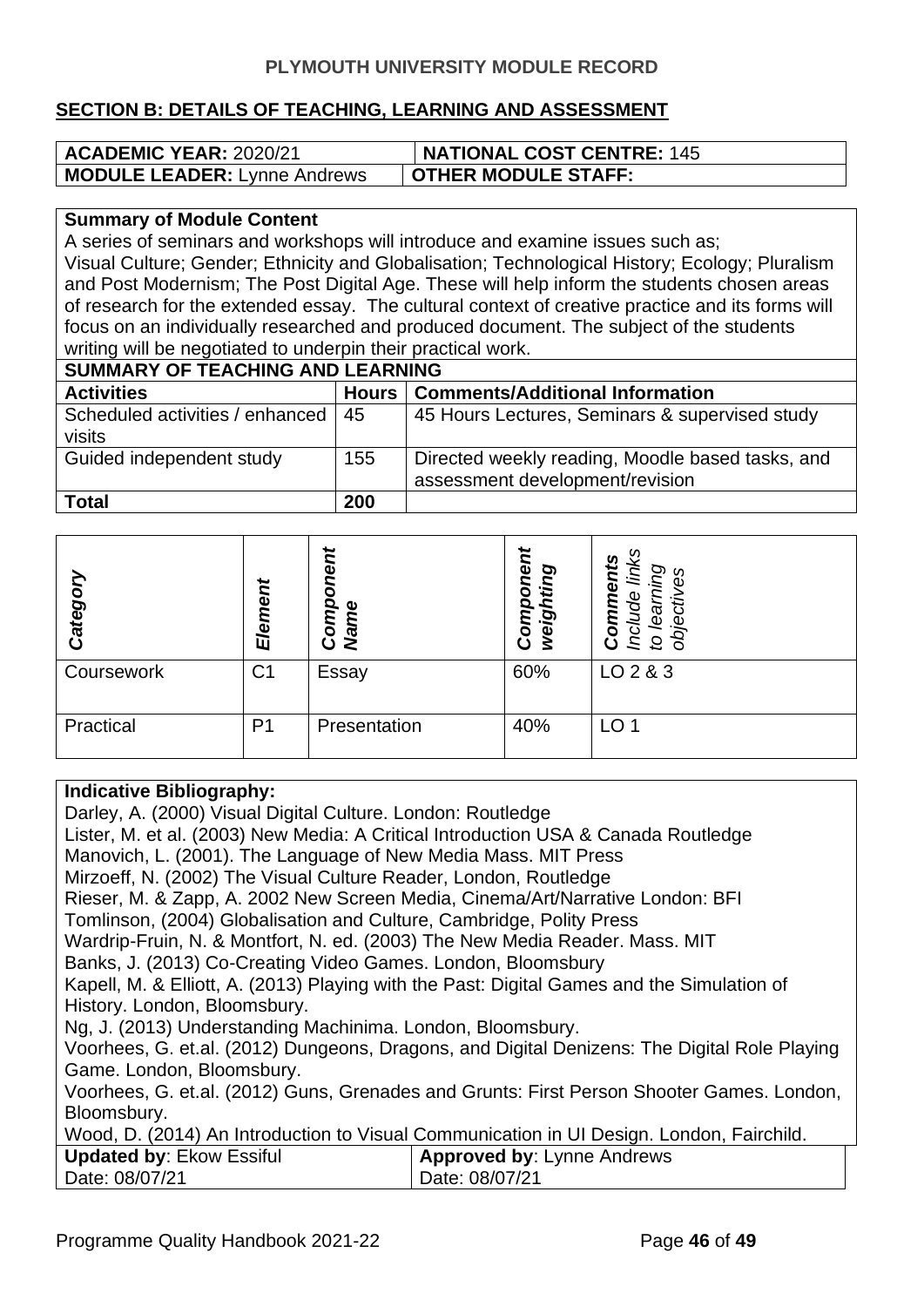#### **SECTION A: DEFINITIVE MODULE RECORD***.*

| <b>MODULE CODE: SOUD2290</b>                                                            |                                                                      |                           | <b>MODULE TITLE: Advanced Digital Skills</b> |                                                                                                     |  |
|-----------------------------------------------------------------------------------------|----------------------------------------------------------------------|---------------------------|----------------------------------------------|-----------------------------------------------------------------------------------------------------|--|
| <b>CREDITS: 20</b>                                                                      |                                                                      | FHEQ LEVEL: 5             |                                              | <b>JACS CODE: 3W0B</b>                                                                              |  |
| <b>PRE-REQUISITES:</b>                                                                  |                                                                      | <b>CO-REQUISITES: N/A</b> |                                              | <b>COMPENSATABLE: Yes</b>                                                                           |  |
| N/A                                                                                     |                                                                      |                           |                                              |                                                                                                     |  |
| <b>SHORT MODULE DESCRIPTOR:</b>                                                         |                                                                      |                           |                                              |                                                                                                     |  |
|                                                                                         |                                                                      |                           |                                              | This module is designed to build upon the fundamental technical skills acquired throughout          |  |
|                                                                                         |                                                                      |                           |                                              | Stage 1. Learners will be expected to identify areas of their own existing skills and practice that |  |
| they would like to develop to a higher level.                                           |                                                                      |                           |                                              |                                                                                                     |  |
|                                                                                         |                                                                      |                           |                                              |                                                                                                     |  |
| <b>ELEMENTS OF ASSESSMENT</b>                                                           |                                                                      |                           |                                              |                                                                                                     |  |
| <b>COURSEWORK</b>                                                                       |                                                                      |                           |                                              |                                                                                                     |  |
| C <sub>1</sub>                                                                          | 100%                                                                 |                           |                                              |                                                                                                     |  |
|                                                                                         |                                                                      |                           |                                              | <b>SUBJECT ASSESSMENT PANEL Group to which module should be linked:</b>                             |  |
| <b>Creative Media</b>                                                                   |                                                                      |                           |                                              |                                                                                                     |  |
| Professional body minimum pass mark requirement: N/A                                    |                                                                      |                           |                                              |                                                                                                     |  |
| <b>MODULE AIMS:</b>                                                                     |                                                                      |                           |                                              |                                                                                                     |  |
| $\bullet$                                                                               | To identify and develop areas of technical skill                     |                           |                                              |                                                                                                     |  |
| $\bullet$                                                                               |                                                                      |                           |                                              | Recognise and experiment with new and emerging ideas or methodologies                               |  |
| Improve upon areas of existing knowledge<br>$\bullet$                                   |                                                                      |                           |                                              |                                                                                                     |  |
|                                                                                         |                                                                      |                           |                                              |                                                                                                     |  |
| <b>ASSESSED LEARNING OUTCOMES:</b> (additional guidance below)                          |                                                                      |                           |                                              |                                                                                                     |  |
|                                                                                         | At the end of the module the learner will be expected to be able to: |                           |                                              |                                                                                                     |  |
|                                                                                         |                                                                      |                           |                                              | 1. Evaluate own work in a reflexive manner, with reference to existing skill base.                  |  |
| 2. Investigate matters that may be new and emerging, drawing upon a variety of personal |                                                                      |                           |                                              |                                                                                                     |  |
| skills.                                                                                 |                                                                      |                           |                                              |                                                                                                     |  |
| 3. Demonstrate competences in the chosen field of practice.                             |                                                                      |                           |                                              |                                                                                                     |  |
|                                                                                         |                                                                      |                           |                                              |                                                                                                     |  |
| DATE OF APPROVAL: 30/04/2014                                                            |                                                                      |                           |                                              | <b>FACULTY/OFFICE: AP</b>                                                                           |  |
| DATE OF IMPLEMENTATION: 22/09/2014                                                      |                                                                      |                           |                                              | <b>SCHOOL/PARTNER: South Devon College</b>                                                          |  |
|                                                                                         |                                                                      |                           |                                              |                                                                                                     |  |
| DATE(S) OF APPROVED CHANGE:                                                             |                                                                      |                           |                                              | Semester 1 & 2                                                                                      |  |

XX/XX/XXXX